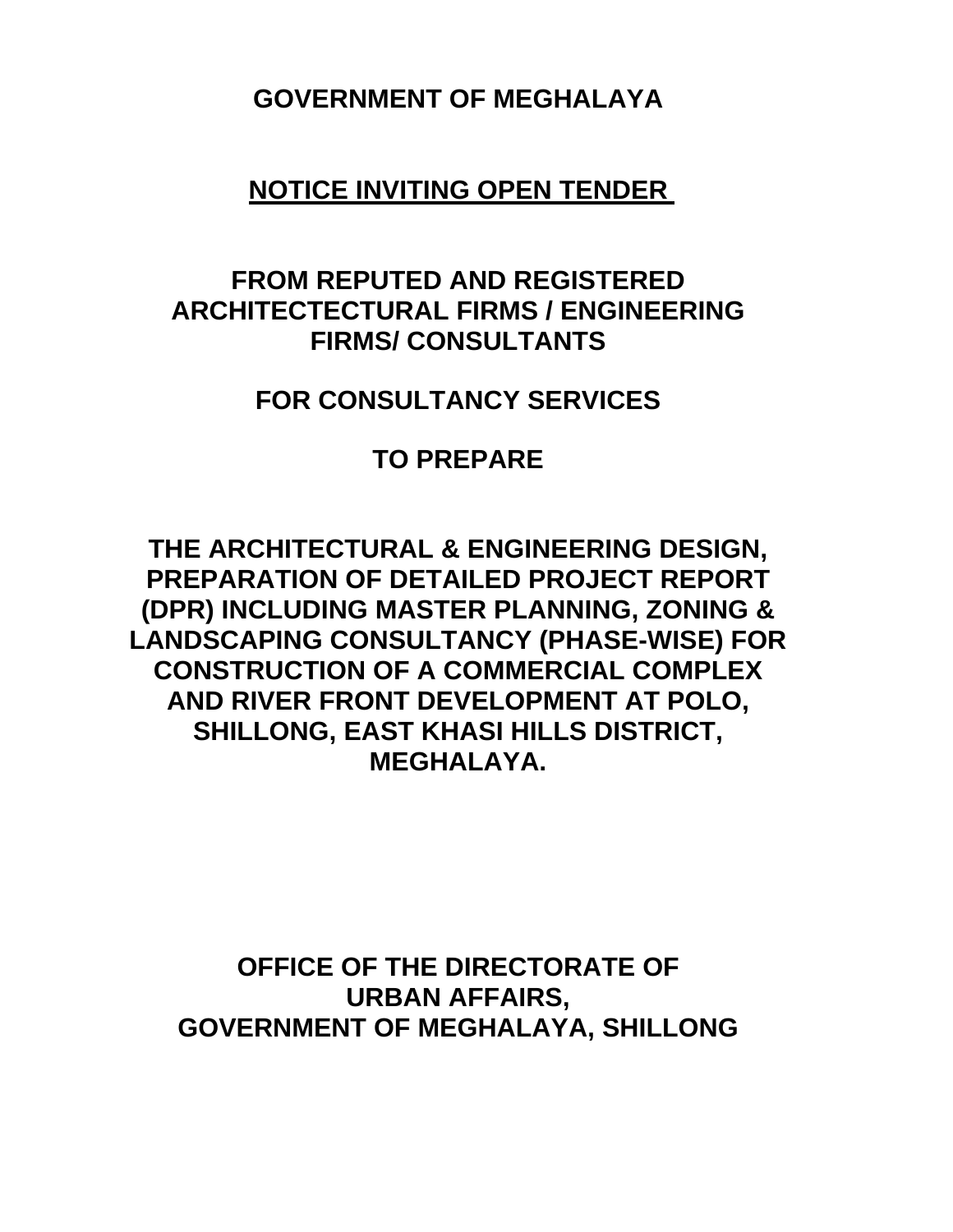### **TERMS OF REFERENCE**

## **THE ARCHITECTURAL & ENGINEERING DESIGN, PREPARATION OF DETAILED PROJECT REPORT (DPR) INCLUDING MASTER PLANNING, ZONING & LAND SCAPING CONSULTANCY (PHASE WISE)**

#### **I N D E X**

| SI.<br><b>No</b> | <b>DESCRIPTION</b>                                                                                                                                                     | <b>SECTION</b>                                                                                                                                                                                                                                                                                      | <b>PAGE</b><br>Nos. |          |  |
|------------------|------------------------------------------------------------------------------------------------------------------------------------------------------------------------|-----------------------------------------------------------------------------------------------------------------------------------------------------------------------------------------------------------------------------------------------------------------------------------------------------|---------------------|----------|--|
| 1                | <b>NOTICE INVITING TENDER</b>                                                                                                                                          | Section-1                                                                                                                                                                                                                                                                                           | $1$ to $9$          |          |  |
| $\overline{2}$   | <b>INSTRUCTIONS TO CONSULTANT</b>                                                                                                                                      |                                                                                                                                                                                                                                                                                                     | Section-2           | 10 to 18 |  |
| 3                | <b>CONDITIONS OF CONTRACT</b>                                                                                                                                          |                                                                                                                                                                                                                                                                                                     | Section-3           | 19 to 38 |  |
| 4                | <b>QUALIFYING CRITERIA</b> (In case open tenders are<br>invited)                                                                                                       |                                                                                                                                                                                                                                                                                                     | Section-4           | 39 to 41 |  |
| 5                | <b>FINANCIAL PROPOSAL</b>                                                                                                                                              |                                                                                                                                                                                                                                                                                                     | Section-5           | 42 to 43 |  |
| 6                | <b>FORMATS</b><br>A. PROFORMA OF BANK GUARANTEE (EMD)<br><b>B. PROFORMA OF BANK</b><br>C. GUARANTEE (PERFORMANCE) AGREEMENT<br><b>FORM</b><br><b>D. INTEGRITY PACT</b> |                                                                                                                                                                                                                                                                                                     | Section-6           | 44 to 56 |  |
| SI.<br><b>No</b> | <b>Particulars</b>                                                                                                                                                     | <b>Description/Remarks</b>                                                                                                                                                                                                                                                                          |                     |          |  |
| 1                | Bidding Document No.                                                                                                                                                   |                                                                                                                                                                                                                                                                                                     |                     |          |  |
| 2                | Name of the work                                                                                                                                                       | Architectural & Engineering Design, Preparation of<br>Detailed Project Report (DPR) including Master<br>Planning, Zoning & Landscaping Consultancy<br>(Phase-wise) for Construction of a Commercial<br>Complex And Infrastructure Works at Polo, Shillong,<br>East Khasi Hills District, Meghalaya. |                     |          |  |
| 3                | Client/Owner                                                                                                                                                           | <b>Urban Affairs Department</b>                                                                                                                                                                                                                                                                     |                     |          |  |
| 4                | <b>Brief Scope of Work</b>                                                                                                                                             | Consultancy for the Architectural planning,<br>Designing, Detailing, including E&M services and<br>other associated work.                                                                                                                                                                           |                     |          |  |
| 5                | <b>Estimated Project cost</b><br>Phase -I                                                                                                                              | Rs.42,80,80,000.00 (Rupees Fourty two Crores<br>eighty Lakhs Eighty Thousand) only                                                                                                                                                                                                                  |                     |          |  |
| 6                | Time for Completion of work                                                                                                                                            | 2 Month from issue of LOA                                                                                                                                                                                                                                                                           |                     |          |  |
| 7                | <b>Defect Liability Period</b>                                                                                                                                         | Till the completion of the construction of the project<br>at site (phase I)                                                                                                                                                                                                                         |                     |          |  |
| 8                | Rs. 4.00 (Lakhs)<br><b>Earnest Money Deposit</b>                                                                                                                       |                                                                                                                                                                                                                                                                                                     |                     |          |  |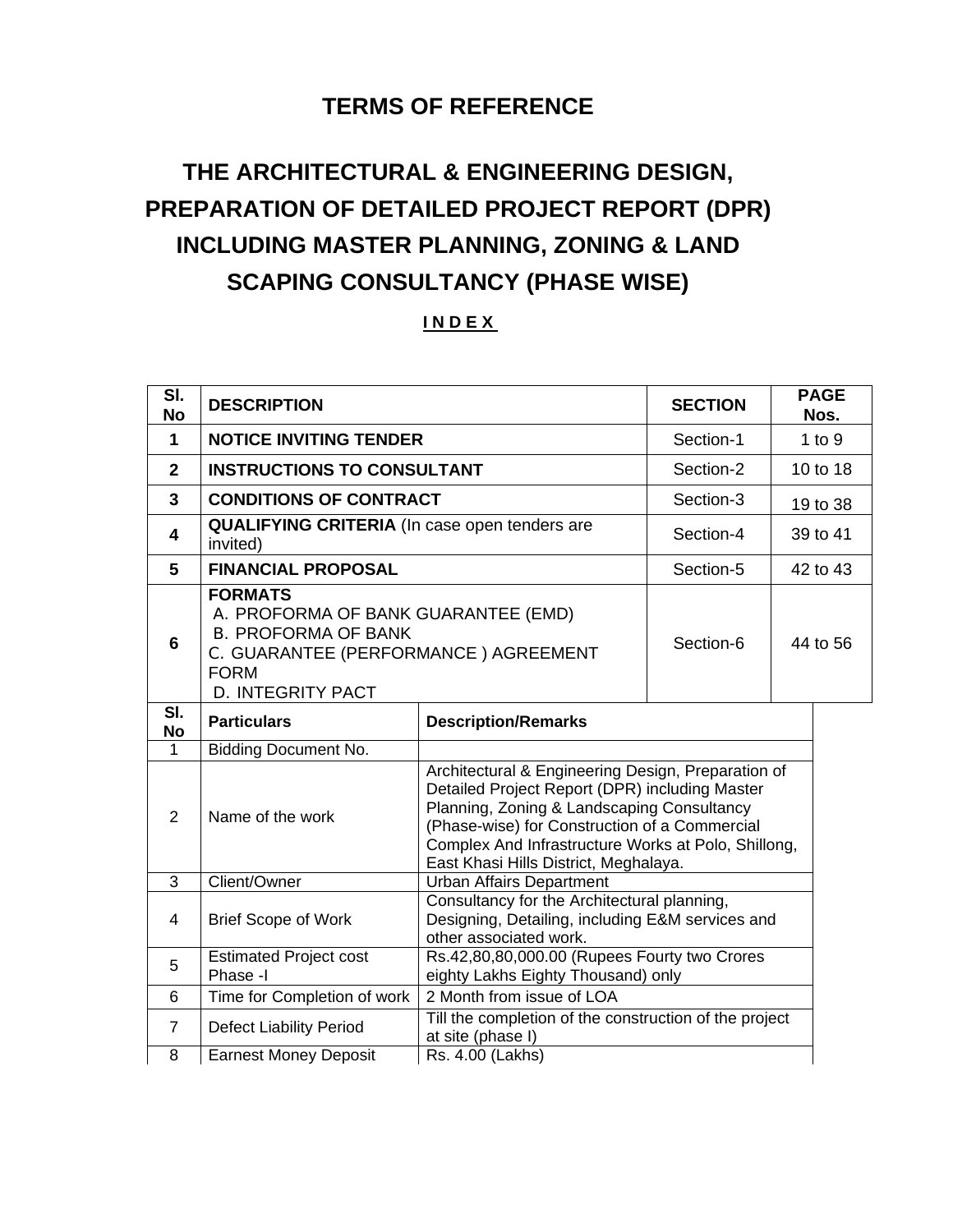## **Abbreviations**

- DUA Director Urban Affairs
- COA Council of Architecture
- EMD Earnest Money Deposit
- GRIHA Green Rating for Integrated Habitat Assessment
- HPC High Power Committee
- HVAC Heating, Ventilating/Ventilation and Air Conditioning.
- LOA Letter of Award
- MOEF Ministry of Environment and Forest
- NIT Notice Inviting Tender
- PERT/CPM Program Evaluation and Review Technique/Critical Path Method
- UAD- Urban Affairs Department.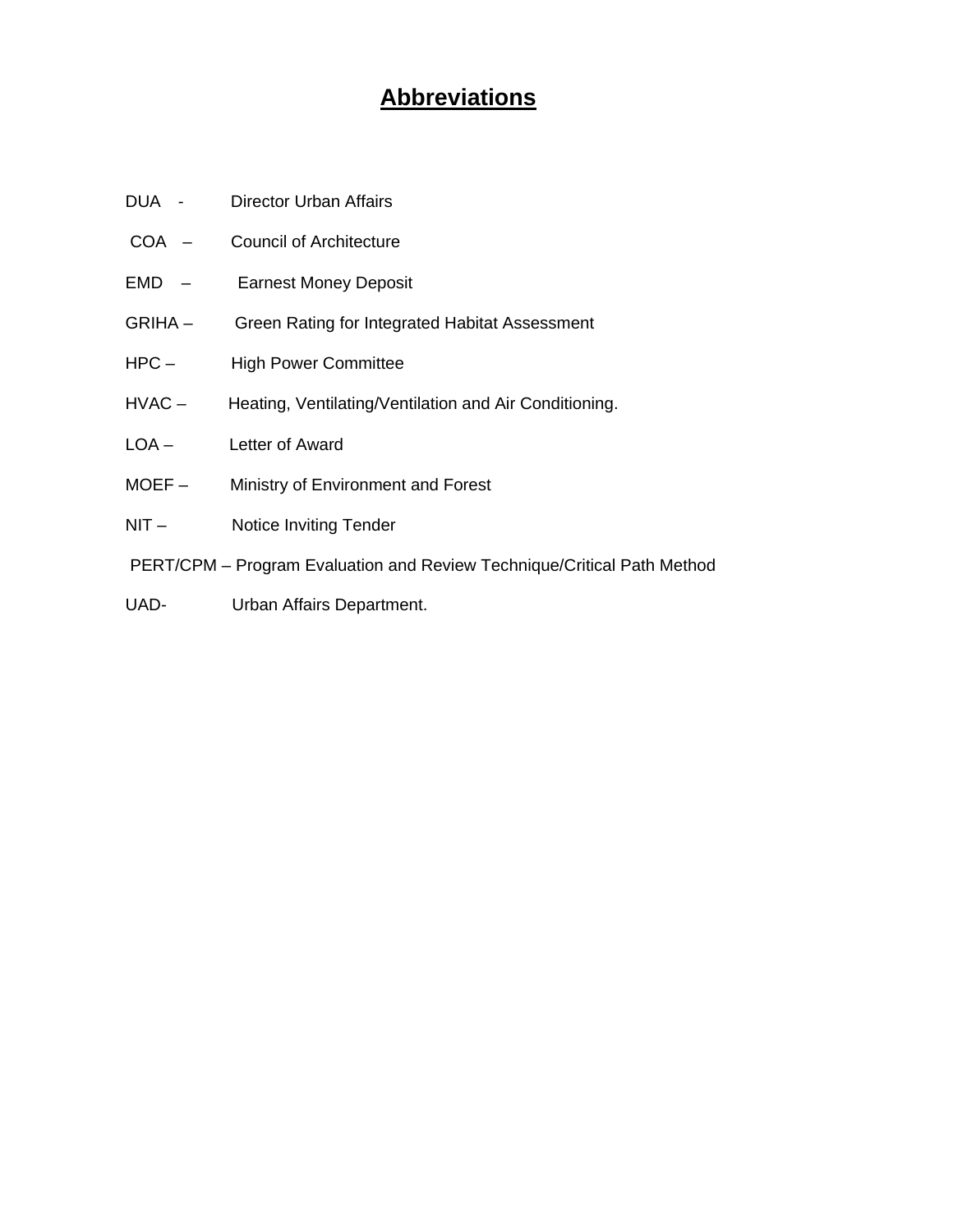**Section-1 NOTICE INVITING OPEN TENDER**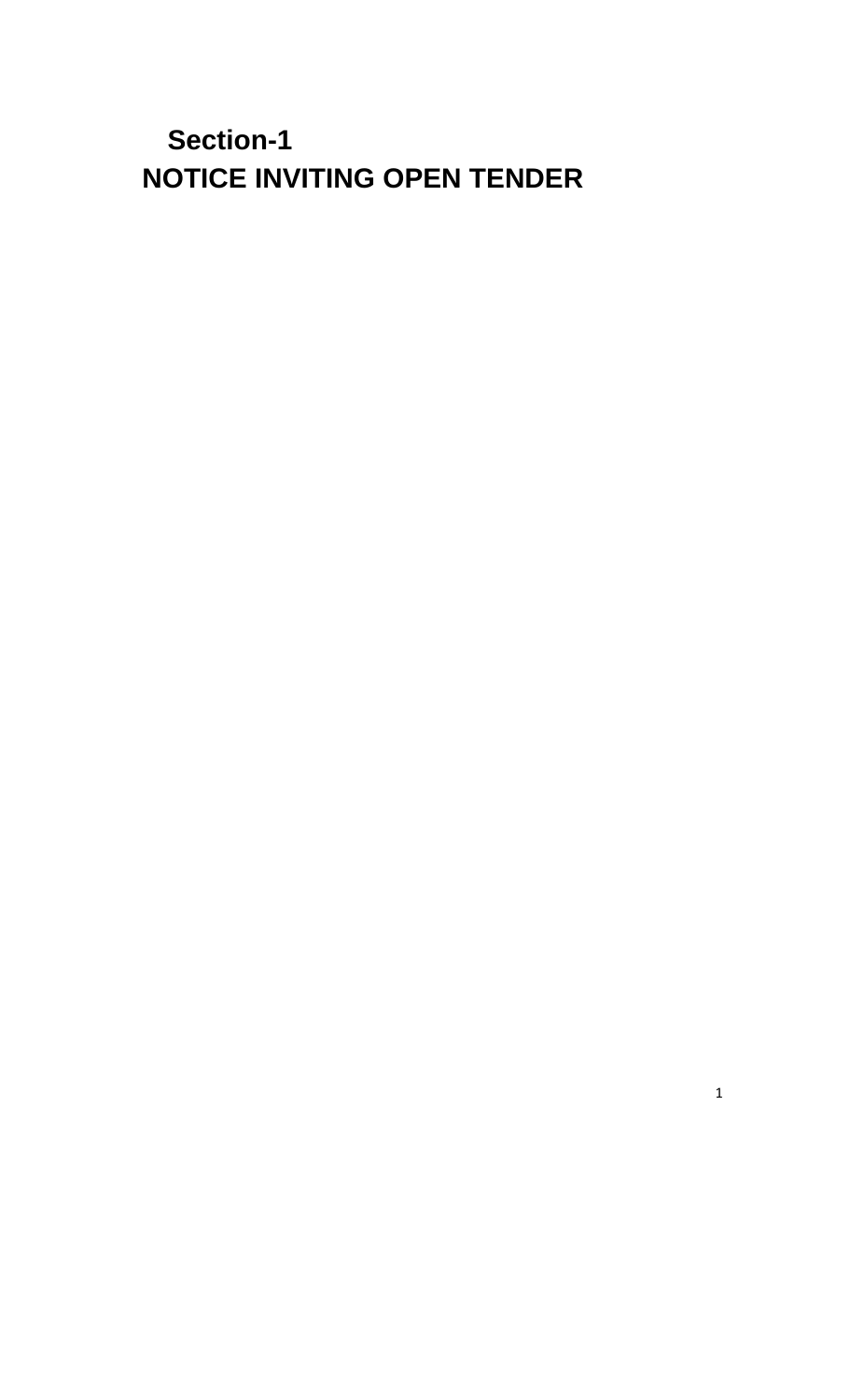#### **GOVERNMENT OF MEGHALAYA OFFICE OF THE DIRECTORATE OF URBAN AFFAIRS , MEGHALAYA, SHILLONG .**

NO. DUA/D/22/2002/PtII/86 Dated: Shillong, the 4<sup>th</sup> August, 2017.

#### **NOTICE INVITING OPEN TENDER**

**1.** The Director, Urban Affairs, invites open percentage fees basis offer from Registered Architects / Consultant Firms for the consultancy services as mentioned in the table below:-

| SI.<br><b>No</b> | <b>DESCRIPTION</b>                                                                                                                                                           |                                                                                                                                                                                                                                                                                                     | <b>SECTION</b> | <b>PAGE</b><br>Nos. |  |
|------------------|------------------------------------------------------------------------------------------------------------------------------------------------------------------------------|-----------------------------------------------------------------------------------------------------------------------------------------------------------------------------------------------------------------------------------------------------------------------------------------------------|----------------|---------------------|--|
| 1                | <b>NOTICE INVITING TENDER</b>                                                                                                                                                |                                                                                                                                                                                                                                                                                                     | Section-1      | $1$ to $9$          |  |
| $\mathbf{2}$     | <b>INSTRUCTIONS TO CONSULTANT</b>                                                                                                                                            |                                                                                                                                                                                                                                                                                                     | Section-2      | 10 to 18            |  |
| 3                | <b>CONDITIONS OF CONTRACT</b>                                                                                                                                                |                                                                                                                                                                                                                                                                                                     | Section-3      | 19 to 38            |  |
| 4                | <b>QUALIFYING CRITERIA</b> (In case open tenders are<br>invited)                                                                                                             |                                                                                                                                                                                                                                                                                                     | Section-4      | 39 to 41            |  |
| 5                | <b>FINANCIAL PROPOSAL</b>                                                                                                                                                    |                                                                                                                                                                                                                                                                                                     | Section-5      | 42 to 43            |  |
| 6                | <b>FORMATS</b><br>A. PROFORMA OF BANK GUARANTEE (EMD)<br><b>B. PROFORMA OF BANK</b><br>C. GUARANTEE (PERFORMANCE) AGREEMENT<br><b>FORM</b><br><b>D. INTEGRITY PACT</b>       |                                                                                                                                                                                                                                                                                                     | Section-6      | 44 to 56            |  |
| SI.<br>No        | <b>Particulars</b>                                                                                                                                                           | <b>Description/Remarks</b>                                                                                                                                                                                                                                                                          |                |                     |  |
| $\mathbf{1}$     | <b>Bidding Document No.</b>                                                                                                                                                  |                                                                                                                                                                                                                                                                                                     |                |                     |  |
| $\overline{2}$   | Name of the work                                                                                                                                                             | Architectural & Engineering Design, Preparation of<br>Detailed Project Report (DPR) including Master<br>Planning, Zoning & Landscaping Consultancy<br>(Phase-wise) for Construction of a Commercial<br>Complex And Infrastructure Works at Polo, Shillong,<br>East Khasi Hills District, Meghalaya. |                |                     |  |
| 3                | Client/Owner                                                                                                                                                                 | <b>Urban Affairs Department</b>                                                                                                                                                                                                                                                                     |                |                     |  |
| 4                | Consultancy for the Architectural planning,<br>Designing, Detailing, including E&M services and<br><b>Brief Scope of Work</b><br>other associated work.                      |                                                                                                                                                                                                                                                                                                     |                |                     |  |
| 5                | <b>Estimated Project cost</b><br>Phase -I                                                                                                                                    | Rs.42,80,80,000.00 (Rupees Fourty two Crores<br>eighty Lakhs Eighty Thousand) only                                                                                                                                                                                                                  |                |                     |  |
| 6                | Time for Completion of work                                                                                                                                                  | 2 Month from issue of LOA                                                                                                                                                                                                                                                                           |                |                     |  |
| $\overline{7}$   | <b>Defect Liability Period</b>                                                                                                                                               | Till the completion of the construction of the project<br>at site (phase I)                                                                                                                                                                                                                         |                |                     |  |
| 8                | <b>Earnest Money Deposit</b>                                                                                                                                                 | Rs. 4.00 (Lakhs)                                                                                                                                                                                                                                                                                    |                |                     |  |
| 9                | Rs.11,500/-inclusive of VAT@ 15.00% in the shape<br>Non-refundable cost of<br>of DD/PO in favour of Director, Urban Affairs payable<br>tender / Bid document<br>at Shillong. |                                                                                                                                                                                                                                                                                                     |                |                     |  |
| 10               | Last date & time of<br>submission of bid                                                                                                                                     | Up to 28-08-2017 by 15.00 Hrs                                                                                                                                                                                                                                                                       |                |                     |  |
| 11               | Date & time of opening of<br><b>Technical bid</b>                                                                                                                            | 15.30 Hrs on 28-08-2017                                                                                                                                                                                                                                                                             |                |                     |  |
| 12               | Validity of offer                                                                                                                                                            | 120 days after the last date fixed for submission of<br>bid including the extension(s) given, if any.                                                                                                                                                                                               |                |                     |  |
| 13               | <b>Obtaining GRIHA/IGBC</b><br><b>Green Building Certification</b>                                                                                                           | <b>Essential</b>                                                                                                                                                                                                                                                                                    | $\overline{2}$ |                     |  |
| SI. No.          | <b>Criteria</b><br><b>Score</b>                                                                                                                                              |                                                                                                                                                                                                                                                                                                     |                |                     |  |
| Α.               | <b>Master Planning &amp; Zoning</b><br>30                                                                                                                                    |                                                                                                                                                                                                                                                                                                     |                |                     |  |
| 1. a)            | Cost effective Site Utilization.<br>05                                                                                                                                       |                                                                                                                                                                                                                                                                                                     |                |                     |  |
| b)               | <b>Grouping of Functions</b>                                                                                                                                                 |                                                                                                                                                                                                                                                                                                     |                | 05                  |  |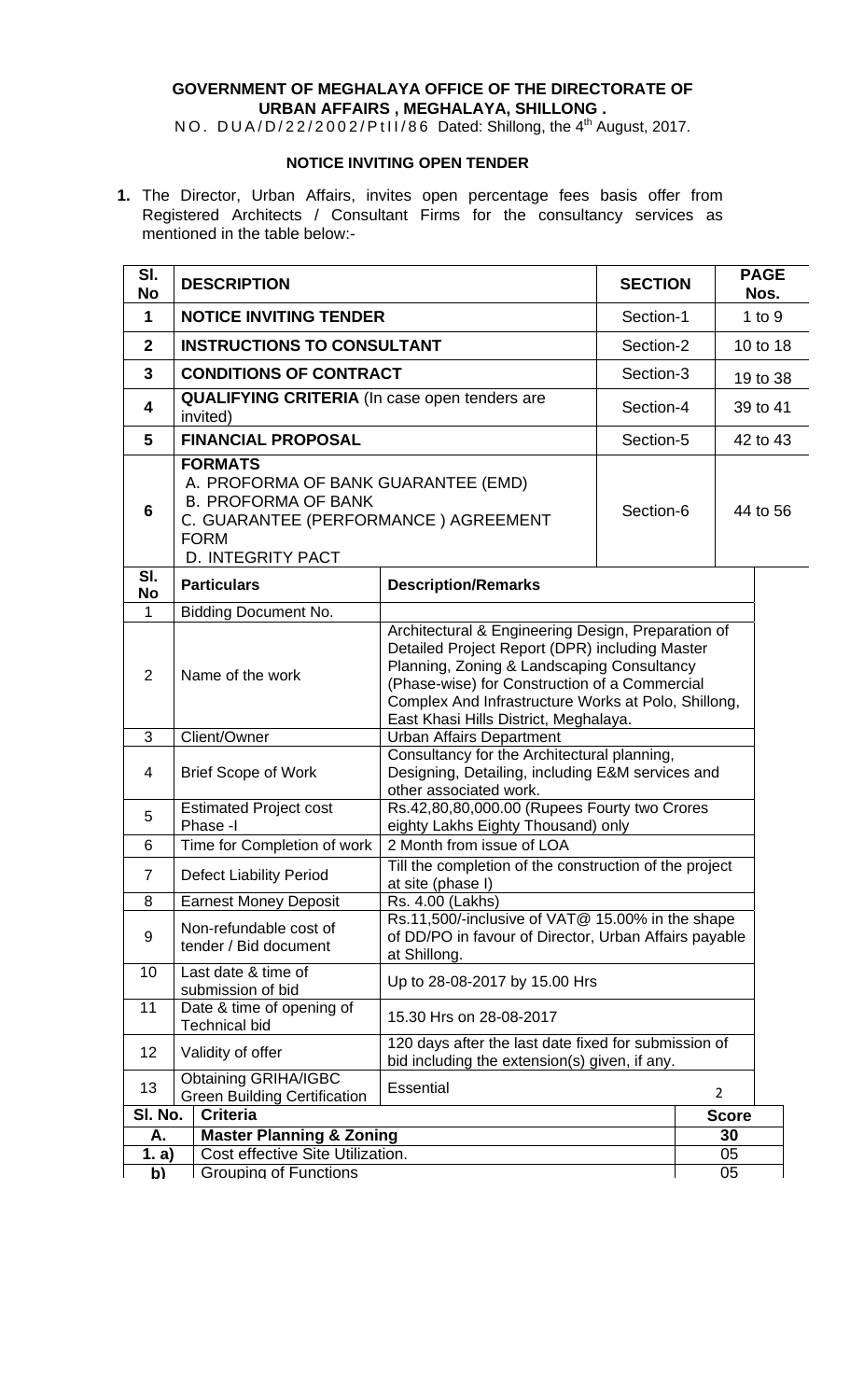The tender document can be downloaded from the **websites http://megurban.gov.in and http://meghalaya.gov.in** "Corrigendum, if any, would appear only on the above web site and would not be published".

**2.** The intending tenderer(s) must read the terms and conditions of this contract carefully. They should only submit their bid if eligible and in possession of all the documents required.

**3.** Information and Instructions for tenderer(s) posted on website shall form part of bid document.

**4.** The bid document consisting of scope of work and the set of terms and conditions of the contract to be complied with and other necessary documents can be seen and downloaded from **websites http://megurban.gov.in and http://meghalaya.gov.in** 

**5.** Architects / Consultant must ensure to quote rate in percentage. The rate shall be quoted up to 2 Decimals. If any cell is left blank and no rate is quoted by the tenderer, rate of such item shall be treated as "0" (ZERO).

**6.** Notwithstanding anything stated above, Urban Affairs Dept. reserves the right to assess the capabilities and capacity of the tenderer(s) to perform the contract in the overall interest of the Commercial Complex.

**7.** The tenderer(s) is/are required to quote strictly as per the terms and conditions, specifications, standards given in the tender documents and not to stipulate any deviation.

**11.** The tenderer(s), if deviation is required, may submit questions in writing to "The Director, Urban Affairs Dept, Shillong, Meghalaya, 793001.

**12.** Director, Urban Affairs Dept. reserves the right to reject any or all tenders or cancel/withdraw the Invitation for Bids without assigning any reason whatsoever and in such case no tenderer / intending tenderer shall have any claim arising out of such action.

**13.** Integrity Pact duly signed by the tenderer(s) shall be submitted. Any bid without signed Integrity Pact shall be rejected.

**14.** List of Documents to be submitted:

**a.** Demand Draft/Pay order or Banker`s Cheque / Bank Guarantee of any Nationalized Bank.

**b.** Registered Architect/ firm/consultant registered with the Council of Architecture.

**c.** Integrity Pact

**d.** Letter of Acceptance of tender condition, in the prescribed format as *Annexure-I* in the section of NIT.

**e.** Copy of Service Tax registration Number.

#### **15. Earnest Money Deposit:**

Earnest Money Deposit of amount as mentioned in "NIT of Tender" required to be submitted along with the tender shall be in the form of Demand Draft payable at place as mentioned in NIT in favour of The Director, Urban Affairs Dept. The Bank Guarantee towards Earnest Money Deposit is also acceptable (in the prescribed format as per Section-6) issued from any Nationalized Bank.

Earnest Money Deposit shall be valid for a minimum period of 180 (One Hundred eighty) days from last day of submission of bid. The Earnest Money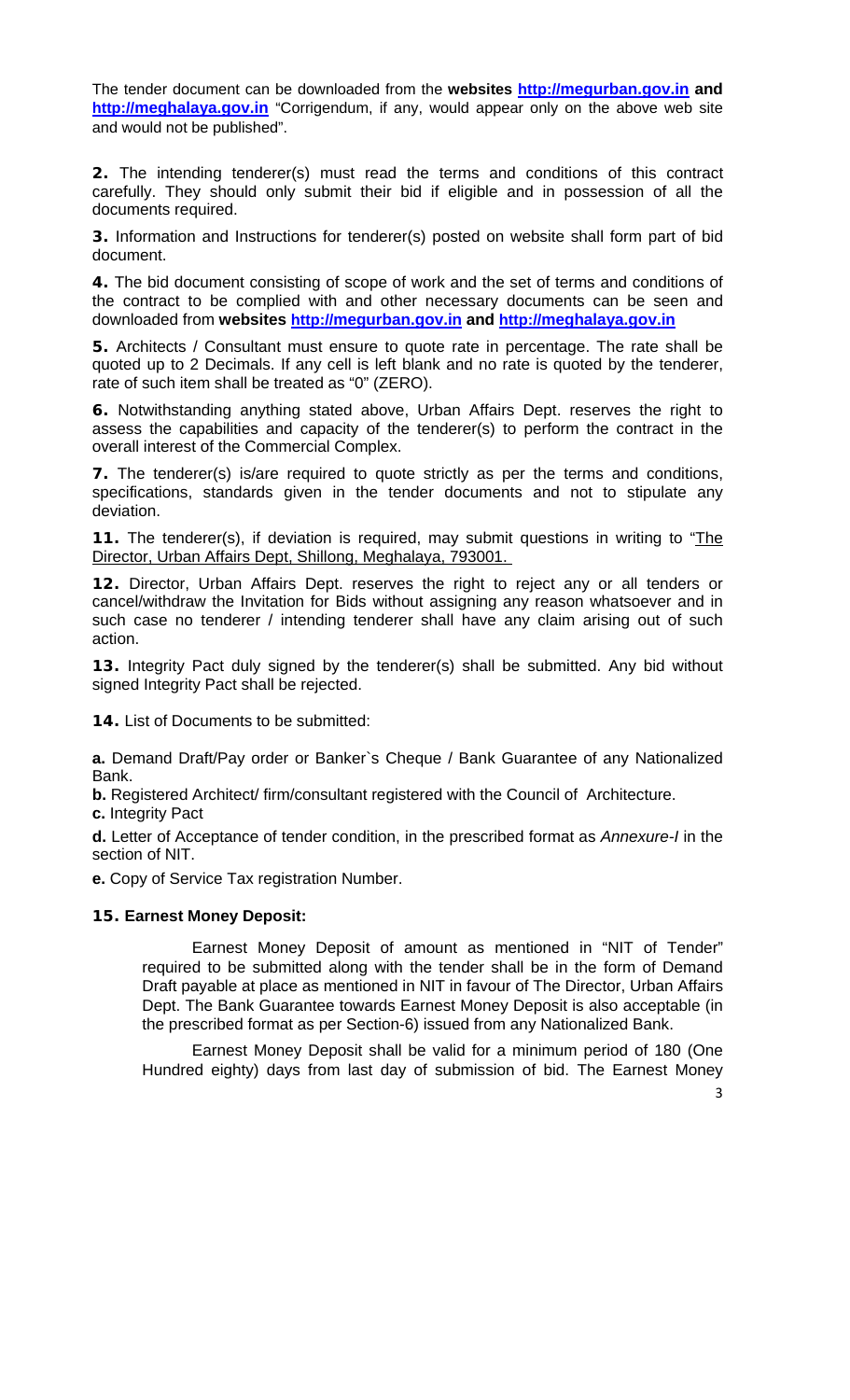Deposit should be deposited in office of The Directorate Of Urban Affairs,Shillong.

- **15.1** The Earnest Money Deposit shall be payable to the Director,UAD without any condition(s), recourse or reservations.
	- i) The Bid will be rejected by the Director, Urban Affairs Dept. as nonresponsive and shall not be considered in case the Earnest Money Deposit is not received in physical form.
	- ii) The Earnest Money Deposit of unsuccessful bidders will be returned within 60 days on their request along with Bank details, after issuance of LOA to the successful consultant.
	- iii) The Earnest Money Deposit of the successful bidder will be discharged after the bidder has furnished the required acceptable performance guarantee and has signed the contract Agreement whichever is later.
	- iv) No interest shall be paid by the UAD on the Earnest Money Deposit.
	- v) The Earnest Money Deposit may be forfeited:
		- a) if a consultant withdraws the bid after bid opening during the period of validity;
		- b) in the case of a successful consultant; if the consultant fails to Sign the Agreement with in the 10 days from the date of issue of LOA or furnish the required performance security or fail to commence the work within the stipulated time period prescribed in the contract.
- **16.** Interested Architects / Consultant who wishes to participate in the bid has also to make following payments in the form of Demand Draft or Pay Order or Banker's Cheque of any Nationalized Bank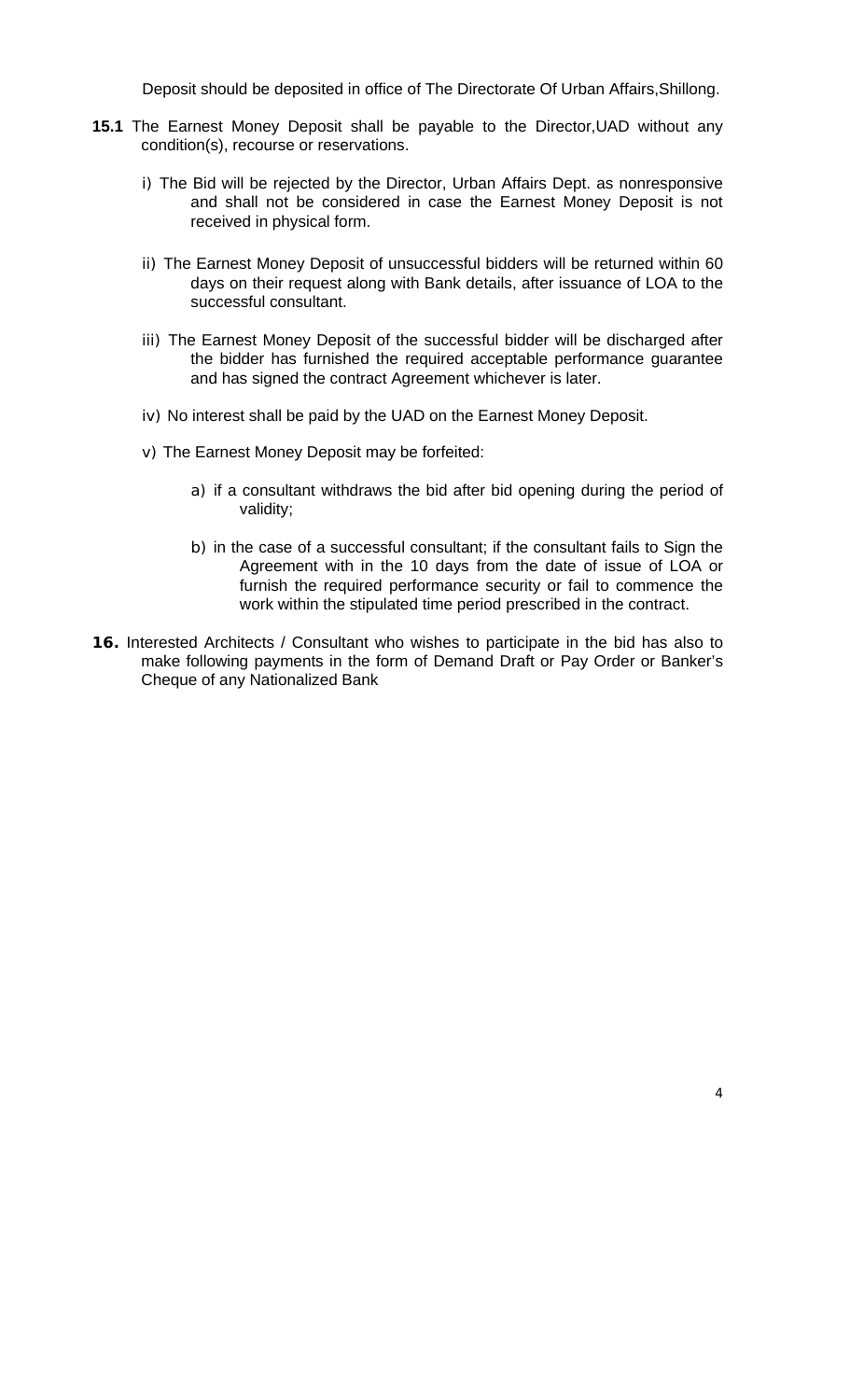- **I.** Cost of Bid Document Rs. 10000.00 + VAT @ 15% = Rs. 11,500.00 drawn in favour of Director Urban Affairs, payable at Shillong.
- **II.** Cost of Bid Document shall be placed in single sealed envelope superscripted as "Earnest Money, Cost of Bid Document with name of work and due date of opening of the bid also mentioned thereon.

Copy of Registration letter issued by Council of Architecture and certificate of work experience (if required) and other documents as specified in the tender shall be submitted in a separate envelop marked as "Other Documents".

#### **17. Set of Tender Documents:**

The following documents will constitute set of tender documents:

- **a)** Notice Inviting Open Tender
- **b)** Conditions of Contract
- **c)** Integrity pact
- **d)** Site Layout/Plan, Drawings if available
- **e)** Corrigendum, if any
- **f)** Other documents, if any

#### **18. Mode of Submission**

The tenderer must submit the Technical bids in separate sealed envelopes addressed to Director, Urban Affairs Dept,Raitong Building, Shillong, Meghalaya 793001.

**a.** Demand Draft/Pay order or Banker`s Cheque /Bank Guarantee of any Nationalized Bank against EMD.

**b.** Demand Draft/Pay order or Banker`s Cheque of any Nationalized Bank towards cost of Bid Document.

- **c.** Proof of payment through receipt.
- **d.** Valid Registration letter of the Architect/consultant issued by Council of Architecture.
- **e.** Integrity Pact.

**f.** Letter of Acceptance of tender condition in the prescribed format as *Annexure-I* in the section of NIT.

**h**. Any other details as per Tender.

The envelope containing Technical bid should also indicate clearly the name and address of the tenderer. In addition the left hand top corner of the envelope or container should indicate the name of the work, name of the document in the envelope with bid opening date and time and addressed to address mentioned above and shall reach on or before **28-08-2017** up to **1500 hrs**. The bid shall be opened at **1530 hrs** on the same day.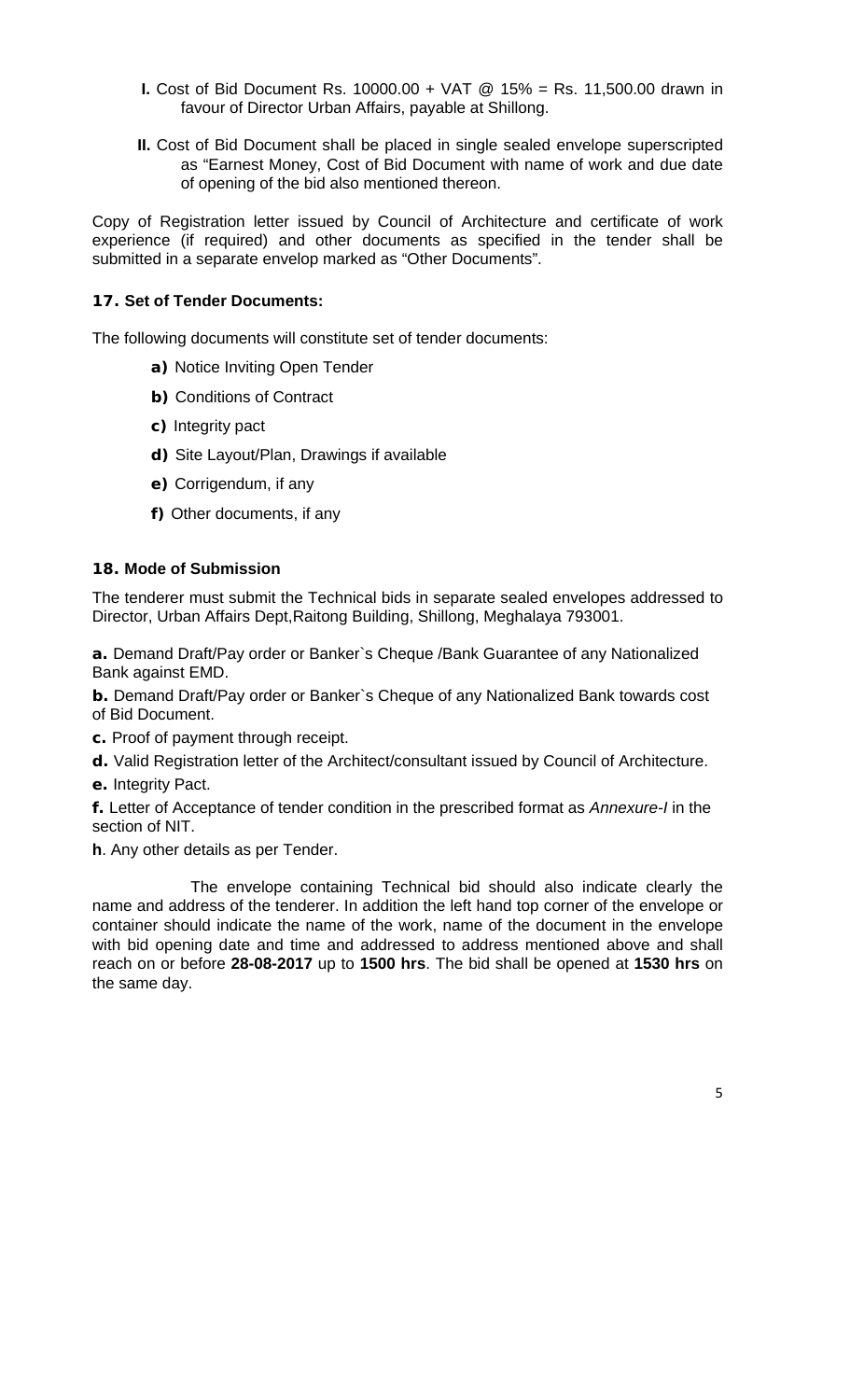The technical bid documents submitted by intending tenderer(s) shall be opened only of those tenderer(s), whose Earnest Money Deposit and Cost of Bid Document and other documents placed in the envelope are found in order. **The Financial bid of those tenderer(s) whose documents are found to be in order and who qualify in the Design Concept evaluation, shall be opened. The date of opening of financial bid shall be informed to the tenderer by Fax / E mail.** 

The bid submitted shall become invalid, if:

- i) The tenderer is found ineligible.
- ii) The tenderer does not submit all the documents (including service tax registration) as stipulated in the bid document.
- iii) Tenders in which any of the prescribed conditions are not fulfilled or found incomplete in any respect are liable to be rejected.

**19.** Before the last time and date of submission of bid as notified, the tenderer can submit revised bid any number of times.

**20.** The bid for the works shall remain open for acceptance for a period of 150 days from the last date of submission of bid including the extension given, if any. In case any tenderer withdraws its bid before the said period or issue of letter of acceptance, whichever is earlier, or makes any modifications in the terms and conditions of the bid which are not acceptable to the Director, Urban Affairs Dept, then the Director,Urban Affairs shall, without prejudice to any other right or remedy, be at liberty to forfeit the said earnest money as aforesaid. Further the tenderer(s) shall not be allowed to participate in the re-bidding process of work.

**21.** The acceptance of any or all tender(s) will rest with the Selection Committee (SC) who does not bind itself to accept the lowest tender and reserves to itself the right to reject any or all of the tenders received without assigning any reason thereof.

**22.** On acceptance of tender, the name of the accredited representative(s) of the Architect / Consultant who would be responsible for taking instructions from Director, Urban Affairs, shall be intimated within 07 days of issue date of letter of award by the SC.

**23.** Date of Start of work shall be reckoned from the 10th day after issue of the letter of Award by the Director, Urban Affairs.

**24.** The award of consultancy work, execution and completion of work shall be governed by tender documents consisting of (but not limited to) Letter of Award/Letter of work order, Price bid, Conditions of Contract etc. The tenderer(s) shall be deemed to have gone through the various conditions while making/preparing their technical & financial proposals & submitting the Bid(s) including site conditions, topography of the land, drainage and accessibility etc. or any other condition which in the opinion of tenderer will affect his price/rates before quoting their rates.

- **25.** Brief Description of Project:
- **a.** Area of plot is 5095 SQ.Meter and is located at Polo, Shillong
- **b.** Tentative requirement of client are to prepare the Architectural & Engineering Design, Preparation of Detailed Project Report (DPR) including Master Planning,Zoning &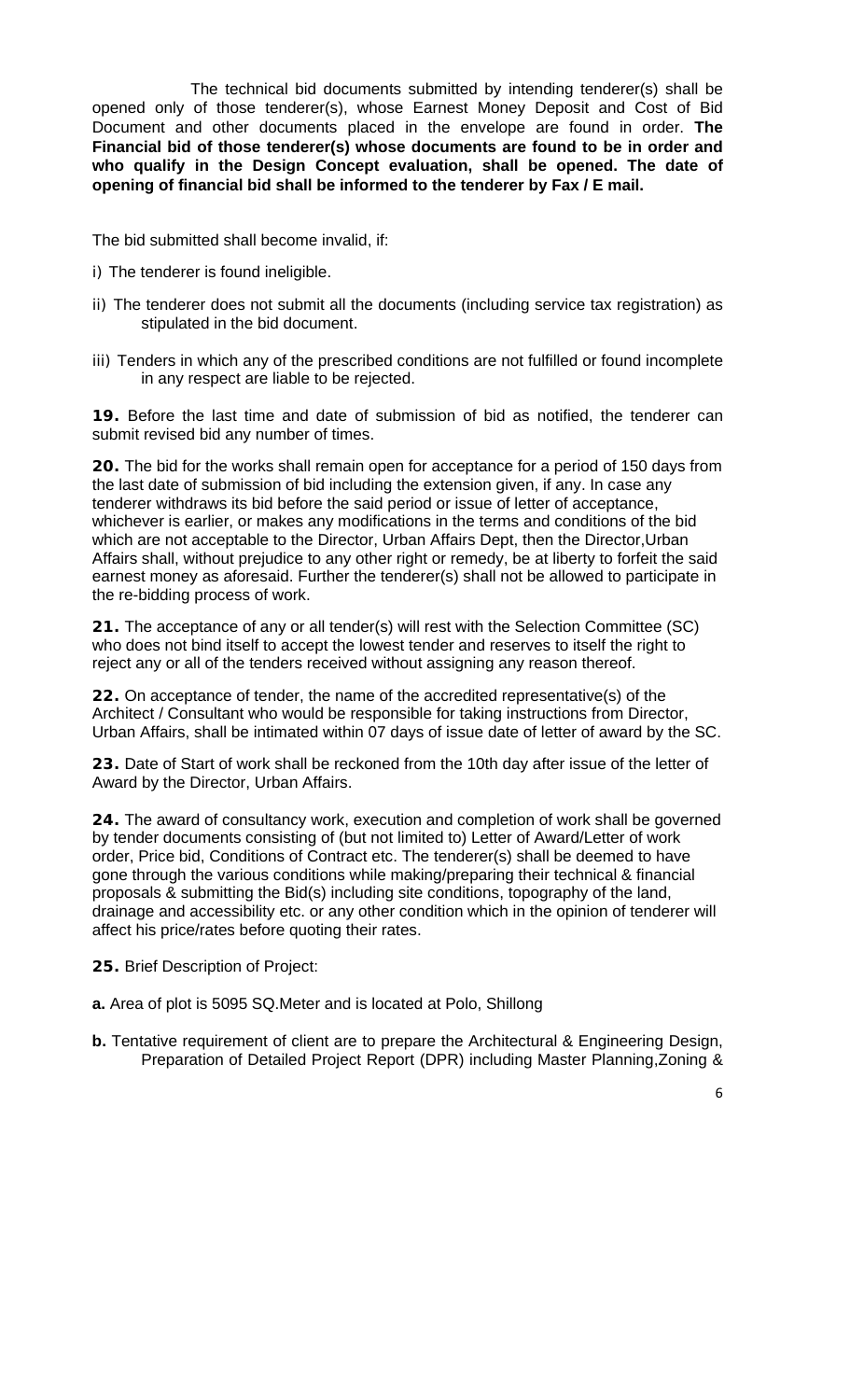Land Scaping Consultancy (Phase-wise) for

- 1 Commercial Building:
	- (a) The work for preparation of DPR for a high end commercial complex is to be carried out for an area of 5095 sqm. However, entire area of 7695 sqm which belongs to Shillong Municipal Board shall be considered for planning so as to fulfill the criteria of Special Building under the prevailing byelaws. For this, the floor area of ongoing vendors market are to be accounted for calculations and the consultants are to examine and offer an advisory on the feasibility of extending on the floors above the vendors market.
- 2 Development of River Front between the two bridges
- 3 Integrated development of adjoining areas as per the Plot Map.
	- (a) Plot I measuring 1291 sqm located between Plot-II and PWD road is to be integrated in Master Plan for use of Parking.
	- (b) Plot III measuring 1991 sqm adjacent to plot II on the western side to be considered for development at a later stage.

#### **SCOPE OF WORK**

**PHASE – I:** Entire Architectural & Engineering Design, Preparation of Detailed Project Report (DPR) including Master Planning, Zoning & Land Scaping of the following:

 **(i)** State of the Art Design of the Commercial Complex.

*(ii)* Display corner for display of Artist work,Sculpture,Art work and Music podium

**(iii)** Ampitheater for Audience to listen to Music Artist.

**(iv)** Food Court Etc

**(v)** Sub Station Etc

**(vi)** Car Parking –At the Ground Floor.

**(vii)** Design of River Front including Open space for People to relax.

**PHASE-II:** Master Planning, Landscaping and Zoning only of the following: *(Area mentioned is for purpose of designing/layout for Zoning)* 

**(i)** Proposed Re Engineering of The Polo Junction integrating the traffic flow

**(ii)** Design of Boundary wall.

**(iii)** Proposal how to Rejuvenate the Wah Umkhrah Stream

**(iv)** Proposed Segragation of the Vendors Shop from the Proposed High End Complex.

**(v)** Proposed integration of Adjoining areas for future development:

- (a) Plot I measuring 1291 sqm located between Plot-II and PWD road is to be integrated in Master Plan for use of Parking.
- (b) Plot III measuring 1991 sqm adjacent to plot II on the western side to be considered for development at a later stage.

**(vi)** Proposal from Smart City Recommendation maybe incorporated if found feasible. **(vii)** Security Barracks .

**(viii)** Security Kiosk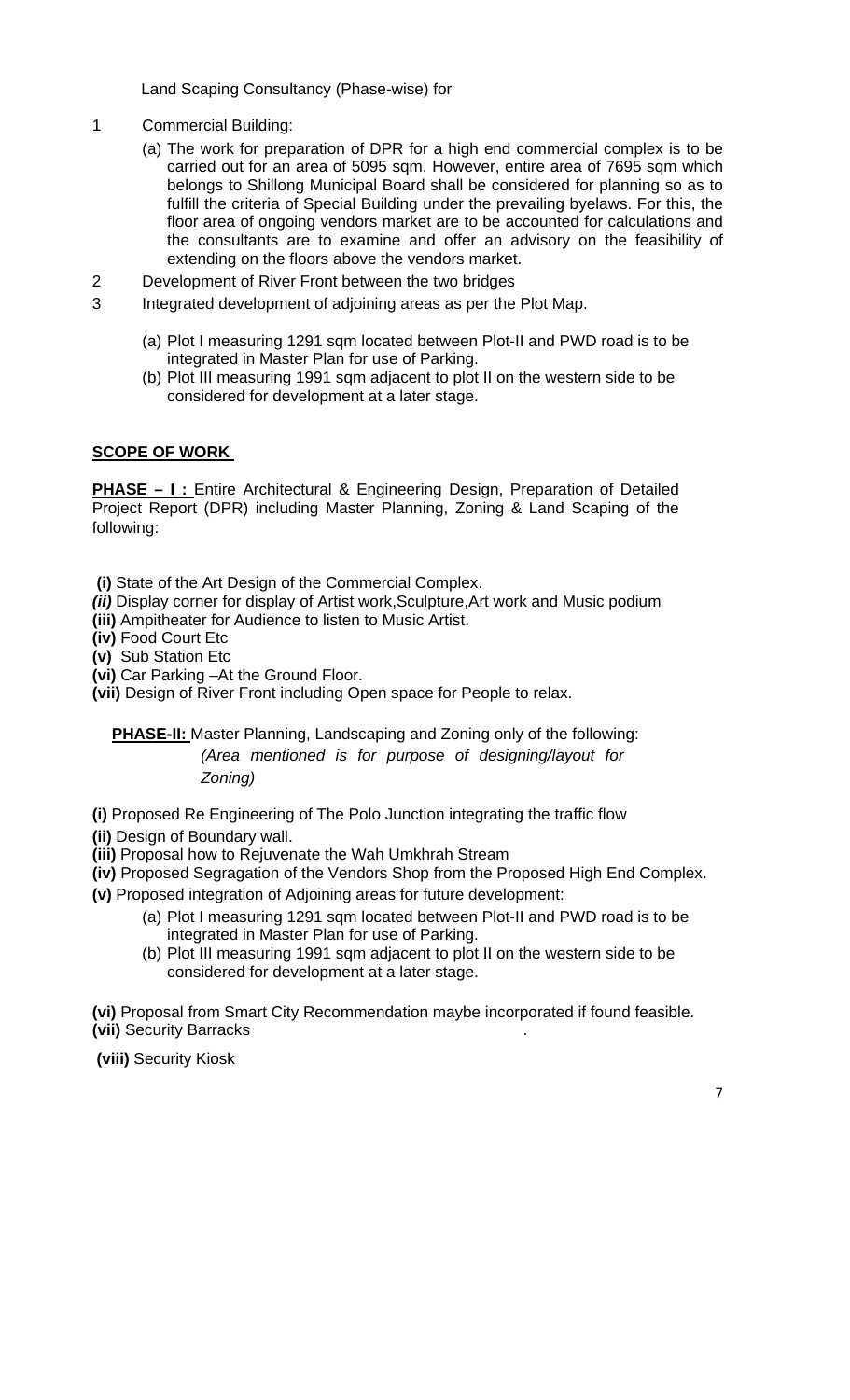## **Tentative Schedule**

.

| Last Date of Submission and Opening of Tenders | : 28 <sup>th</sup> August 2017.       |
|------------------------------------------------|---------------------------------------|
| <b>Selection of Pre-Qualified Bidders</b>      | : $4^{th}$ September 2017.            |
| Submission of Presentation Drawings            | : $24^{\text{th}}$ October 2017.      |
| Presentation                                   | : $6^{th}$ to $8^{th}$ November 2017. |
| <b>Issue of LOA</b>                            | : $20^{\degree}$ November 2017        |
| Submission of Complete Project                 | : $20^{th}$ January 2018.             |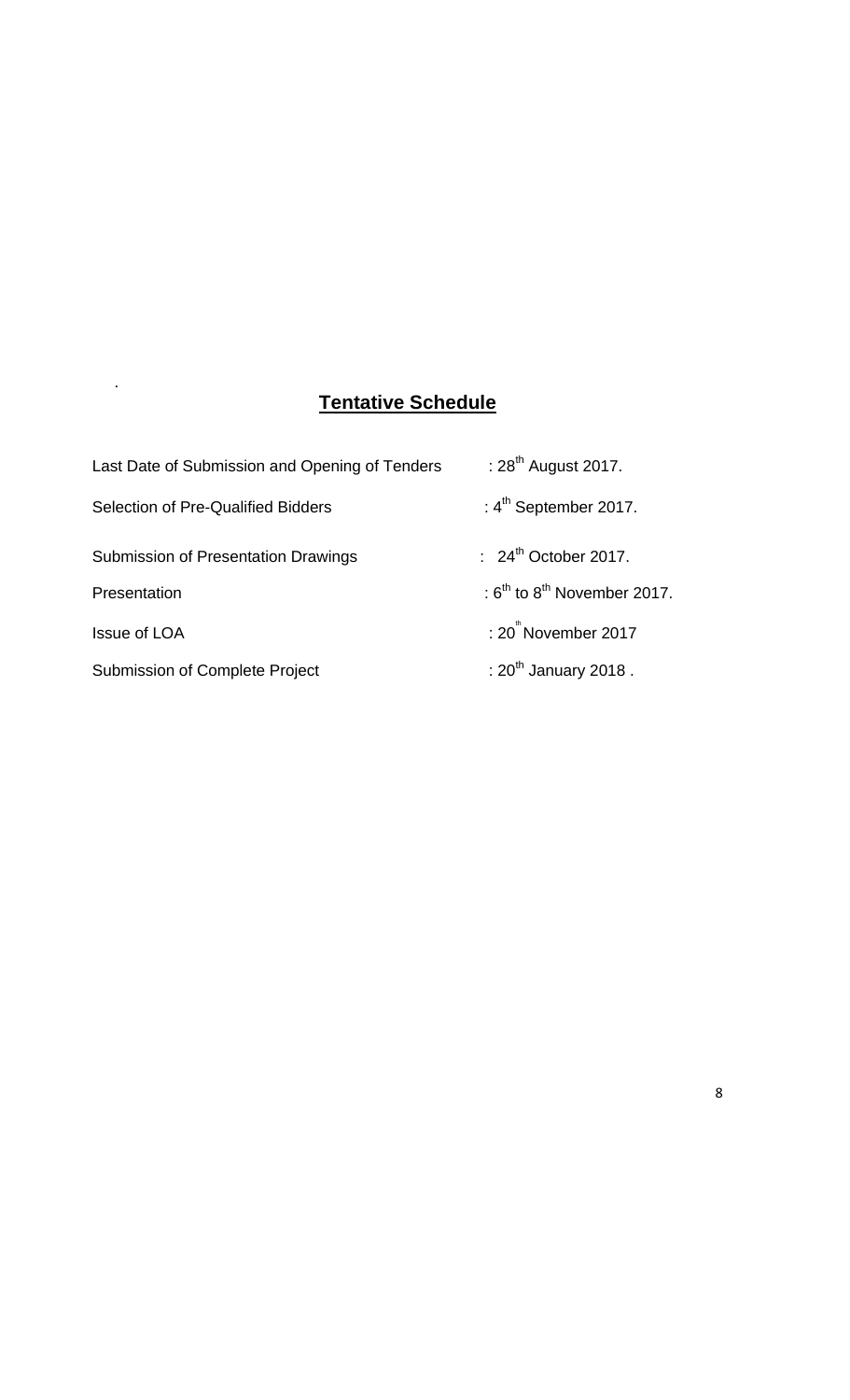#### *ANNEXURE-I*

#### **ACCEPTANCE OF TENDER CONDITIONS**

From: (On the letter head of the company by the authorized officer having power of attorney)

To, The Director Urban Affairs Dept, Government of Meghalaya.

**Sub: THE ARCHITECTURAL & ENGINEERING DESIGN, PREPARATION OF DETAILED PROJECT REPORT (DPR) INCLUDING MASTER PLANNING, ZONING & LANDSCAPING CONSULTANCY (PHASEWISE) FOR CONSTRUCTION A COMMERCIAL COMPLEX AND RIVER FRONT DEVELOPMENT AT POLO, SHILLONG, EAST KHASI HILLS DISTRICT, MEGHALAYA.** 

**Ref:** 

Sir,

1. With reference to above tender, I/We are pleased to submit our tender for the above work and I/We hereby unconditionally accept the tender conditions and tender documents in its entirety for the above work.

2. I/we are eligible to submit the bid for the subject tender and I/We are in possession of all the documents required.

3. I/We have viewed and read the terms and conditions of Director Urban Affairs, carefully and have downloaded the following documents forming part of the tender document:

a. Notice Inviting Open/Tender

b. Conditions of Contract

c. Integrity pact

d. Site Layout/Plan, Drawings if available

e. Corrigendum, if any

f. Other documents, if any

4. I/we have submitted the mandatory documents such as cost of bid document, Earnest Money Deposit, and other documents as per Notice Inviting Tender

Yours faithfully,

 (Signature of the tenderer) Dated: With rubber stamp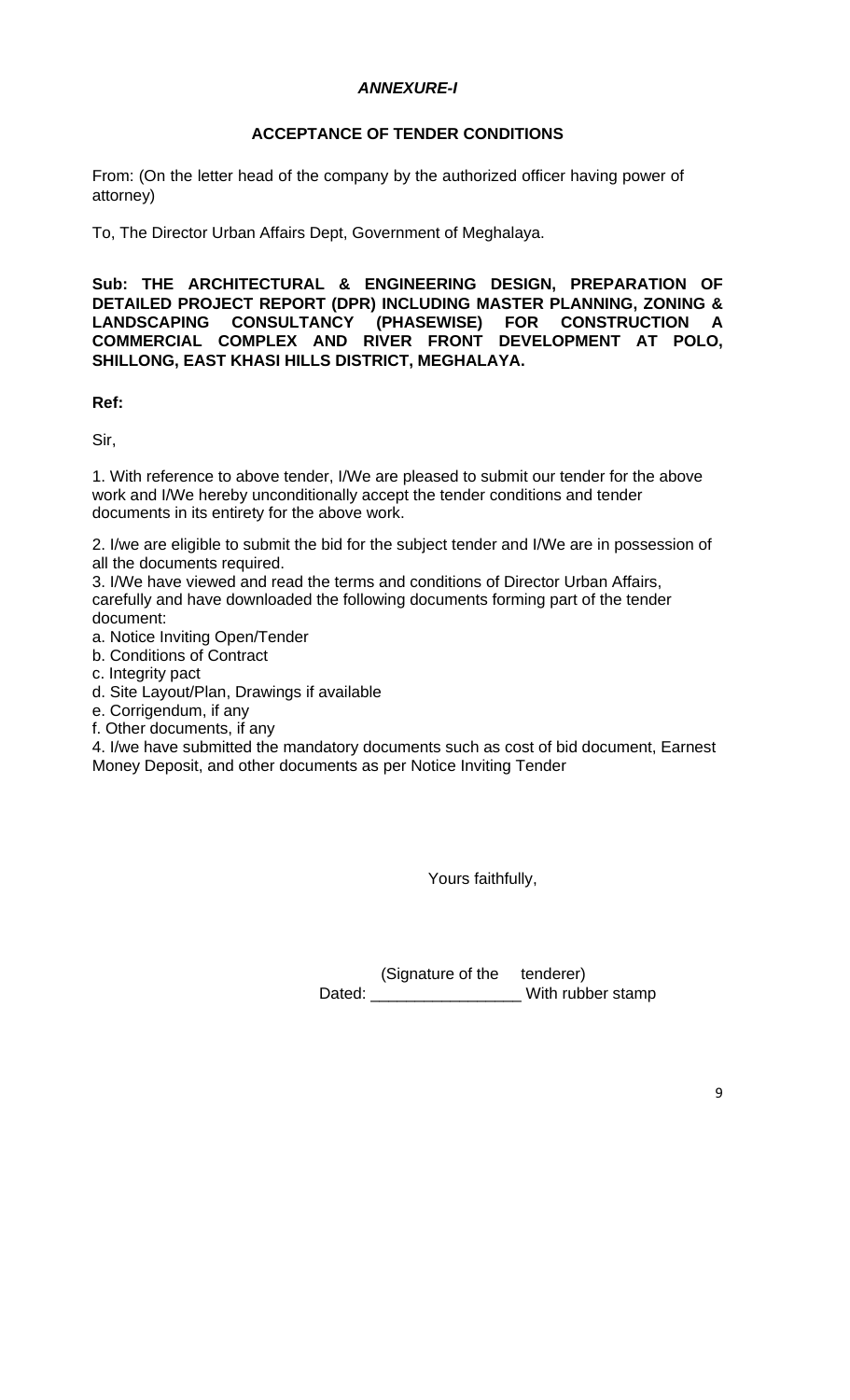# **Section-2 INSTRUCTIONS TO CONSULTANT**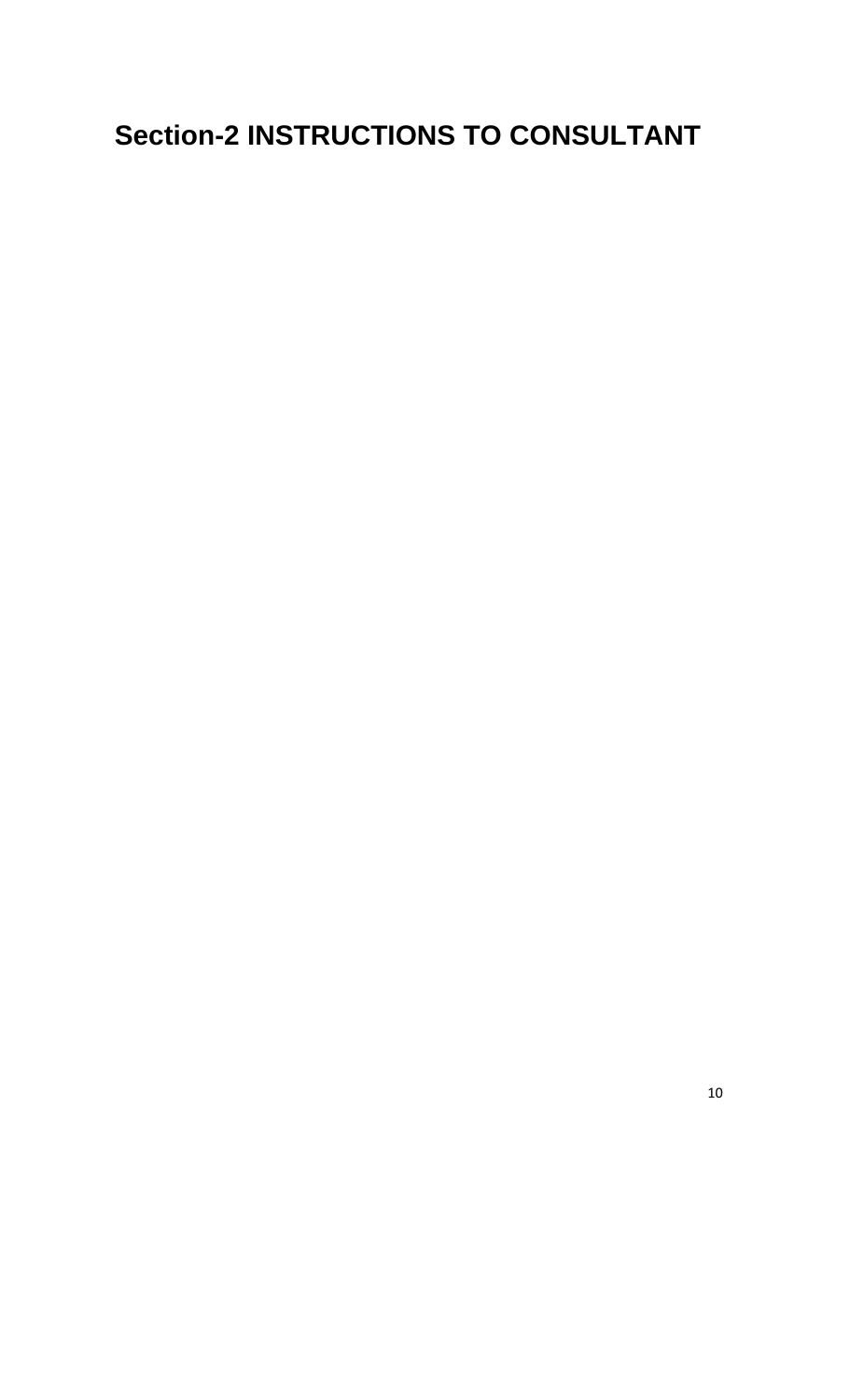#### **INSTRUCTIONS TO CONSULTANT**

#### **1.0 Introduction**

- 1.1 The Architects/Consultants registered with Council of Architecture and not black listed/barred/sanctioned by State/Central Government are eligible to participate in the Bid.
- 1.2 The Architects / Consultants are invited to submit a Technical bid together with a financial bid for consulting services required for the assignment as indicated in the Notice for Tendering. The tender will be the basis for technical discussions/negotiations if required and ultimately for a signed Contract with the selected Architect /consultant.
- 1.3 The Architects/consultants should familiarize themselves with local conditions and take into account in preparing proposals. To obtain first-hand information on the assignment and local conditions, Architects /consultants are desired to visit the site before submitting a proposal. Architect firm/Consultants or Authorised Representatives should contact the following regarding site specific information and site visit enquiry.

Persons to be contacted for information/queries: (on all working days from 10:00 a.m. to 5:00 p.m.)

- 1. Director -0364-2210037
- 2. Architect (I)
- 3. Assisstant Architect (II) -

#### **Email: dua@gmail.com**

- 1.4(a) The Urban Affairs Dept. will provide the inputs to the Architects/consultants, if available. However, The Urban Affairs Dept. does not assume any responsibility for any loss or financial damages on account of use of such information by consultants. The consultants are advised to collect their own information for preparation, submission of bids & execution of services after award of work.
- 1.4(b) The Architects /consultants shall be responsible for obtaining licenses and permits to carry out the services.
- 1.5 Architects /consultants shall bear all costs associated with the preparation and submission of their proposals and contract negotiation, site visits etc. The Director Urban Affairs/Client is not bound to accept any proposal, and reserves the right to annul the selection process at any time prior to Contract award, without thereby incurring any liability to the Architects /consultants.
- 1.6. The Proposed Building should be unique, prominent and reflect the 'Traditional Architectural Style' pertaining to the region and stand out as a *Symbolic Monument* of the State of Meghalaya.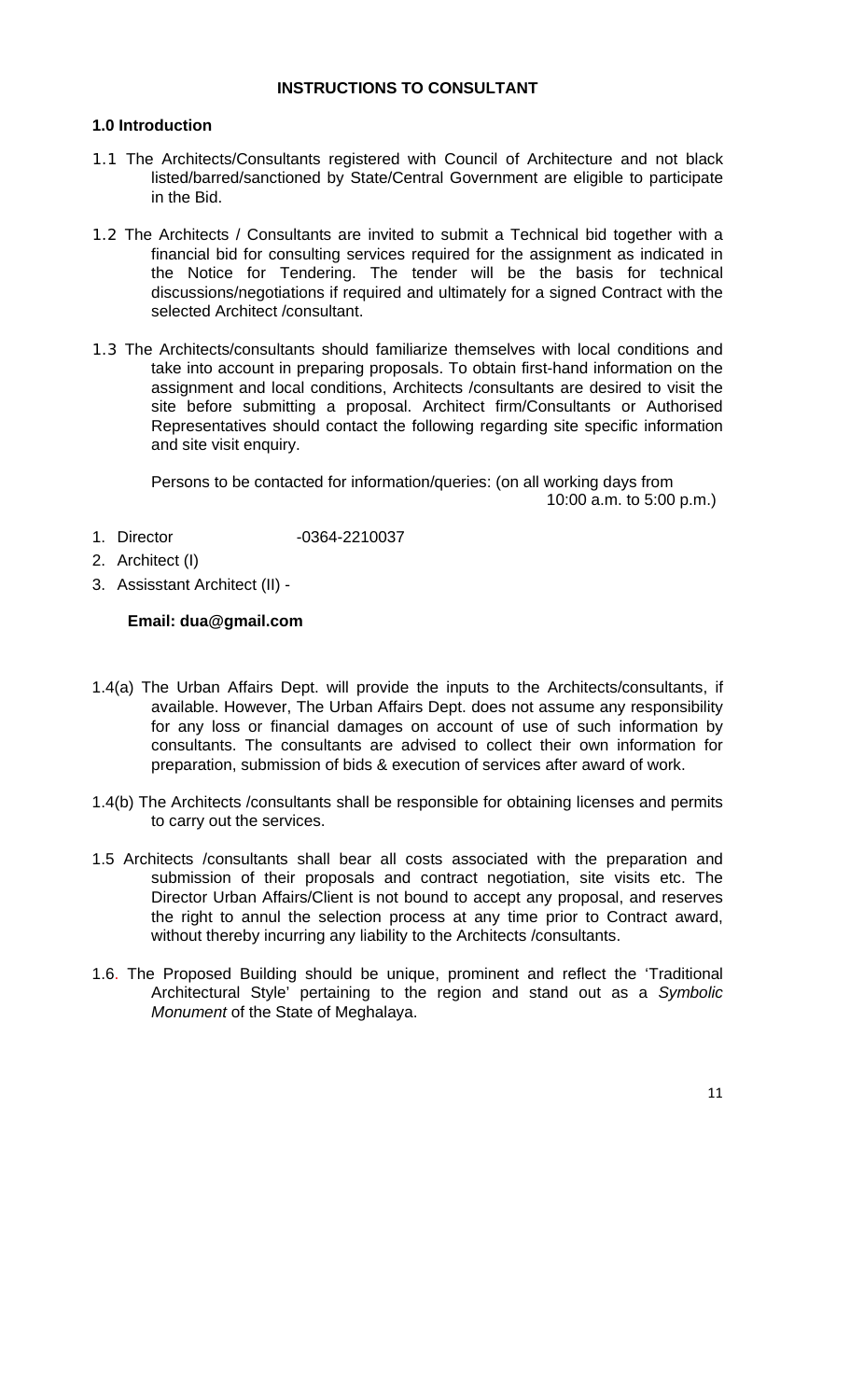#### **1.1 Conflict of Interest**

- 1.1.1 Director Urban Affairs requires that Architects/ Consultants provide professional, objective, and impartial advice and at all times hold the Department interests paramount, strictly avoid conflicts with other assignments or their own corporate interests and act without any consideration for future work.
- 1.1.2 The Consultant has an obligation to disclose to the Client any situation of actual or potential conflict that impacts its capacity to serve the best interest of SC/UAD or that may reasonably be perceived as having this effect. Failure to disclose such situations may lead to the disqualification of the Architects/Consultant or the termination of its Contract and/or sanctions by the Bank.
- 1.1.3 Without limitation on the generality of the foregoing, Consultants and any of their affiliates, shall be considered to have a conflict of interest and shall not be recruited, under any of the circumstances set forth below:

#### **(i) Conflicting Activities**

Conflict between consulting activities and procurement of goods, works or nonconsulting services – Implies that a Firm/Consultant have been engaged for providing goods, works, or non-consulting services for the project.

#### **(ii) Conflicting assignments**

Architect/Consultants (including its Personnel and Sub-Consultants) or any of its affiliates shall not be hired for any assignment that, by its nature, may be in conflict with another assignment of the Consultant to be executed for the same or for another Employer.

#### **(iii) Conflicting relationship**

An Architect /Consultants (including its Personnel and Sub-Consultants) that has a business or family relationship with a member of the SC/UAD who is directly or indirectly involved in any part of (a) the preparation of the Terms of Reference of the assignment, (b) the selection process for such assignment, or (c) supervision of the Contract, may not be awarded a Contract, unless the conflict stemming from this relationship has been resolved in a manner acceptable to the SC throughout the selection process and the execution of the Contract.

1.1.4 No current employees of the Urban Affairs Dept shall work as Architect /Consultants with the Firm. Recruiting former employees of the UAD to work is acceptable provided no conflict of interest exists.

#### **1.2 Fraud and Corruption**

1.2.1 The U.A.D requires that the Architects /consultants participating in selection process adhere to the highest ethical standards, both during the selection process and throughout the execution of a contract. In pursuance of this policy, the U.A.D: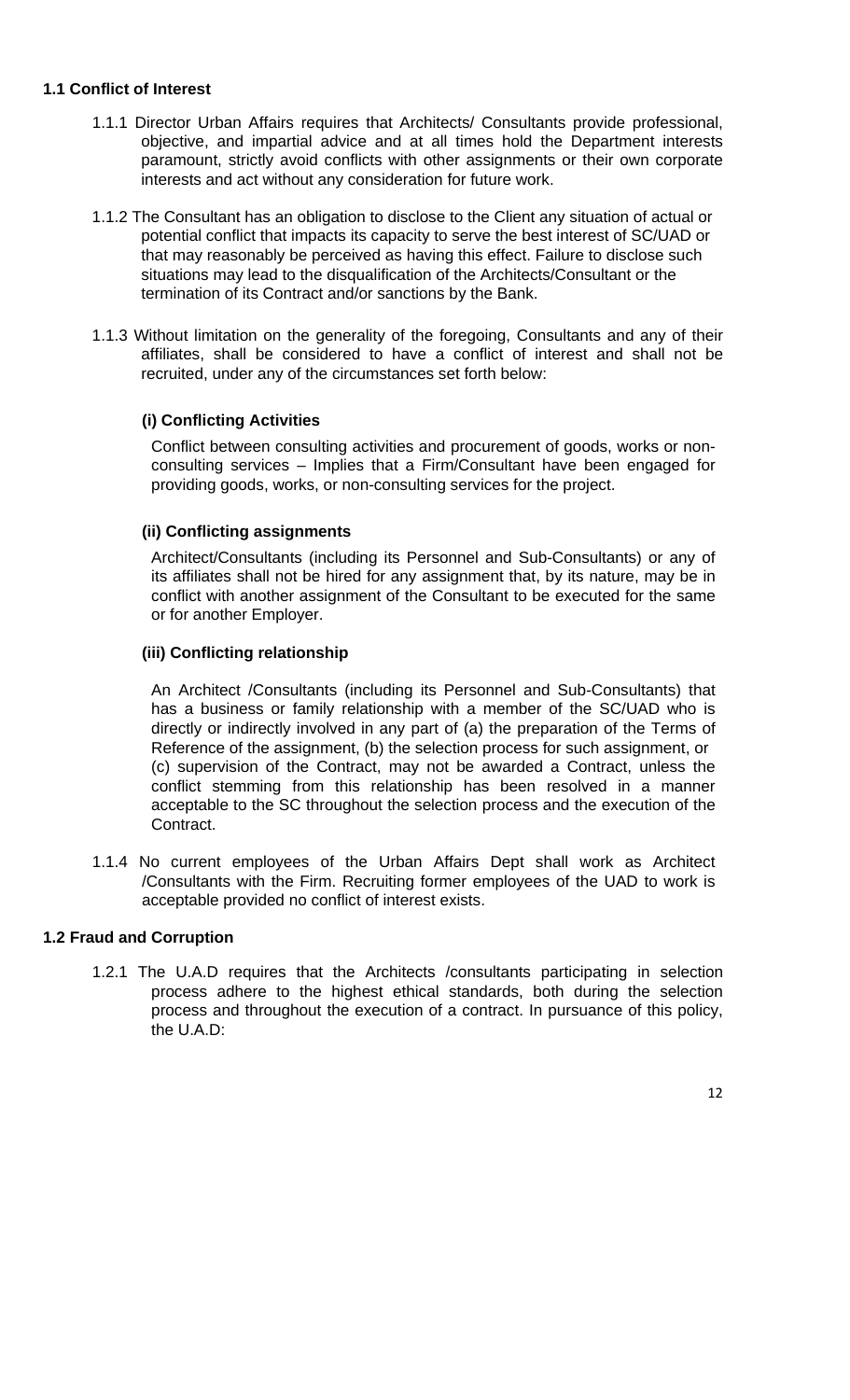- 1.2.2 Defines, for the purpose of this paragraph, the terms set forth below:
- 1.2.3 "corrupt practice" means the offering, promising, giving, receiving, or soliciting, directly or indirectly, of anything of value which he is not legally entitled to, to influence the action of a public official in the selection process or in contract execution.
- 1.2.4 "fraudulent practice" means a willful misrepresentation or omission of facts or submission of fake/forged Documents in order to influence a selection process or the execution of a contract;
- 1.2.5 "collusive practices" means a scheme or arrangement whether formal or informal, between two or more consultants with or without the knowledge of the Director,Urban Affairs.,designed to establish prices at artificial, non competitive levels, submission or non submission of Bids;
- 1.2.6 "coercive practices" means harming or threatening to harm, directly or indirectly, persons or their property to influence their participation in a procurement process, or affect the execution of a contract.
- 1.2.7 Will reject a proposal for award if it determines that the Architect /consultant recommended for award has, directly or through an agent, engaged in corrupt, fraudulent, collusive or coercive practices in competing for the contract in question; and
- 1.2.8 Will file a complaint to the Council Of Architecture an Architect / consultant, including declaring the Architects /consultant ineligible, either indefinitely or for a stated period of time, for award of a contract if at any time determines that the Architects/consultant has, directly or through an agent, engaged in corrupt, fraudulent, collusive or coercive practices in competing for, or in executing a contract.

#### **1.3 Only One Proposal**

The Architects/consultant can submit only one proposal either in its own name or as part of a Joint Venture in another Proposal. If a Consultant submits or participates in more than one proposal, such proposals shall be disqualified. However, this does not limit the participation of the same Sub-Consultant, including individual experts, to more than one proposal.

#### **1.4 Proposal Validity**

The Architects/consultant tender must remain valid for 120 days after the last date fixed for submission of tender including the extension(s) given, if any.

#### **1.5 Association of Sub-Consultants (for specialized work)**

- 1.5.1 The Consultant could subcontract the work partially but not the whole of the Services.
- 1.5.2 Architects /Consultant may associate with sub consultant(s) for specialized works such as HVAC, Lift, Fire fighting, Landscaping etc.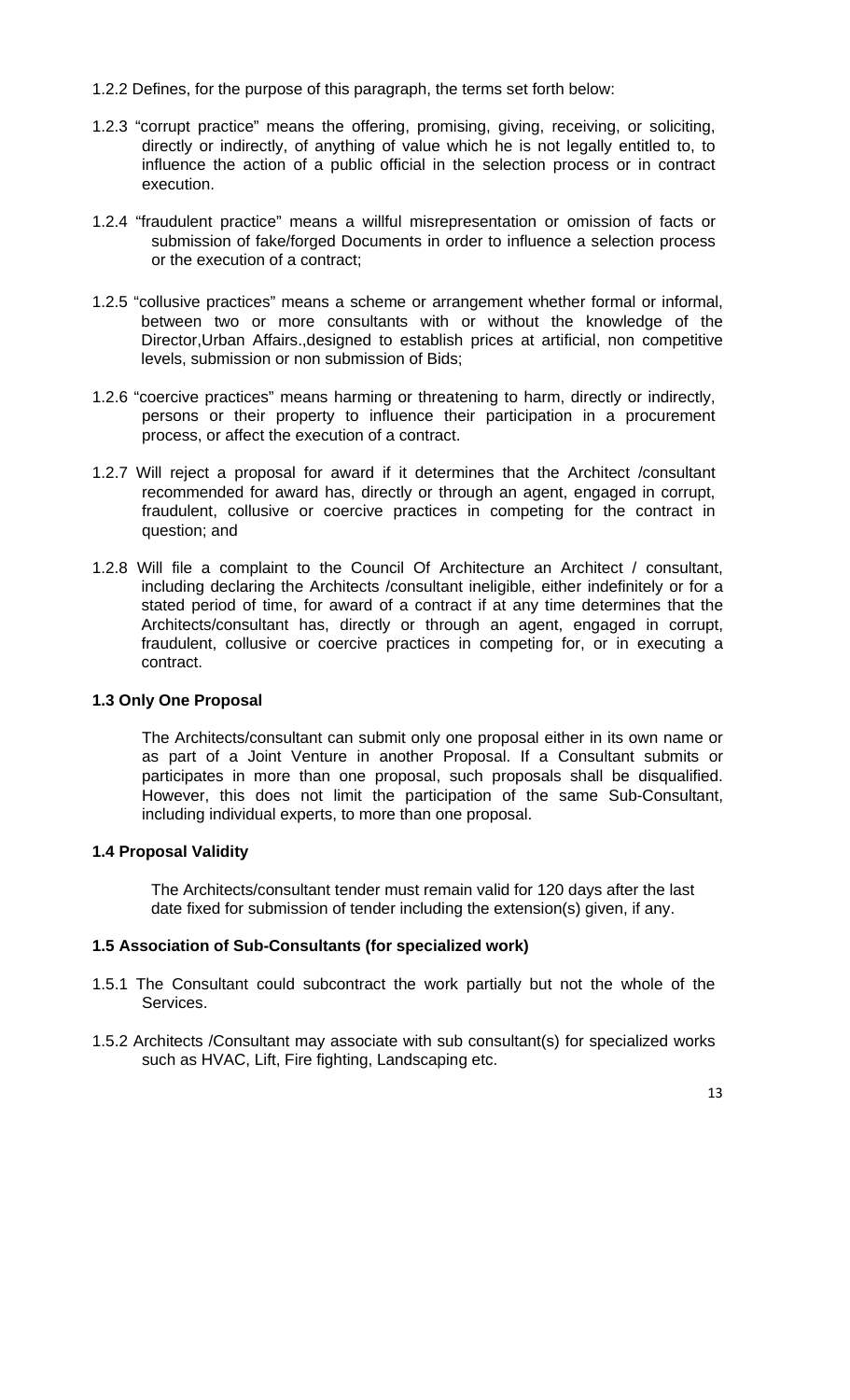#### **2. Clarification and Amendment of Bid Documents**

2.1 An Architects /Consultants may request for a clarification on any clause(s) of the Bid documents not later than 5 days before the last date for submission of proposals. Any request for clarification must be sent in writing, or by standard electronic means, to the Director,Urban Afairs. The Director,Urban Affairs will respond in writing, or by standard electronic means and will send written copies of the response (including an explanation of the query but without disclosing the Source of query) to all Architects/consultants. Should the Director, Urban Affairs deems it necessary to amend the bid document as a result of a clarification or any other reasons it shall do so following the procedure under para. 2.2.

However Director Urban Affairs reserves the right to respond the queries after cutoff date as mentioned above.

2.2 At any time before the submission of tender, Director Urban Affairs may modify/ amend the bid document and extend the last date of submission/ opening of the tender by issuing a corrigendum/addendum.

Any Corrigendum/Addendum thus issued shall form part of tender document and shall be posted only on website **https://megurban.gov.in**. To give the Consultant reasonable time to take an amendment into account in their bids and on account of any other reasonable circumstances, Director, UAD may at his discretion, extend the deadline for the submission/ opening of the tender.

#### **3. Preparation of Bid Proposal**

- 3.1 In preparing their tender, Architect firm/consultants are expected to examine in detail the tender document. The tender shall contain technical & financial Bids.
- 3.2 The bid proposals, all related correspondence exchanged by the Architects /consultants & the Director, Urban Affairs and the contract to be signed with the winning consultant shall be written in the English language

#### 3.3 **Technical Bid Proposal**

- a) The Technical bid shall not include any financial information. A Technical bid containing financial information shall be declared non responsive / invalid.
- b) The Technical bid may be declared non responsive / invalid, if the bid is not accompanied by the requisite documents as stipulated in tender document.

#### 3.4 **Financial bid Proposals**

The Financial bid shall not include any commercial or technical condition/information. **Financial offer shall be submitted as per Section-5 in Percentage Rate only.** 

#### **4. Submission, Receipt and Opening of bids**

- 4.1 The consultant shall submit a signed and complete proposal comprising the documents and forms in accordance with clause 17 of section -1.
- 4.2 The original bids (Technical bid and Financial bid) shall contain no interlineations or

14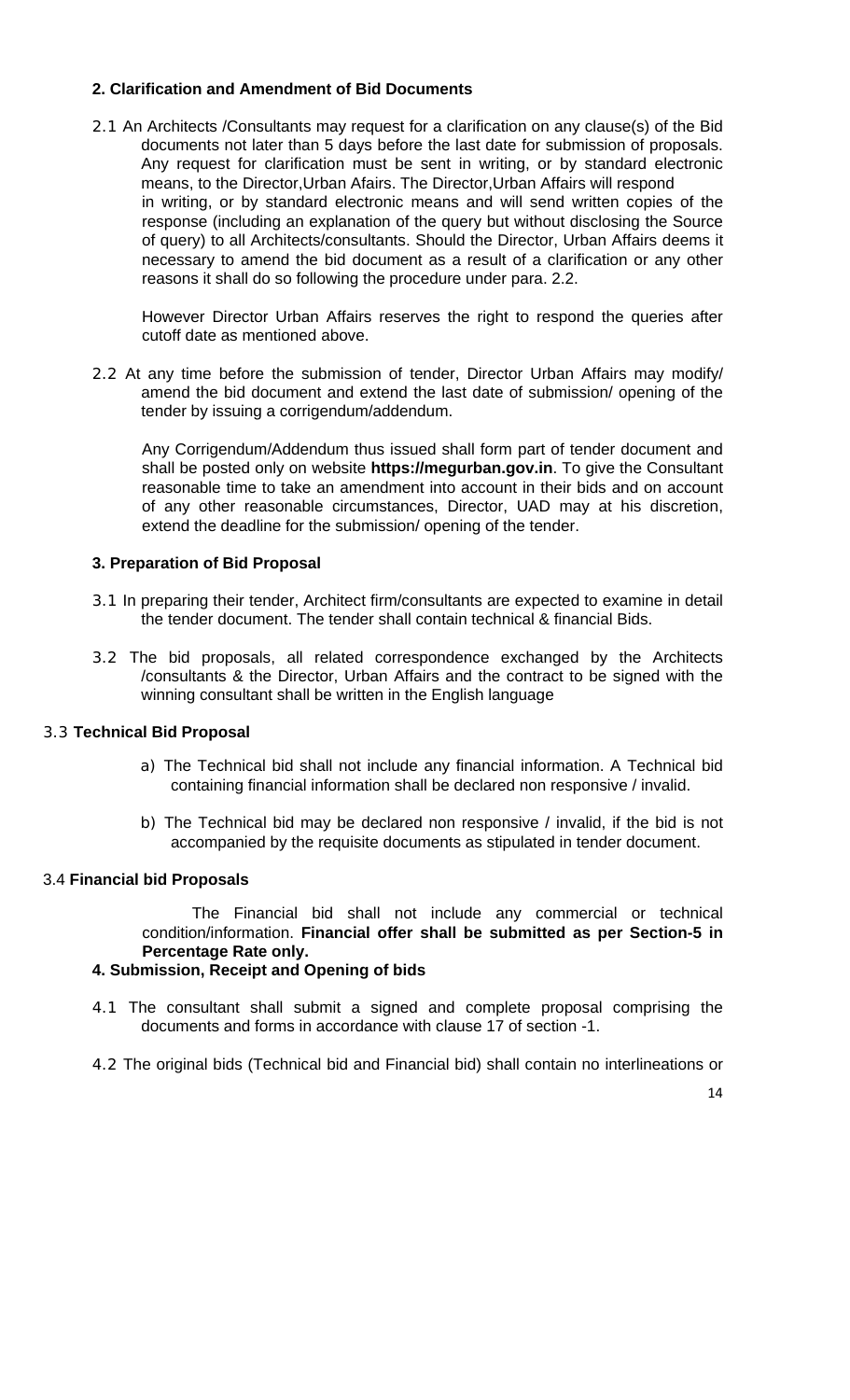overwriting, except as necessary to correct errors made by the Consultants themselves. The person who signed tender documents must initial such corrections. Letter for acceptance of tender condition should be submitted in the prescribed format of Annexure-I, Section-1.

- 4.3 An authorized representative of the Architects/Consultant shall sign the Technical & Financial bids. The authorization shall be in the form of a legally enforceable written power of attorney executed on non-judicial stamp paper of appropriate value duly notarized and shall be submitted along with bid.
- 4.4 The Technical and Financial Proposals contained in sealed envelope separately and marked clearly as "Technical Proposal" and "Financial Proposal" respectively shall be placed into one outer envelope and sealed. The outer envelope shall bear the submission address, name of assignment, consultant name and address and shall be clearly labeled "DO NOT OPEN BEFORE [Insert the time and date of submission deadline]".
- 4.5 If the envelopes and packages with the proposal are not sealed and marked as indicated it will assume no responsibility for the misplacement, loss or premature opening of the Proposal and shall be rejected.

1 The Director, UAD shall open the Technical bid of all bids received after the deadline for the submission of original in hard copy as per NIT. The Financial bid shall remain securely stored.

#### 2 **Tender Evaluation**

5.1 If required, the Director, UAD may seek the clarifications on the Technical bid of the applicants. If the clarifications sought by the Director,UAD are not received in stipulated period then technical evaluation will be done based on available data in their technical bid. Evaluators of Technical bid shall have no access to the Financial bid until the technical evaluation is concluded.

#### 5.2 **Evaluation of Technical Bid**

Technical bid shall be evaluated in two stages as under:

#### **(i) Stage-I:**

 Evaluation of the Technical bid submitted – initially it shall be seen whether the Architects /Consultant submitted all the documents mentioned herein above.

For non compliant bids, the tender shall be rejected at this stage itself.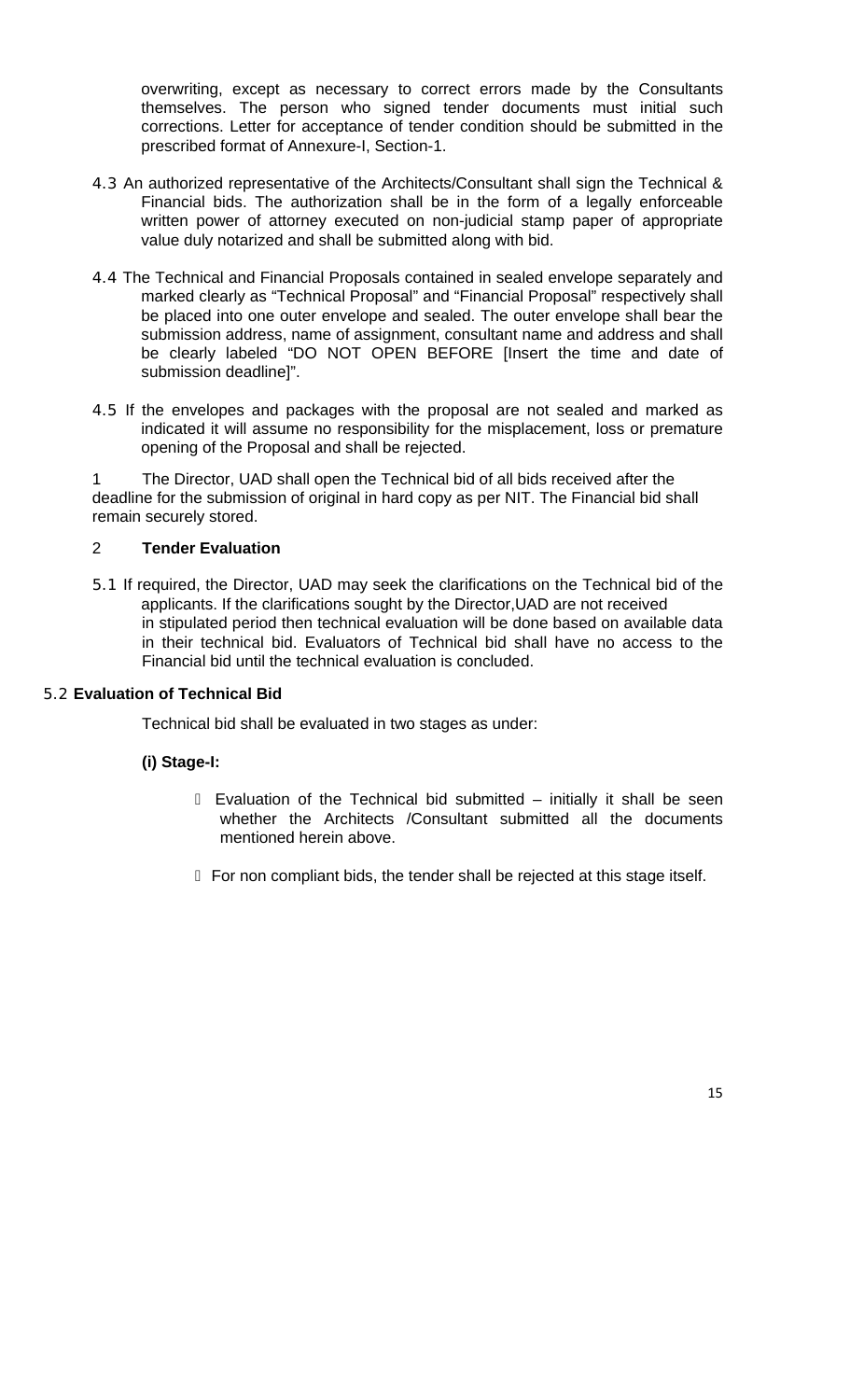#### **(ii) Stage-II: Design Concept Presentation**

 Under this stage, the tenderer(s) short listed after Stage-I shall be invited for participating in the design concept Competition by the way of presentation before the Selection Committee (SC) constituted for the purpose by the Urban Affairs Dept. The Architect firm/Consultant shall bring hard & soft copy of Design concept and related details at the time of presentation. The time and venue for presentation will be intimated separately.

The committee shall evaluate the presentation on design concept and would assign the marks independently and then the assigned marks would be averaged out.

The consultant shall have no right to challenge the marks assigned by the individual member of the committee and, individual member of the committee shall have no liability to applicant in this regard. No correspondence would be entertained challenging or contesting the marking by the individual member of the committee.

 The committee will select An Architect /Consultant on the basis of Design Concept Presentation shown in the table below. The financial bid of those Architect firm/ consultant shall only be opened who secure minimum 70% out of total marks in the design competition.

 The committee shall evaluate the design concept of consultants by applying the evaluation criteria, sub-criteria, and point system as stipulated here in under.

| SI.<br>No        | <b>DESCRIPTION</b>                                                                                                                                                     |                                                                                                                                                                                                                                                                                                     | <b>SECTION</b> |          | <b>PAGE</b><br>Nos. |
|------------------|------------------------------------------------------------------------------------------------------------------------------------------------------------------------|-----------------------------------------------------------------------------------------------------------------------------------------------------------------------------------------------------------------------------------------------------------------------------------------------------|----------------|----------|---------------------|
| $\mathbf 1$      | <b>NOTICE INVITING TENDER</b>                                                                                                                                          | Section-1                                                                                                                                                                                                                                                                                           |                | 1 to $9$ |                     |
| $\mathbf{2}$     | <b>INSTRUCTIONS TO CONSULTANT</b>                                                                                                                                      |                                                                                                                                                                                                                                                                                                     | Section-2      | 10 to 18 |                     |
| $\mathbf{3}$     | <b>CONDITIONS OF CONTRACT</b>                                                                                                                                          |                                                                                                                                                                                                                                                                                                     | Section-3      |          | 19 to 38            |
| 4                | <b>QUALIFYING CRITERIA</b> (In case open tenders are<br>invited)                                                                                                       |                                                                                                                                                                                                                                                                                                     | Section-4      |          | 39 to 41            |
| 5                | <b>FINANCIAL PROPOSAL</b>                                                                                                                                              |                                                                                                                                                                                                                                                                                                     | Section-5      |          | 42 to 43            |
| 6                | <b>FORMATS</b><br>A. PROFORMA OF BANK GUARANTEE (EMD)<br><b>B. PROFORMA OF BANK</b><br>C. GUARANTEE (PERFORMANCE) AGREEMENT<br><b>FORM</b><br><b>D. INTEGRITY PACT</b> |                                                                                                                                                                                                                                                                                                     | Section-6      |          | 44 to 56            |
| SI.<br><b>No</b> | <b>Particulars</b>                                                                                                                                                     | <b>Description/Remarks</b>                                                                                                                                                                                                                                                                          |                |          |                     |
| $\mathbf{1}$     | <b>Bidding Document No.</b>                                                                                                                                            |                                                                                                                                                                                                                                                                                                     |                |          |                     |
| 2                | Name of the work                                                                                                                                                       | Architectural & Engineering Design, Preparation of<br>Detailed Project Report (DPR) including Master<br>Planning, Zoning & Landscaping Consultancy<br>(Phase-wise) for Construction of a Commercial<br>Complex And Infrastructure Works at Polo, Shillong,<br>East Khasi Hills District, Meghalaya. |                |          |                     |
| 3                | Client/Owner                                                                                                                                                           | <b>Urban Affairs Department</b>                                                                                                                                                                                                                                                                     |                |          |                     |

#### **Evaluation Criteria of the Design Concept Presentation**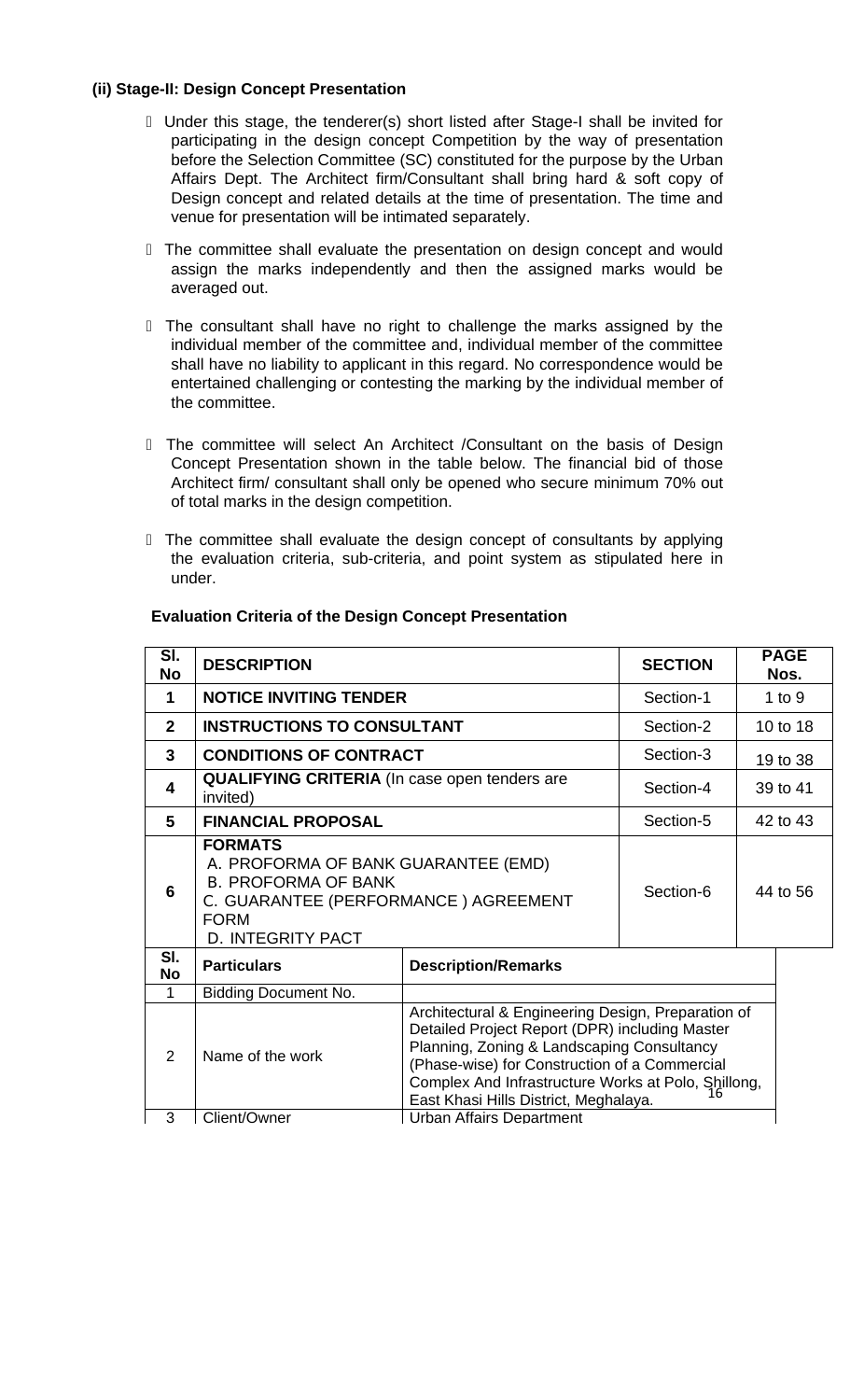| SI.<br><b>No</b> | <b>DESCRIPTION</b>                                               | <b>SECTION</b> | <b>PAGE</b><br>Nos. |
|------------------|------------------------------------------------------------------|----------------|---------------------|
|                  | <b>NOTICE INVITING TENDER</b>                                    | Section-1      | $1$ to $9$          |
| $\mathbf{p}$     | <b>INSTRUCTIONS TO CONSULTANT</b>                                | Section-2      | 10 to 18            |
| 3                | <b>CONDITIONS OF CONTRACT</b>                                    | Section-3      | 19 to 38            |
| $\boldsymbol{4}$ | <b>QUALIFYING CRITERIA</b> (In case open tenders are<br>invited) | Section-4      | 39 to 41            |
| 5                | <b>FINANCIAL PROPOSAL</b>                                        | Section-5      | 42 to 43            |
|                  |                                                                  |                |                     |

#### 5.3 **FORMATS Evaluation of Financial Bid**

- 5.3.1 After the technical bid evaluation is completed, the Director UAD shall notify in writing to those Architects/Consultants who have qualified the technical bid, the date, time and location for opening of their financial bid. Architects /Consultants attendance at the opening of Financial bid is optional.
- 5.3.2 Financial bid shall be opened in the presence of the Architects/Consultants' representatives who choose to attend. The Financial bid of the qualified Architect firm/consultant(s) shall be then opened.
- 5.3.3 The final selection shall be based on Quality and Cost Based Selection (QCBS) in the ratio of 70:30 (70% Technical and 30% Financial/cost)

#### **6. Confidentiality**

From the time the proposals are opened to the time the contract is awarded, the Consultant should not contact the client on any matter related to its Technical and/or Financial Proposal. Information relating to evaluation of tenders and recommendations concerning awards shall not be disclosed to the Architects/Consultant who submitted the tender or to other persons not officially concerned with the process, until the publication of the contract award information. Any attempt by consultants or anyone on behalf of the consultant to influence improperly the client in the evaluation of the proposals or contract award decisions may result in the rejection of its tender and may be debarred from participating in future tenders.

#### **7. Award of Contract**

7.1 The contract will be awarded to the consultant having the highest combined score of Technical and Financial and will be informed by Director, UAD through a Letter of Award (LOA).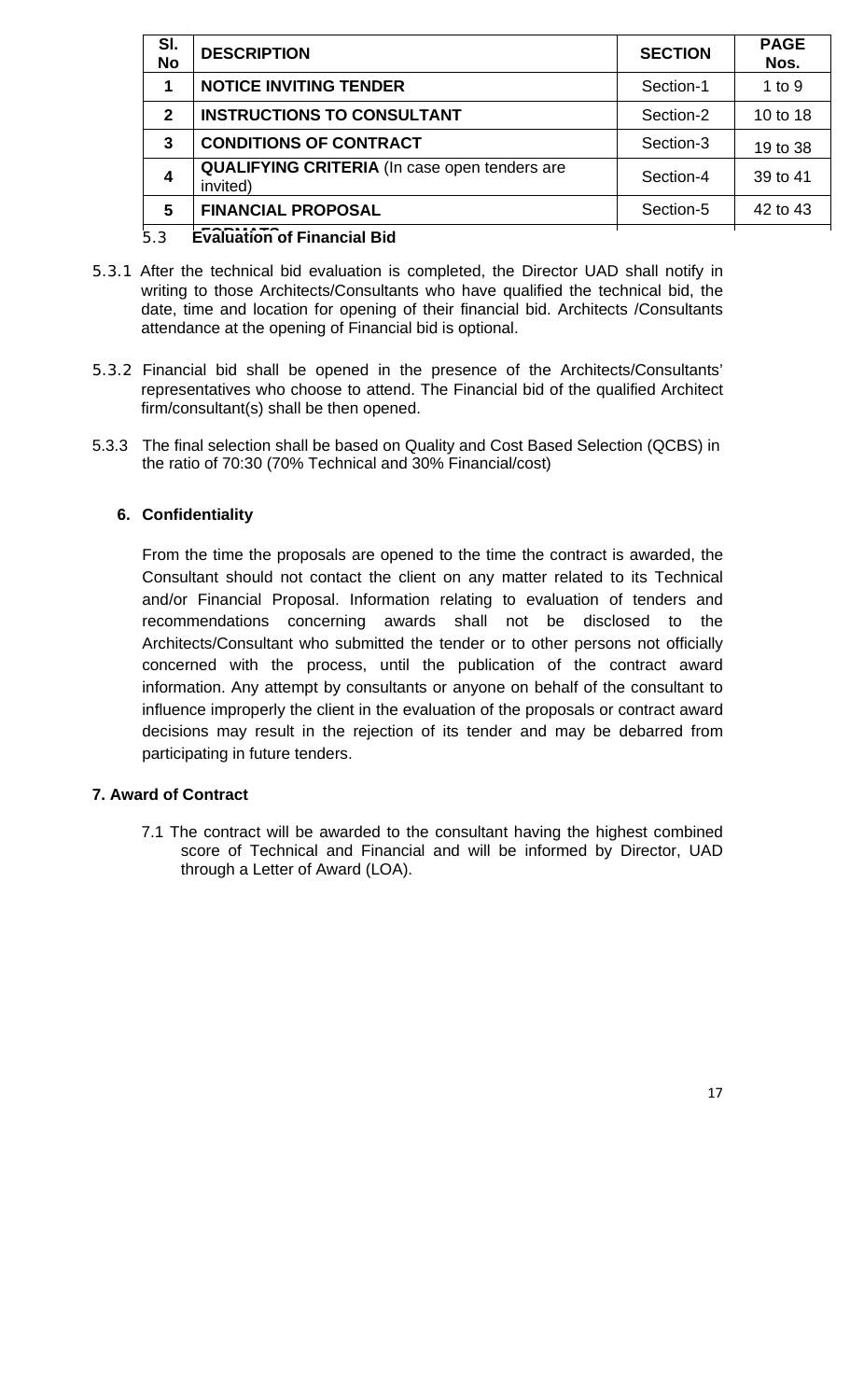- 7.2 The Architect firm/consultant shall commence the assignment on the date and at the location specified by 10<sup>"</sup> day of issuance of LOA.
- 7.3 The successful consultant(s) for the purpose of execution of the services, progress review and monitoring, shall submit, a detailed work schedule and PERT network / CPM indicating completion of all major activities as per the milestones indicated for completion of such activities in the RFP Document for consideration and approval by the Director,UAD. This approved schedule / network shall be pre-requisite for signing of the Contract Agreement and shall form part of the Contract Agreement. Further the consultant shall also submit another schedule, which is the most detailed schedule depicting all activities involved for each of the major milestones/ activities involved in consultation with the Director,UAD for approval.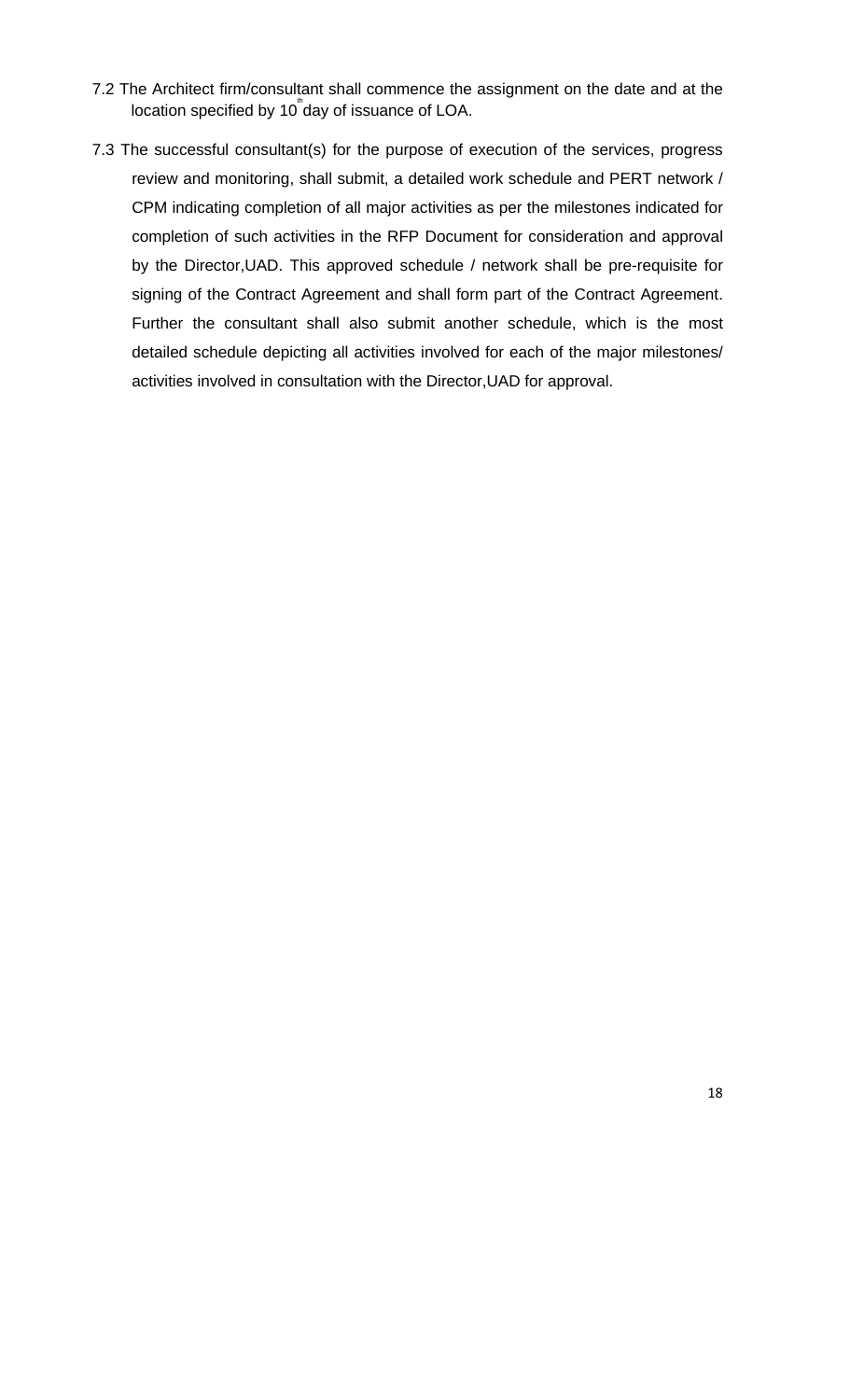## **Section-3 CONDITIONS OF CONTRACT**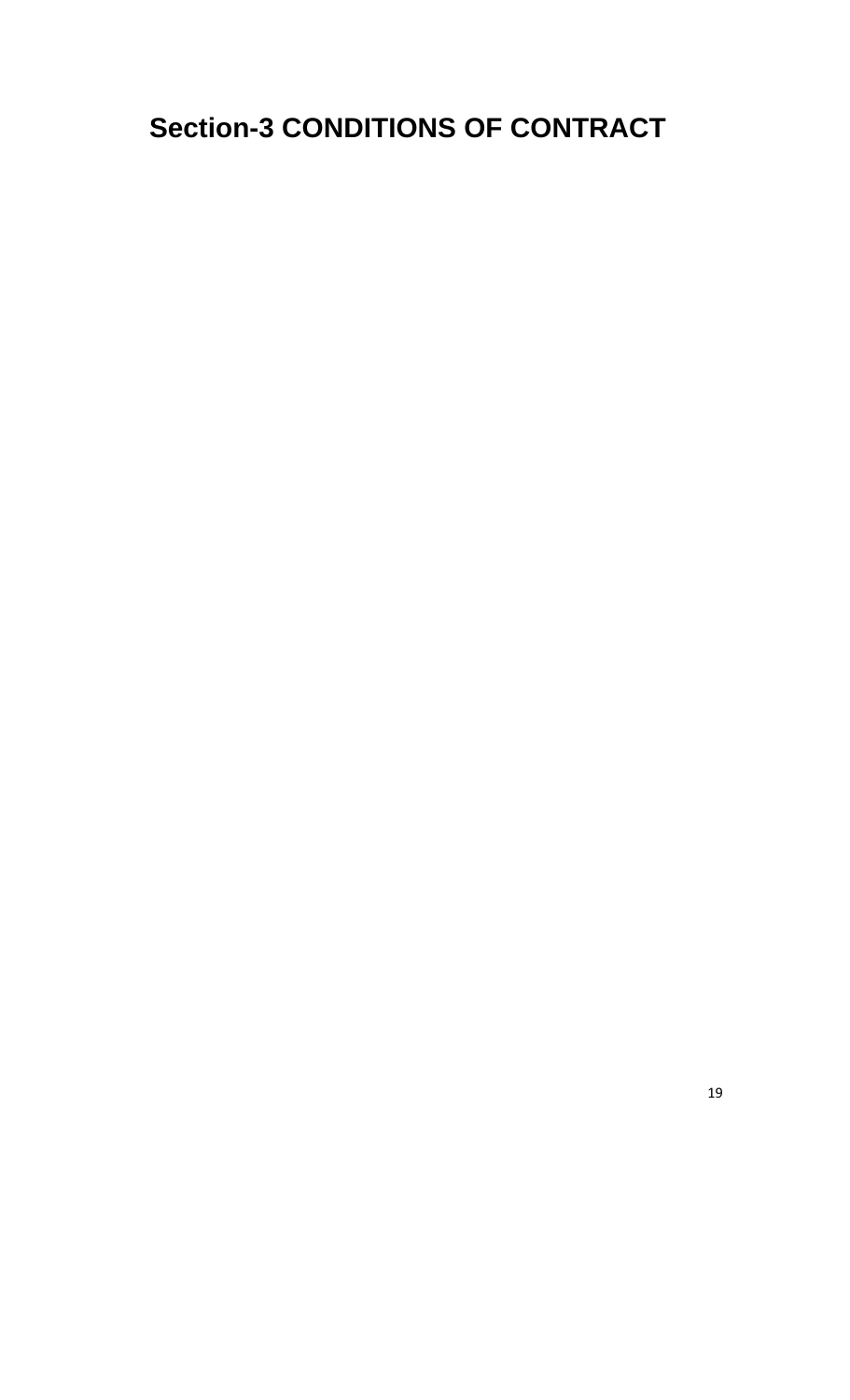**1. Definitions** For the purpose of the agreement, the following words and expressions shall have the meaning hereby assigned to them except where the context otherwise requires:

- a) **Approved** means approved by Director,Urban Affairs in writing including subsequent confirmation of previous approval and 'Approval' means approval by Director,Urban Affairs in writing as above said.
- b) **Applicable Law** means the laws and any other instruments having the force of law.
- c) **Architect firm/Consultant** means any private or public entity that will provide the Services to the UAD under the Contract.
- d) **Building** shall mean the Construction of proposed building.
- e) **Client** mean the implementing/executing agency of high end commercial complex that sign the contract for the services with the selected consultant
- f) **Contract** means the legal binding written agreement signed between the "Client" and the selected Architects/Consultant and all the attached documents listed in clause 14 of section-1.
- g) **Contract Price** means the price to be paid for the performance of the Services, in accordance with Section-6.
- h) **Engineer-in-Charge** means the Engineer as may be duly appointed and authorized in writing by Director,Urban Affairs to act as "Engineer-incharge" on his behalf for the purpose of the contract, to perform the duty set forth in this General condition of contracts and other contract documents.
- i) **Estimated Cost** means estimated cost put to tender for inviting financial bid from the Architects/Consultant for Architectural planning, designing and detailing.
- j) **Effective Date** means the date on which this Contract comes into force and effect pursuant to Clause 7.1 of Section-2.
- k) **In writing** means communicated in written form with proof of receipt.
- l) **Language** means all documents and correspondence in respect of this contract shall be in English Language.
- m) **Letter of Award (LOA)** shall mean Director,Urban Afairs letter or notification conveying acceptance of the tender subject to such conditions as may have been stated therein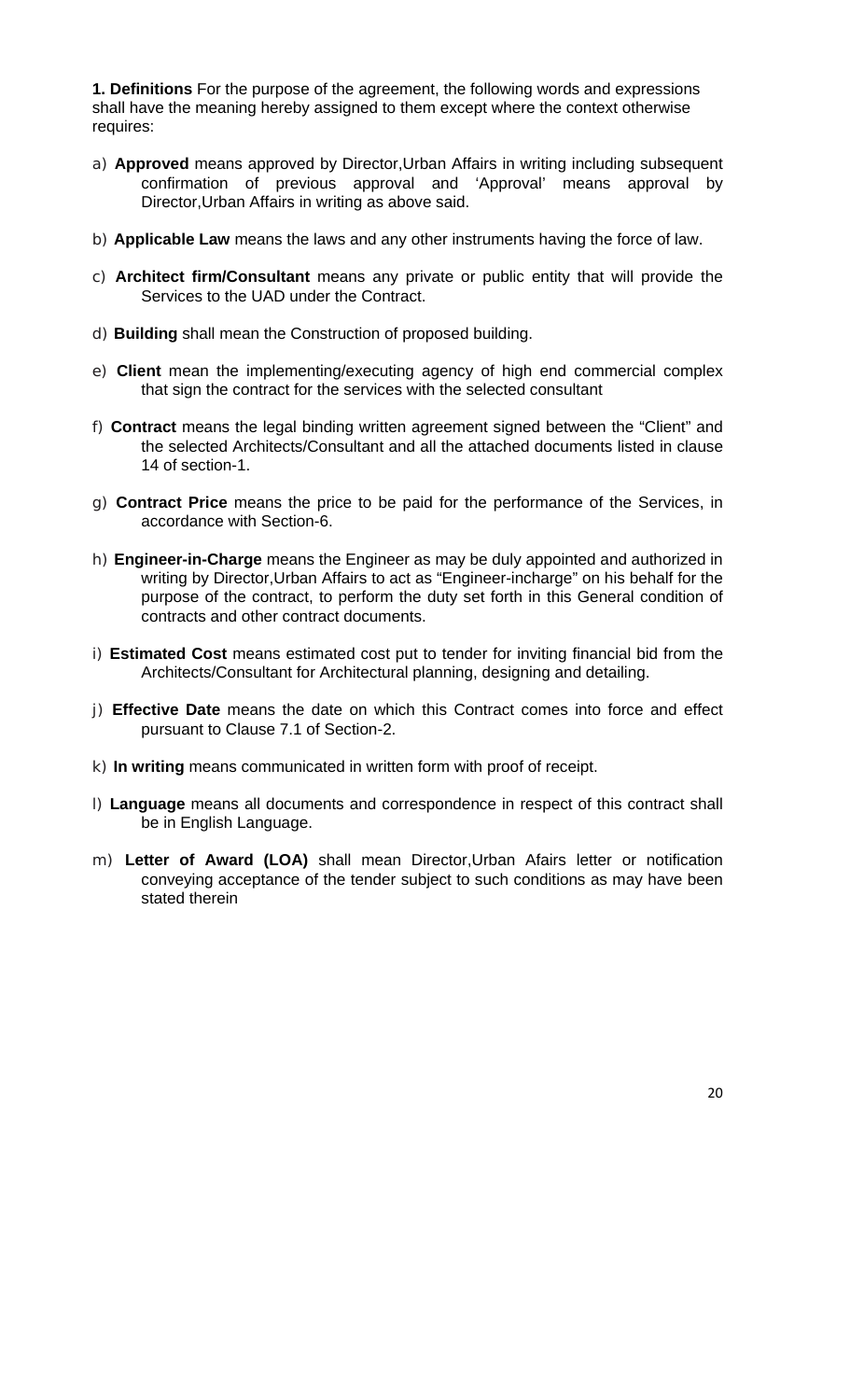- n) **Month** means English Calendar month 'Day' means a Calendar day of 24 Hrs each.
- o) Director, Urban Affairs shall mean Director,Uban Affairs Department Meghalaya, Shillong with the office at Raitong Building,near main Secretrariat Shillong, Meghalaya -793001 or its Administrative officers or its Architects/Engineers or other employees authorized to deal with any matter with which these persons are concerned on his behalf.
- p) **Owner** means the Urban Affairs Dept who has entrusted the work/ project to DUA, Shillong and on whose behalf Director,Urban Affairs is entering into the contract and getting the work executed.
- q) **Site** shall mean the site of the contract/Architectural works including any building and erection thereon and any other land adjoining thereto (inclusive) as aforesaid allotted by the Director,Urban Affairs for the contract's use.
- r) **Services** means the work to be performed by the Architect/Consultant pursuant to this Contract, as described in Bid Document.
- s) **Sub-Consultants** means any person or entity to whom /which the Consultant subcontracts any part of the Specialised Services.
- t) **Writing** means any manuscript typed written or printed statement under or over signature and/or seal as the case may be.
- u) Words imparting the singular meaning only also include the plurals and vice versa where the context requires. Words importing persons or parties shall include firms and corporations and organizations having legal capacities.
- v) The headings in the clauses/conditions of contract are for convenience only and shall not be used for interpretation of the clause/ condition.

#### **Preliminary Details: -The additional details are as given under:**

| Plot Area                                                       | 5095 Sq.Meter                                                                                                                           |
|-----------------------------------------------------------------|-----------------------------------------------------------------------------------------------------------------------------------------|
| Total Parking proposed<br>Permissible height<br>Proposed Height | As per prevailing Local Building Bye Laws<br>As per prevailing Local Buildings Bye Laws.<br>As per prevailing Local Buildings Bye Laws. |

**Brief Scope of Work**: The Bidders may also incorporate requirements important or necessary for the Commercial Building not indicated in the scope of work.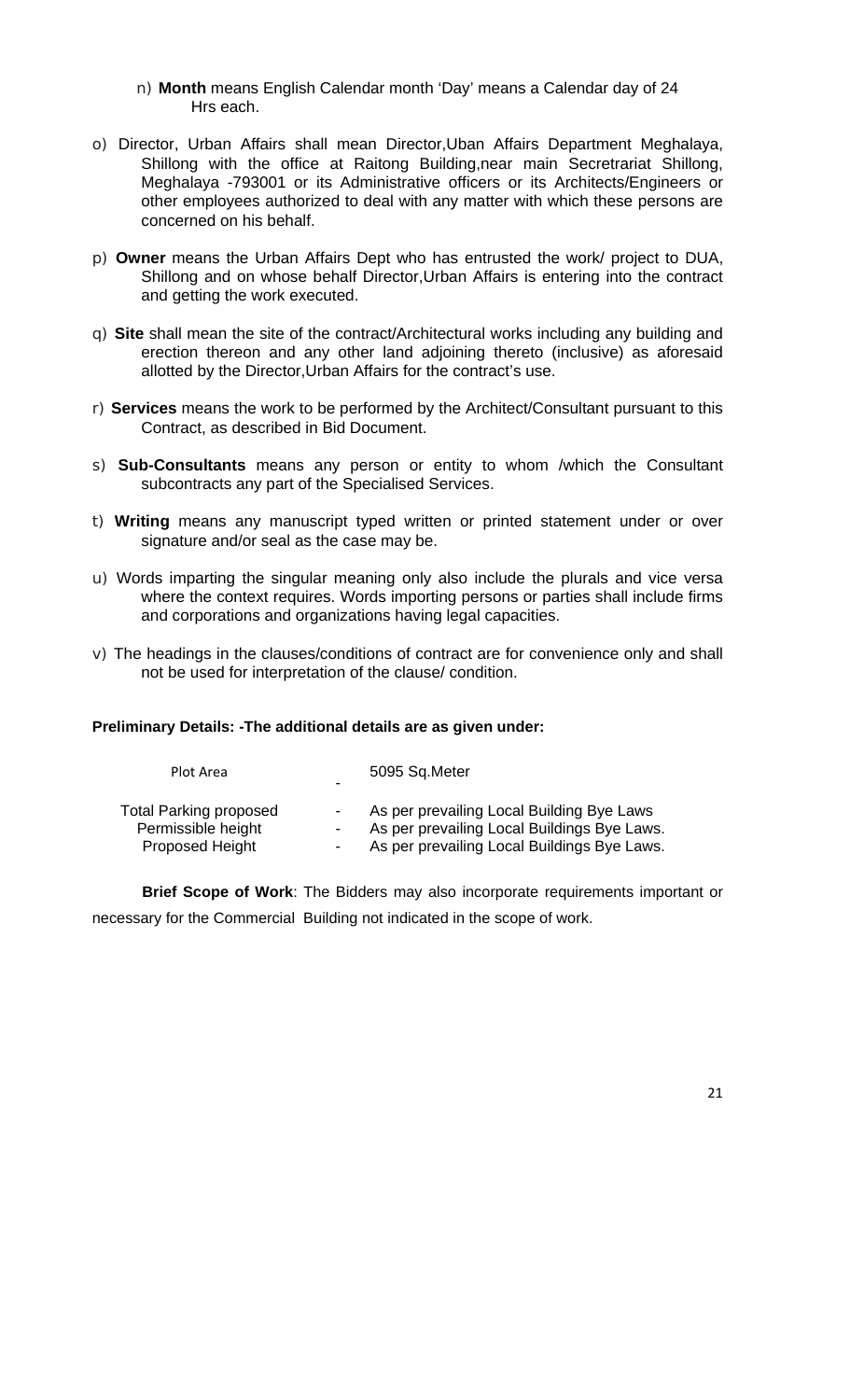## **THE SELECTED BIDDERS SHALL SUBMIT THE FOLLOWING FOR THE**

#### **STAGE-II DESIGN COMPETITION**

i. Master plan, Landscaping and layout plan indicating all the basic requirement and facilities.

ii. Zoning and demarcation showing areas of immediate and future development.

iii. Roads, walk ways, jogging paths and of the minor access ways.

iv. Water distribution lines, Pumping Stations, Storage Tanks and treated water lines for flushing and Horticulture.

- v. Storm Water collection system and rain water harvesting system.
- vi. Electrical Sub Stations with locations and power cable routing including incoming facilities with Street Lights.

vii. Solid waste management system sewerage, collection tanks, treatment and disposals.

viii. Telephone lines and exchanges including incoming facilities of service provider.

- ix Internet connectivity, data lines and switches, Wi-Fi.
- x. Landscaping and afforestation.

xi. Integrated Building Management System

- xii. The Layout shall be designed with all the parameters to suit the large development provisions of Green Building rating.
- xiii. The Building shall be designed as barrier free as per the guidelines of Supreme Court of India.
- xiv. For the Master Plan 3D Computer image shall be presented to the Committee for approval.
- xv. Sketch Designed line plan showing all floors plans with internal layout and elevations.
- xvi. Architectural Design to clearly convey the concept and designed.
- xvii. Project Report highlighting the fundamental concept and functions of the Proposal.
- xviii. A Virtual model of the proposed structure, landscaping, approach roads, boundary wall gate etc / 3D walk through etc.
- xix. Programme of work with time scheduled.
- xx. Environment Impact Assessment report.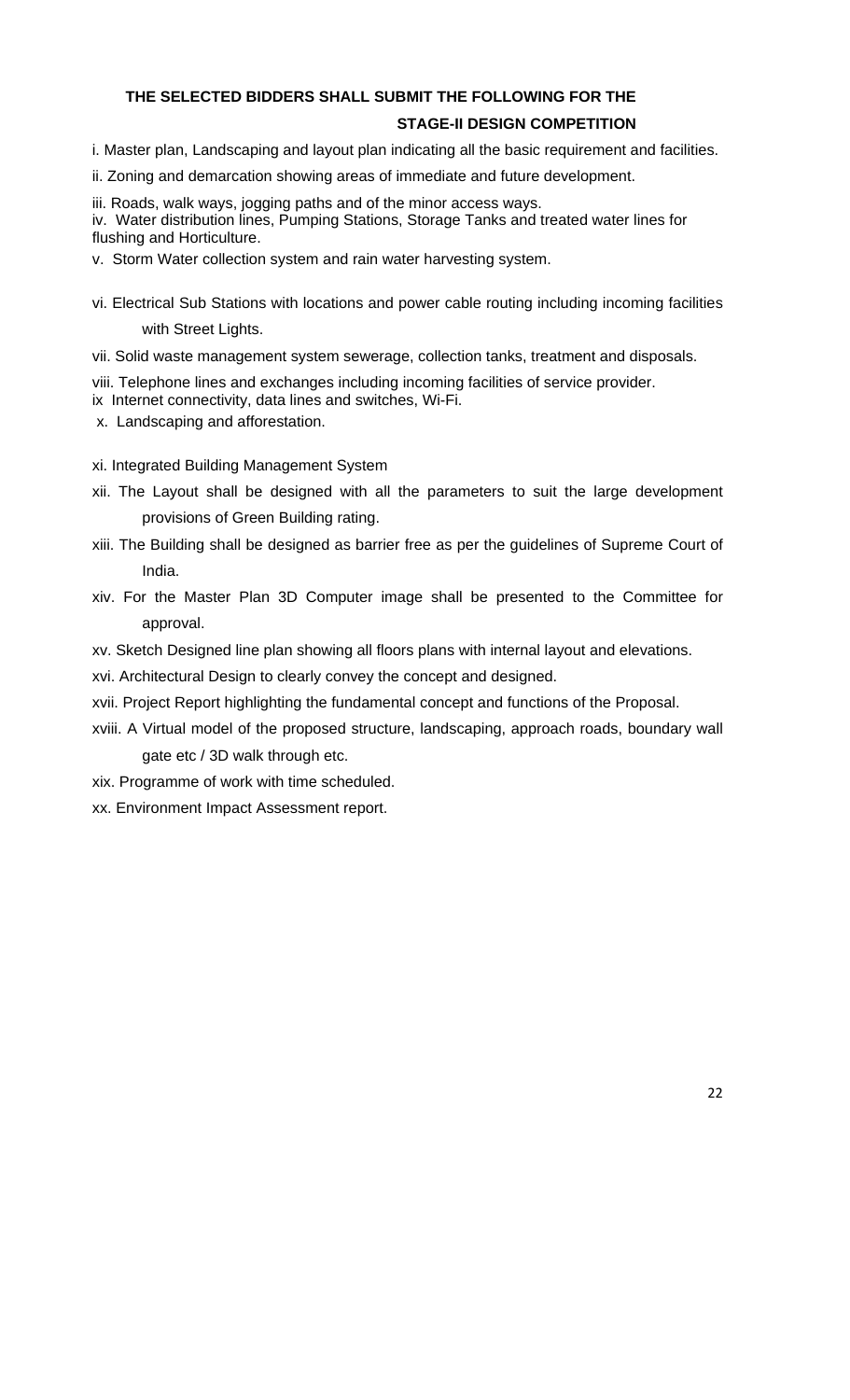#### **2. Scope of Work:**

The Director,UAD would furnish the requirements and area schedule for various functions to the Architects/Consultant, the Architects/Consultant shall, there upon, render the following services and deemed to be included in their quoted price unless mentioned otherwise:

#### **I. Preliminary Stage**

#### **A. Preliminary Concept Report:**

The Consultant shall

- a) Furnish a site evaluation and analysis report with basic approach to Circulation, activity, distribution and interaction and external linkage.
- b) Conduct the topographical survey/contouring / Soil Investigation, all field investigation, collection of required data from the town, from Local bodies/ Govt. agencies, Sample collection and their testing and Record of levels/level chart etc. The topographical survey should include the existing structures if any including service line and facilities available like water supply, electricity and approach road etc.
- c) Report on Ultimate disposal point, intermediate rain water harvesting system and **Source/availability of electricity, water and other services to be identified.**
- d) In case of project requirement or as per the requirement of MOEF/State Govt. authorities, the consultants shall Conduct Environmental Impact Assessment (EIA) & furnish preliminary report on environmental impact of the project and finalize it after discussion with the client clearly outlining the measures required for mitigating the adverse impact.
- e) Prepare site plan (layout plan) showing contours, features and services and facilities available, general layout of buildings and services, preliminary sketch and design with drawing, giving details of useful areas, services areas, circulation area and total plinth area and preliminary estimate to provide information in respect of magnitude of work and its component and service and cost of all such items involved. The Architects/Consultant should submit the design and modify it if considered necessary by the SC. Site inspections for finalization of above details shall be conducted by the Architects/Consultants.
- f) Prepare plinth area rate estimate as per current Meghalaya PWD norms. The estimate shall also include the non-scheduled items on prevailing market rate along with justification, specification.
- g) Obtain the approval of the SC above and supply five copies of approved site plan (Layout Plan).
- h) Preparation & submission of models (in the desired scale) and perspective views/walk through of the complete scheme as per requirement of SC/ User Department.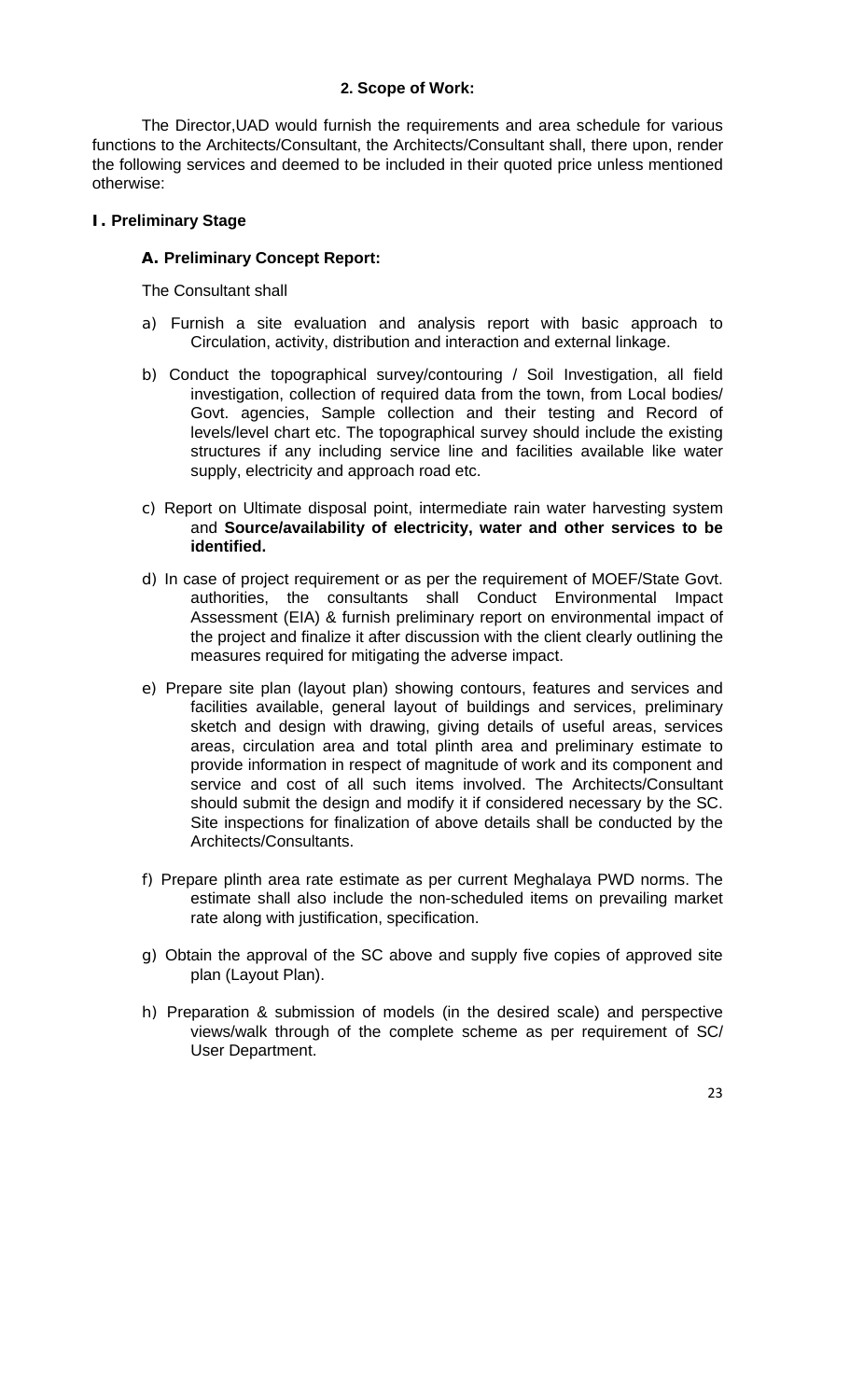i) The consultant shall prepare and give presentations on the schemes as and when required by SC and shall incorporate the changes desired by SC without any extra cost.

#### **B. Preliminary Planning:**

- a) Preliminary planning of all internal and external utility services like water supply, sewerage, storm water drainage, electrical, **HVAC** (Heating, Ventilation and Air-conditioning) Fire Alarm & Fire fighting appliances acoustics, telephone conduit, street/compound lighting landscaping, Rain water harvesting, development plans showing roads, paths, parks, paved areas, drains, culverts, compound walls, external lighting, Electrical sub station, DG sets, Lifts, interior design and graphic signage, security system, telecommunication system etc. indicating scope, specification and costs separately of such sub-head. The scope of work shall be as defined above; however, the Director,UAD reserves the right to exclude any of the above services from the scope of the Consultants' work.
- b) Prepare the DPR covering the following:
	- i) Detailed Architectural, structural, & flowchart drawings.
	- ii) The Structural design details shall be got proof checked by Consultant, if so ordered by Meghalaya Urban Development Authority (MUDA) from any of the IITs/NITs/Institution. The consultant has the obligation to make as many required modification in the design incorporating the observation of above authority and re-submit the design and drawing.
	- iii) Detailed specifications of each work.
	- iv) Bills of quantities duly priced along with takeoff sheets. All estimates shall be prepared on the basis of state schedule of rates, norms wherever applicable and on the basis of market rate analysis where state schedule of rates etc. are not applicable. These estimates should be comprehensive and should include for all items. Detailed analysis for the item not included in state schedule of rates/SOR etc. shall have to be submitted.

The consultant shall supply five copies of the same with the preliminary drawings to the Director,UAD.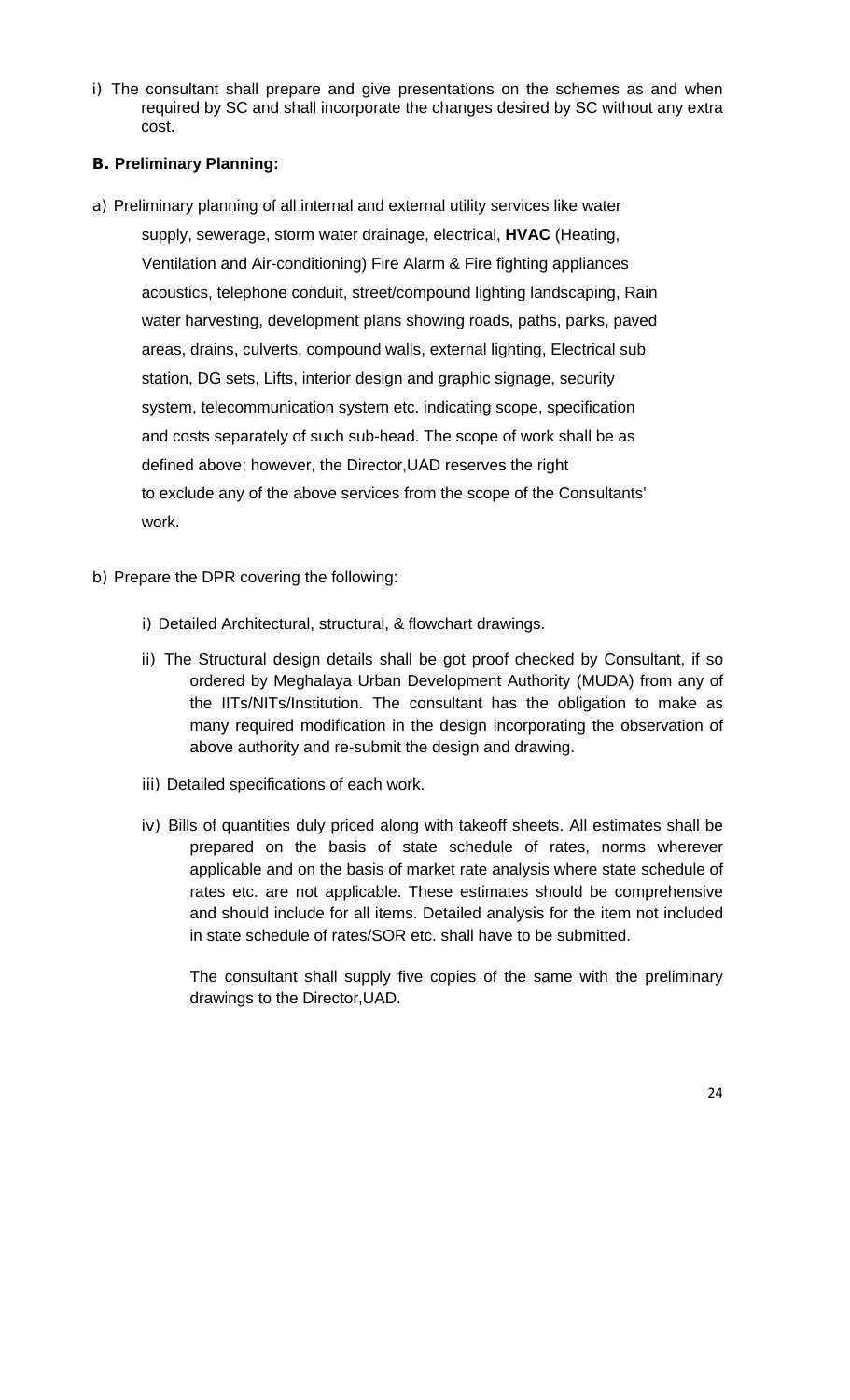- c) Submit market rate analysis for Non Schedule Items supported with Quotations.
- d) Submit the proposal to local body complete as per requirement of local bodies including preparation of Model/Presentation of Model etc. if any.
- e) Obtain the approval of layout plan & drawing from the competent authority statutory body, if necessary, according to the local Acts, laws, Regulations etc. and make any changes desired by such authorities. The approved/modified layout plan and drawings are to be submitted to the Director,UAD.
- f) The consultant will incorporate eco-friendly building, energy efficient equipment& fixtures etc as per prevailing government rules.
- g) To prepare & submit required set of Tender Documents, Tender Drawings, BOQ, Estimates, Specifications etc.
- h) Design Calculations for all the components of the schemes including getting approvals from the concerned authorities.
- i) Detailed Structural Drawings/Design Calculations for all the components of the scheme.
- j) Detailed Electrical/Mechanical Drawings/Design Calculations for all the components of the schemes including getting approvals from the concerned authorities.
- k) Detailed Technical specifications for all the non-scheduled items proposed in the schemes.
- l) Any other drawings/information's/details required for completion and execution of work but not mentioned above.
- m) The consultant shall discuss all the points/shortcomings/new requirements, if any shall take their concurrence on all the observations.
- n) If any new component is to be added to the scheme, the consultant shall collect all the data, shall get done all the surveys/investigations/tests required for the planning/designing of additional component and nothing extra shall be payable on this account.
- o) Undertake site visits or to attend meetings to collect details/data/information required for planning purposes, holding necessary discussions with Director,UAD.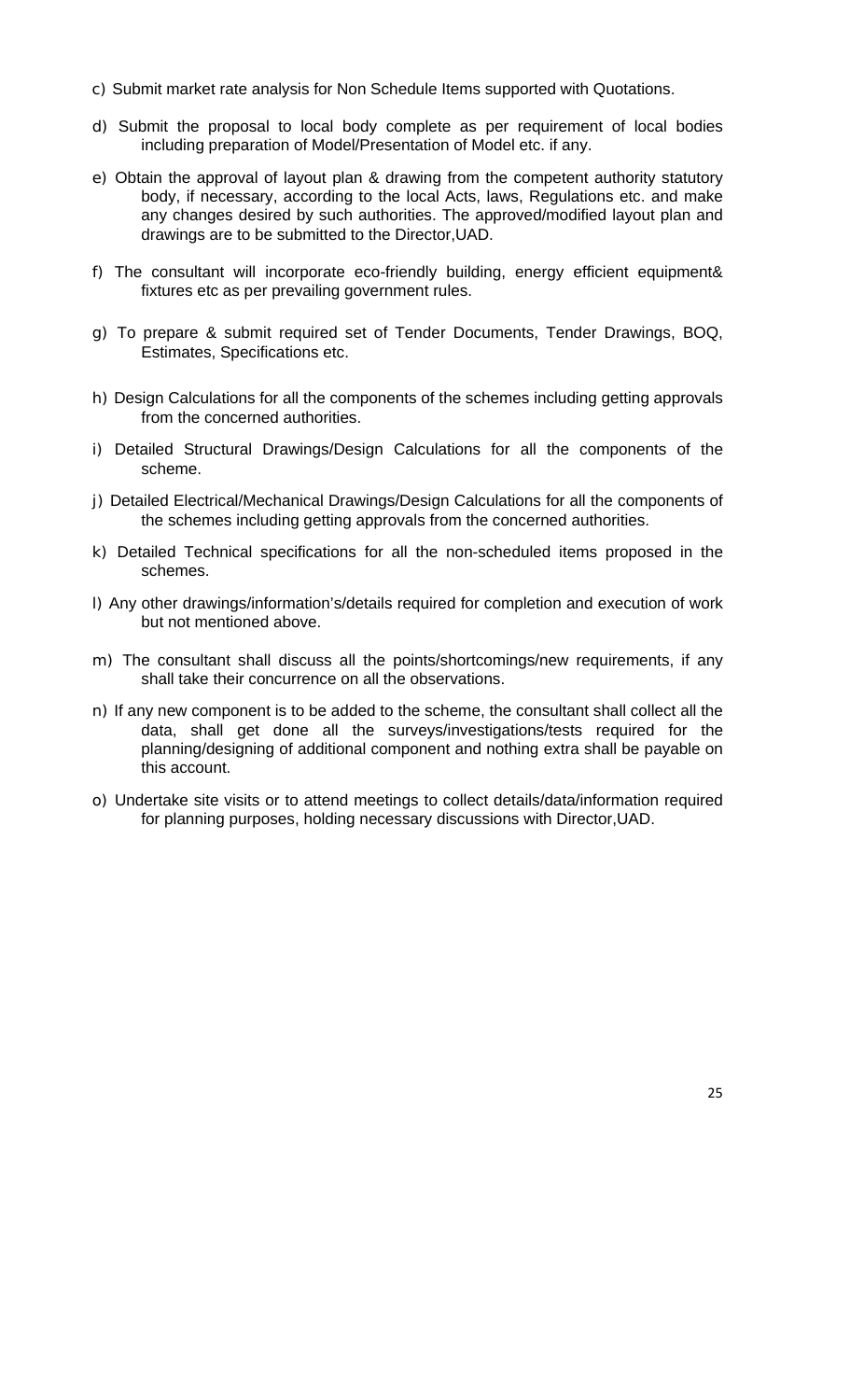#### **II. Working Drawing Stage:**

Preparation of detailed working drawings with details incorporating services and schedule of quantities.

This will include:

a) Preparation of working and detailed architectural and structural drawings and detailed estimate as per the latest SOR, Meghalaya, Shillong, for Civil Works/SOR for internal and external Electrification of Building works. Quotations are to be invited for Lifts and escalators, Wet riser and sprinklers system, HVAC works, DG sets and other PWD specifications for services like substation, Air conditioning etc. for all items of the above work, including internal and external utility services, along with details of quantities (Bill of quantities), supporting calculations and details of structural design for whole of the work or in part of to facilitate call of tender in stages by the Director,UAD.

For items not covered by the schedule of rates the Architect/Consultant would provide details specifications, description of the item and market rates.

- b) To prepare & submit good for construction drawings & visit the sites of work regularly as per requirement of Director UAD/ MUDA, to solve the problems of site & issue necessary clarifications/details of the Project.
- c) Analysis of rates for Schedule and non-scheduled items on current market rates of materials.
- d) Preparation & submission of adequate no. of the Tender Documents/ Tender Drawings comprising BOQ/Estimates, particular specifications etc. as required by Director,UAD.
- e) Preparation & submission of adequate no. of Detailed Designs calculations/ BOQ/good for construction drawings for all the components of the schemes as per requirement of Director,UAD. The structural design shall have to be done on Staad-pro software/ E.Tabs (latest version).
- f) Preparation & submission of Detailed Engineering Drawings, Detailed specifications & list of makes for all the equipment to be installed at site.

#### **III. Construction Stage:**

- a) Supply to the Director,UAD eight copies of the detailed working drawings, specifications, Bill of quantities and detailed estimates etc. free of charge for use during execution of work.
- b) Supply to the CDirector,UAD such further drawings, specifications or details which may be required for proper execution of work.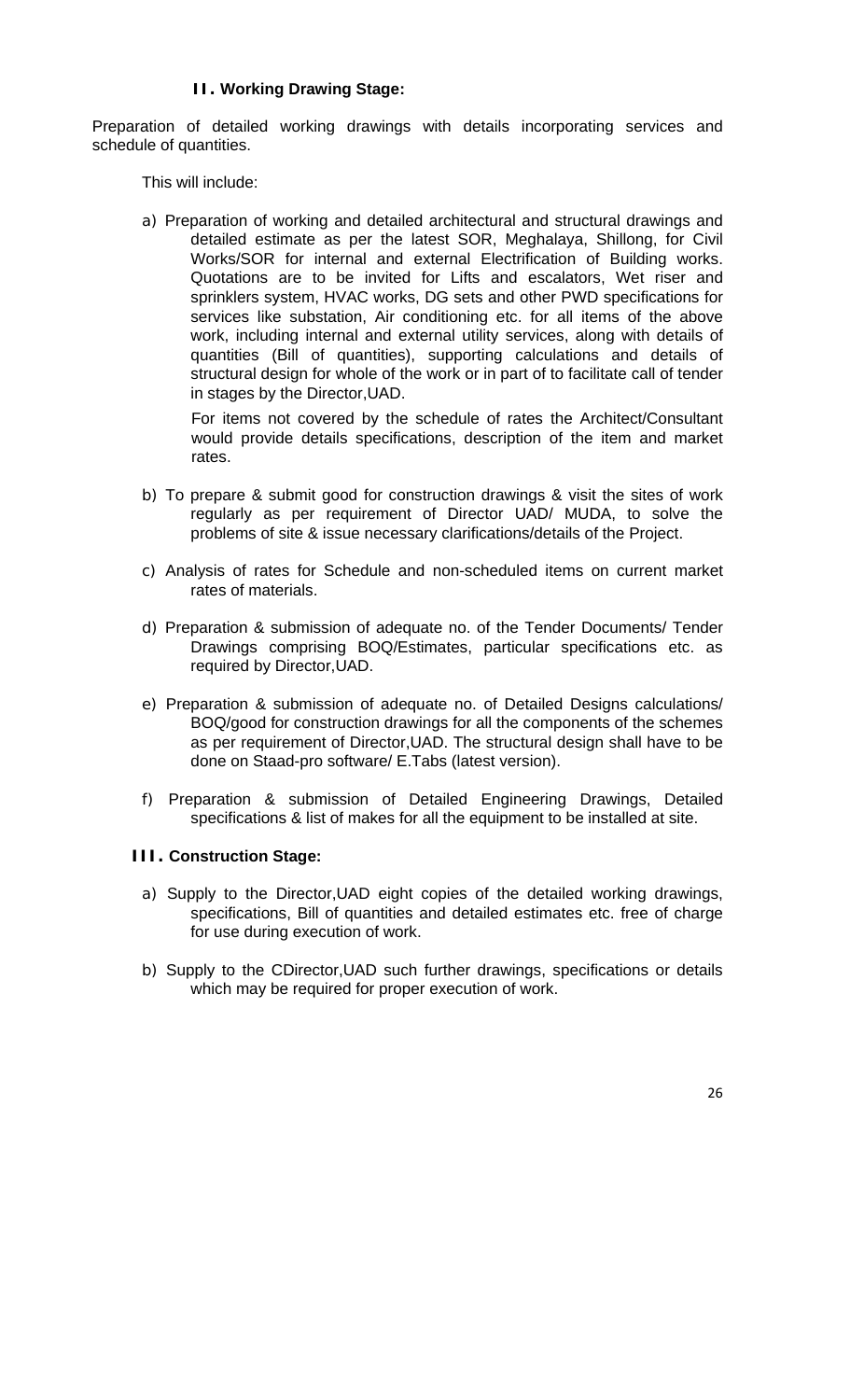- c) Obtaining approval from any statutory body/local Govt. Body like Pollution Control Board, Environmental clearance etc. as applicable to this project for execution of work or for designs/drawings of the scheme.
- d) Obtain Director UAD approval for any material deviation in design, cost, working drawings, schedule and specifications from the approved scheme.
- e) Carrying out all modifications /deletions /additions / alterations /in design/drawing/documents as required by Local bodies Authorities/State /Urban Affairs Dept/Central Govt. or any other authorities as applicable for proper execution of works at site till completion and handing over of the project to the client.
- f) Provide BOQ, Specifications, detailed analysis for any extra / substituted items and its justification.
- g) Undertaking site visits or to attend meetings during execution of the project to ensure adherence of execution as per detailed drawings and specifications, including sorting out problems and issue necessary clarifications at site including preparation & submission of additional drawings and details for proper execution of work at site shall have to be borne by the consultant and shall be covered within his quoted/negotiated fees and nothing extra shall be payable on this account.

After each site visit the Architect should confirm that the work is being executed as per drawings & specifications and deviations if any shall be brought to the notice of Director, UAD Shillong,

h) For all contracts having estimated project cost as per NIT valuing Rs.100 crores & above, 1 no. of Architect / Engineer to be deployed on site for day to day coordination by the consultant.

#### **IV. Completion Stage:**

- a) Obtaining completion and occupation certificates, wherever necessary from the local bodies after completion of work and inspection by Municipal/Fire/Electrical Inspectors and supply the same to the Director,UAD for this purpose any assistance required from the Director,UAD will be extended to the consultant. Any statutory fee payable to local bodies for issue of completion certificate shall be borne by the Director,UAD.
- b) Prepare completion drawings; including 1:100 scale plans elevations and cross sections etc. indicating the details of the building and all internal and external services as completed and supply 5 sets of completion drawings to the Director,UAD. and also hand over the original of the completion drawings to the Director,UAD. The changes, if any during the execution of work will be intimated by the UAD to the consultants for preparation of above drawings.
- c) Preparation & submission of completion reports, Operation & maintenance manual, completion of as built drawings and documents for the project as required and acceptable to Director,UAD and Clients/local bodies/or any other authorities applicable including getting 'completion certificate' from concerned authorities, if required.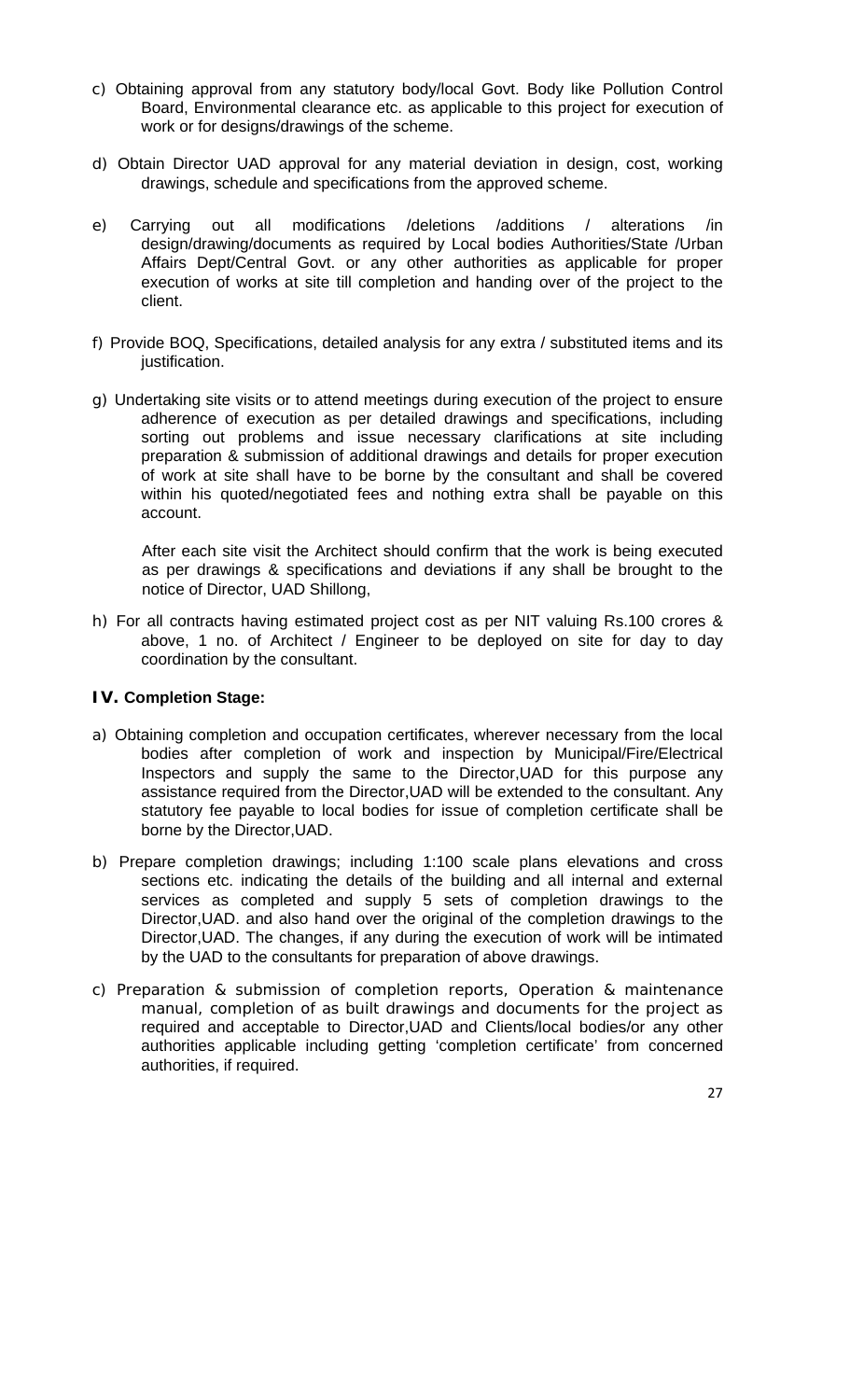- d) Assist the Director,UAD in Arbitration/Litigation case(s) that may arise out of the contract entered into, in respect of above work, regarding clarifications/interpretations, supply of drawings, designs, specifications as and when required. The consultants' role will be limited to these clarifications only and unless specifically required by Arbitrator/Court, he shall not be required to participate in actual Arbitration/Litigation proceedings.
- e) Obtaining GRIHA / Green Building Certification, as mentioned in the NIT.

#### **V. Defect Liability Stage:**

The Defects Liability Period for this Project shall be till the completion of the construction of the building. The consultant shall visit the site and provide all the drawings/details for rectification of defects, if any.

#### **3. Commencement, Completion, Modification and Termination**

#### **I. Commencement of Work:**

th

The commencement of work will be considered from 10 day of issuance of LOA.

The Architect/Consultant has to submit detailed program of the work as per the below mentioned guidelines within 10 days from the date of commencement of the work. The time schedule submitted by the Architects shall include time for obtaining required approvals, completion certificate etc. from local bodies. However, if delay is caused by the local bodies beyond reasonable control of the consultant, the department may consider such delays favourably.

#### **II. Completion period:**

a. The overall completion period for the execution of this project from the date of commencement of work shall be mentioned in NIT.

b. If at any stage, the Project has been delayed by the acts of Client/funding authorities or by the deployed contractor for the work, nothing extra shall be payable to the consultant. However suitable extension of time for completion of work shall be granted accordingly.

c. Escalation/Price Variation

No claim / additional fees on account of any price variation/Escalation on whatsoever ground shall be entertained at any stage of works. Quoted fees shall be firm and fixed for entire contract period as well as extended period for completion of the works.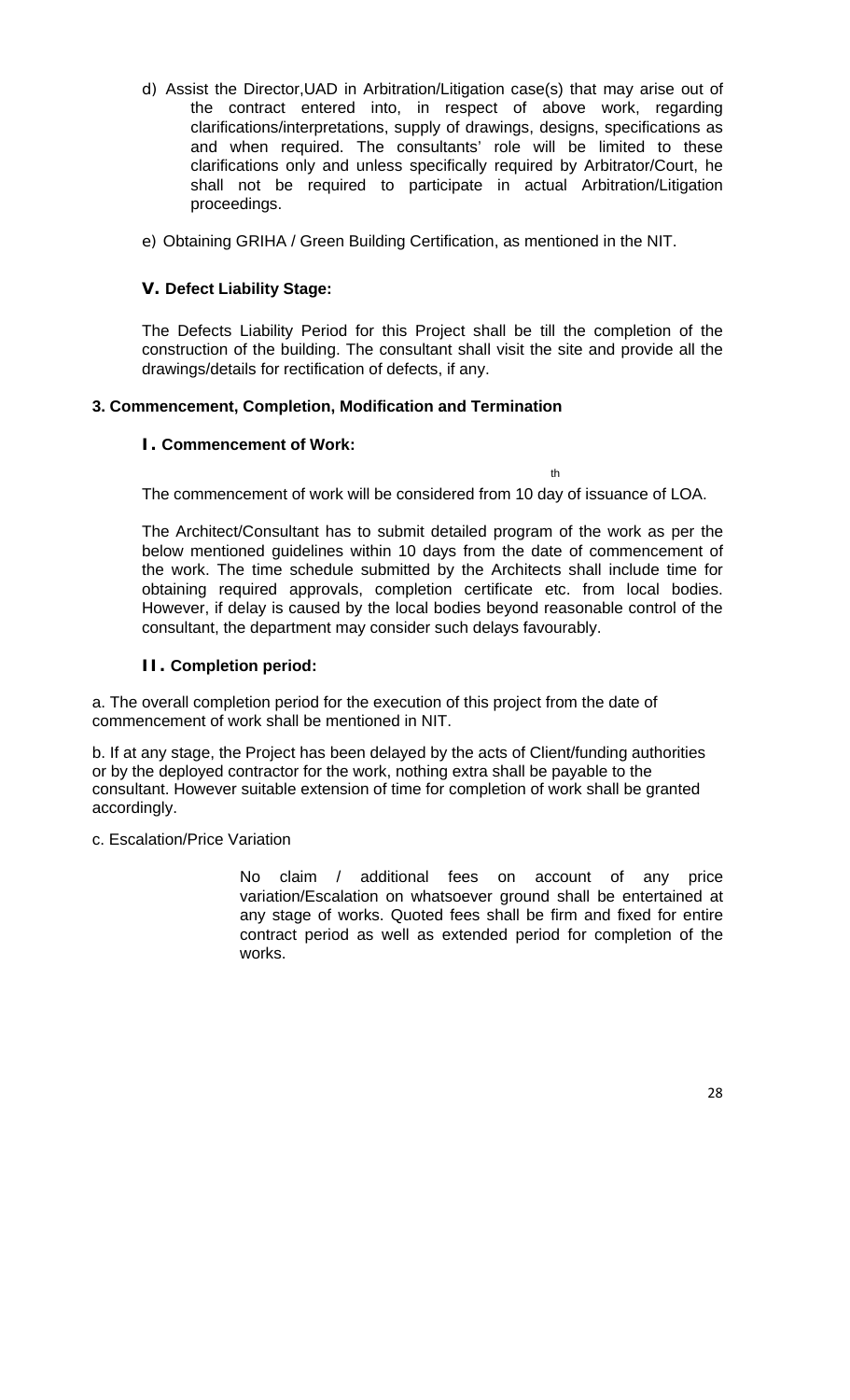#### **III. Modification (Additions & Alterations) and Variation**

a. The Director,UAD shall have the right to request in writing for additions alterations, modifications or deletions in the design and drawing of any part of the work and to request in writing for additional work in connection therewith and the consultants shall comply with such requests without any extra cost.

No extra payment shall be made to Consultant by Director,UAD, on account of such Additions & Alterations as enumerated above, provided the total built up area remains the same.

b. The consultant shall not make any material deviation, alteration, addition to or omission from the work except without first obtaining the written consent of the Director,UAD.

#### c. **Variations**

- i. In case the overall variations in actual cost of project w.r.t the approved estimated cost is more than 5% (five percent), the Consultant shall be levied penalty (maximum up to 10% of the consultancy fees) and shall be recovered from their final bill. The decision of the Director,UAD in this regard shall be final and binding on the Architect firm/Consultant.
- ii. If the work in full or part is withdrawn from UAD by the Client, the same shall be withdrawn from the scope of consultant and proportionate consultancy fee shall be paid only upto the stage for which the consultancy work has been completed subject to if it has been paid to UAD by Client and the consultant shall have no further claim whatsoever on this account on UAD/Client.
- iii. If any additional works are awarded by the client, and if Director,UAD desires, the consultant shall carry out additional work. However this will be considered subject to the satisfactory performance of the consultant and the consultancy fee shall be calculated as per payments decided by Director,UAD/Client and the consultant shall have no further claim whatsoever on this account of UAD/client.

#### **IV. Terminati on:**

The Director,UAD without any prejudice to its right against the consultants in respect of any delay or otherwise or to any claims or damages in respect of any breaches of the contract and without prejudice to any right or remedies under any of the provisions of this contract, may terminate the contract by giving one month's notice in writing to the consultants and in the event of such termination, the consultants shall be liable to refund the excess payment, if any, made to them over and above what is due in terms of this agreement on the date of termination. The Director,UAD may make full use of all or any of the drawings prepared by the consultants.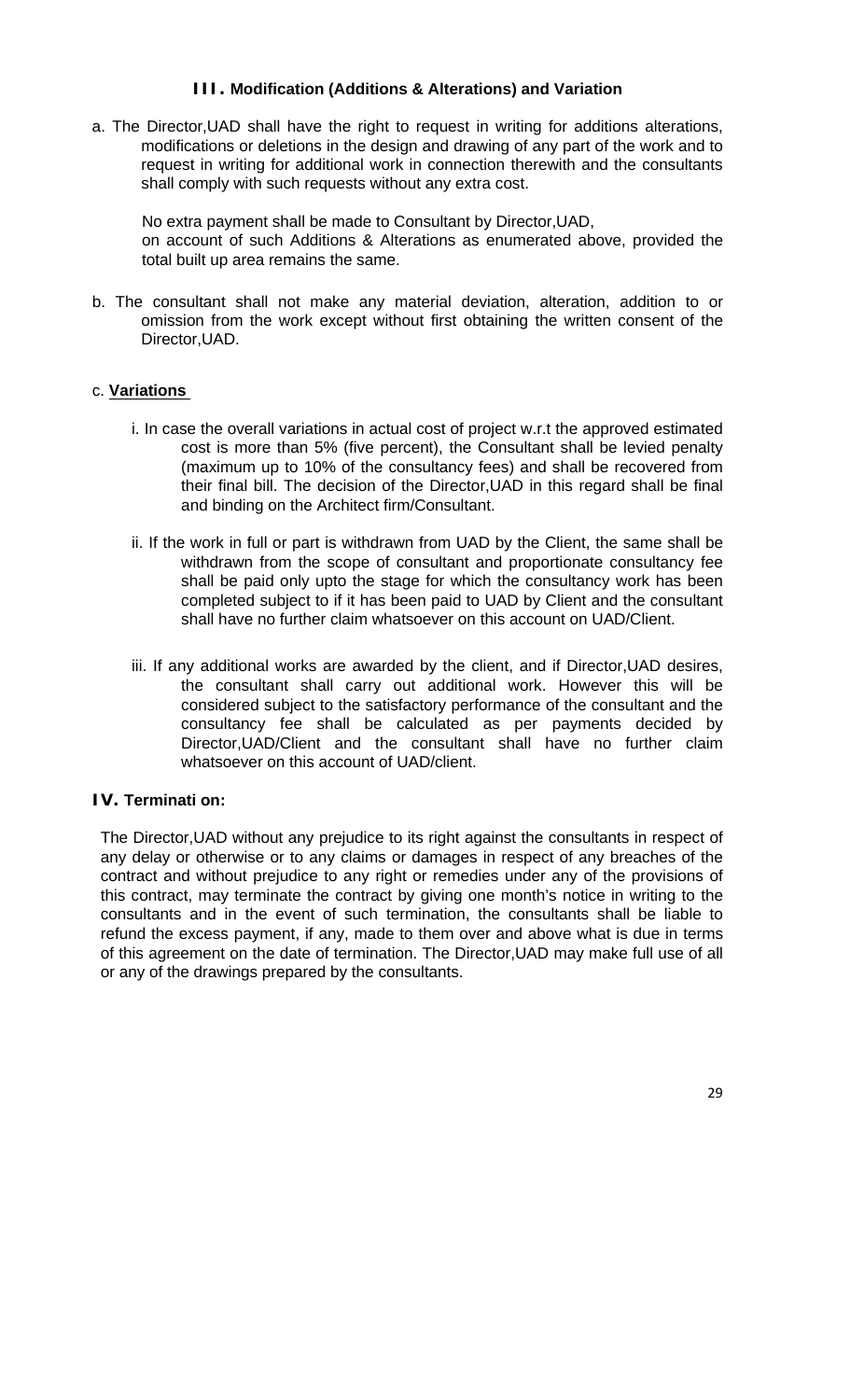In case, due to any circumstances, the SC decides to curtail the scope of work or totally abandon the work, the payment to the consultants would be made based on Clause 3.0 above and approved preliminary estimate or estimated cost or awarded cost whichever is less up to the stage of work executed by him immediately before taking such a decision, provided equivalent payment is made by the client to Director,UAD.

#### **4. Obligation of the Architect /Consultant**

#### **(A) Number of Drawing Sets etc. and Copyright:**

The Consultant shall supply free of charge to the Director,UAD adequate no. as specified elsewhere of following documents in soft as well as hard copy.

- i) Detail Project Reports with coloured drawings.
- ii) All the Drawings and estimates to be submitted to clients.
- iii) Complete detailed design calculations (structural and other services) including supply of drawings incorporating subsequent modifications.
- iv) All working drawings for all the components (Good for Construction Drawings).
- v) Detailed estimates and rate analysis of all works.
- vi) Completion drawings and detailed documents.
- vii) Tender documents/tender drawings as per Director,UAD requirements.
- viii) Fabrication Drawings of all equipment if any.
- ix) As built drawings after completion of project.

The Consultant shall supply free of charge to the Director,UAD all the estimates, details of quantities (BOQ) detailed designs, reports and any other details envisaged under this agreement, including drawings architectural, structural, electrical, air conditioning or other services (internal and external) would be supplied by the consultants as indicated above. All these drawings will become the property of the Director,UAD The drawing cannot be issued to any other person, firm or authority or used by the consultants for any other project, partly or wholly. No copies of any drawing or document shall be issued to anyone except the Director,UAD.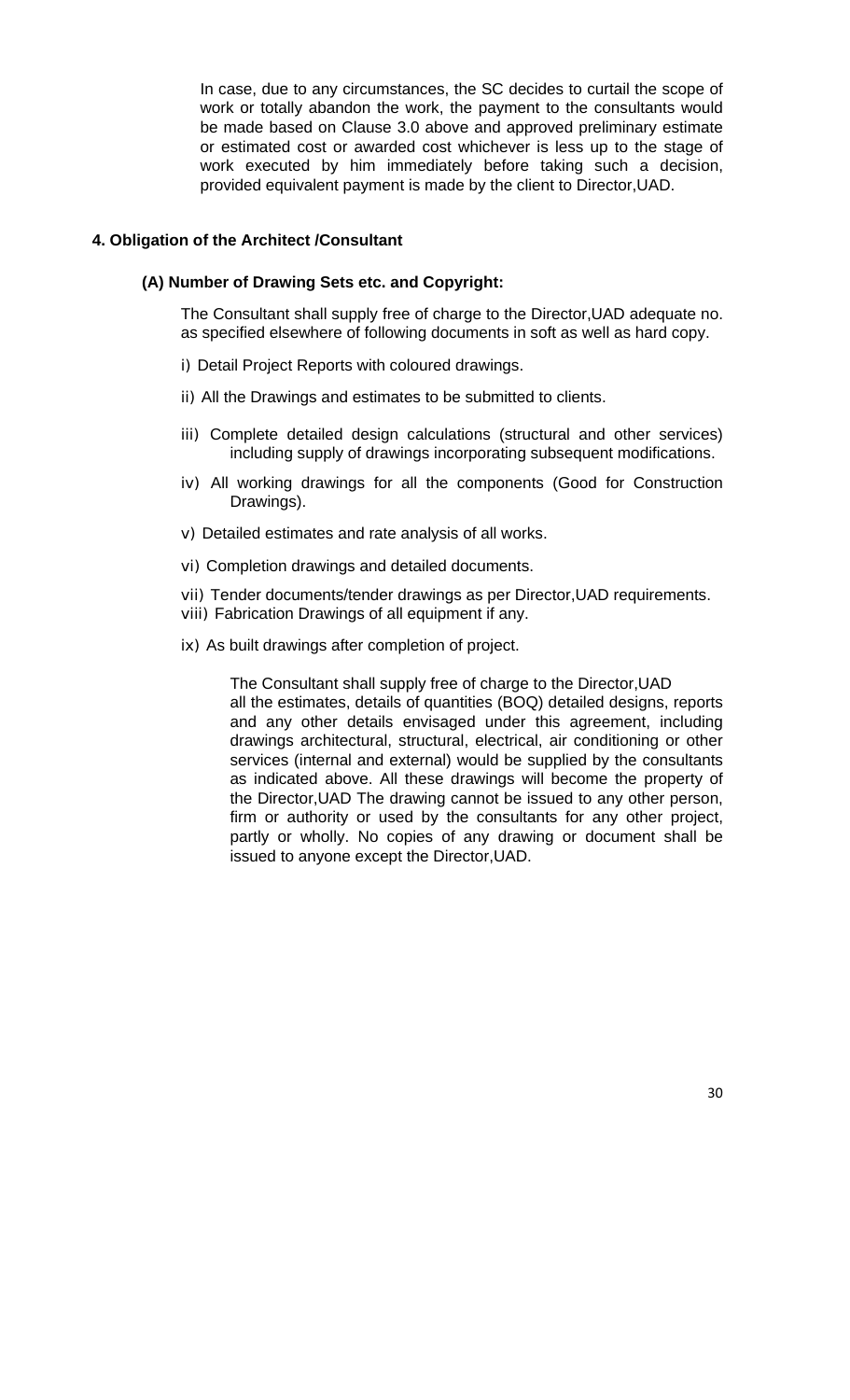#### **(B) Responsibilities for Accuracy of Project Proposals**

a. The Consultant shall be responsible for the accuracy of the technical / financial data collected and the designs, drawings, quantities and estimates prepared by him as a part of the project. He shall indemnify Director, UAD, against any inaccuracy in the work, which might surface out at the time of ground implementation of the project. In such an eventuality, the consultant will be responsible to correct the drawings including reinvestigations etc. as required without any extra cost implication on Director, UAD.

b. The Consultant shall fully indemnify the Director, UAD from and against all claims and proceedings for or on account of any infringement of any patent right, design, trade mark or name or other protected rights in respect of any construction plant, machinery work or material used for or in connection with the work or temporary works.

c. SC reserves the right to award the work of one or more sectors/area to one or more consultant. Nothing extra shall be paid on this account. Further the payment of consultancy fees shall be regulated as mentioned under the para 6.2 "Mode of Payment". **(C) Determination or Rescission of Agreement:** 

The Director, UAD. without any prejudice to its right against the consultant in respect of any delay by notice in writing absolutely may determine the contract in any of the following cases:

- a) If the consultants being a company shall pass a resolution or the court shall make an order that the company shall be wound up or if a receiver or a manager on behalf of the creditor shall be appointed or if circumstances shall arise which entitle the court or creditor to appoint a receiver or a manager which entitles the court to make up a winding order.
- b) If the consultants commit breach of any of the terms of agreement. When the consultants have made themselves liable for action under any of the clauses aforesaid, the Director, UAD shall have powers:
- (i) to determine or rescind the agreement,

(ii) to engage another consultant(s) to carry out the balance work at the risk and cost of the consultant and debiting the consultant(s) the excess amount, if any, so spent .

> In case contract of consultant is determined, the performance Guarantee and Security Deposit of the consultant shall stand forfeited. The decision of Director, UAD in this regard shall be final and binding on the consultant.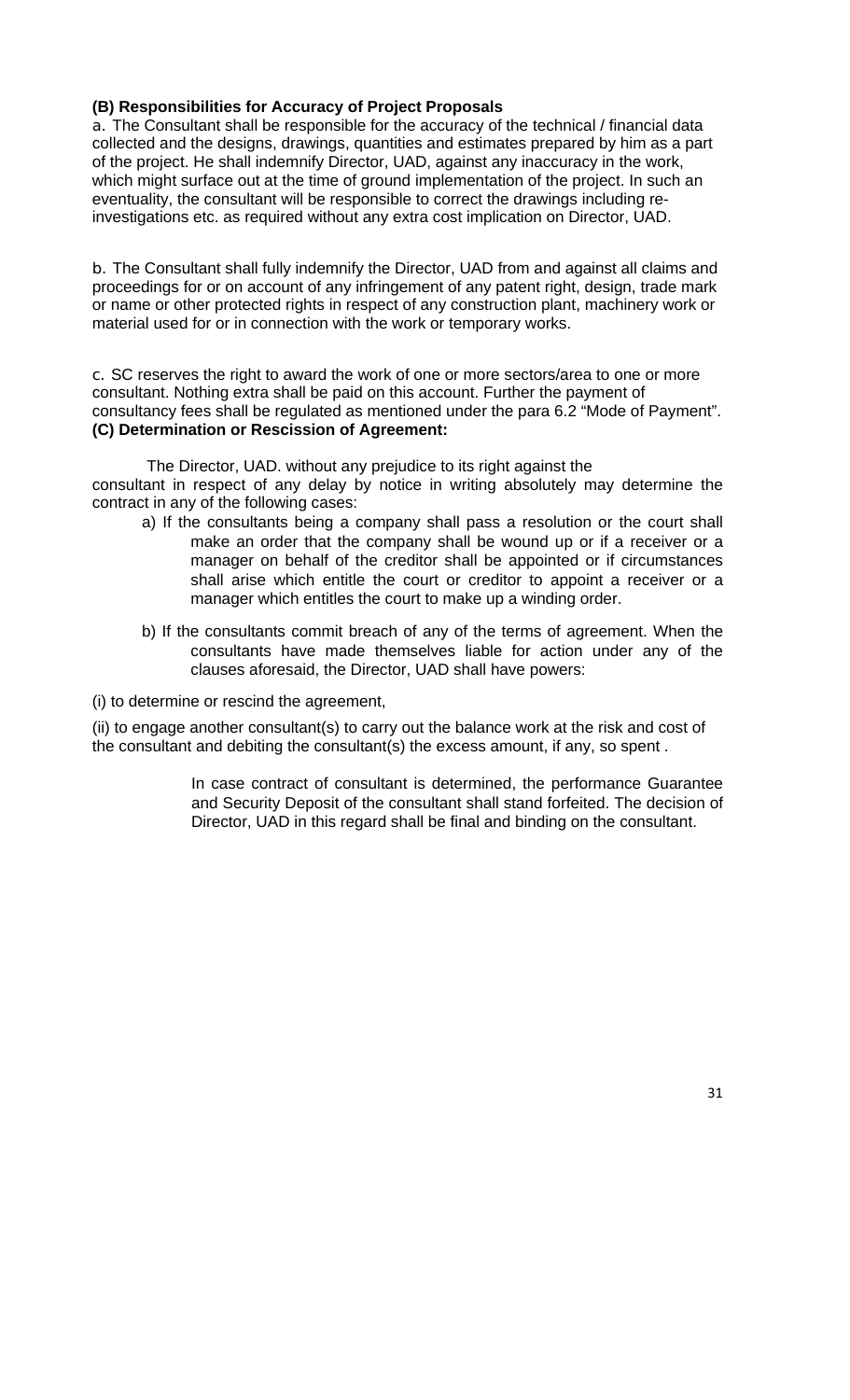#### **(D) Abandonment of Work:**

- a) That, if the consultant abandons the work for any reason whatsoever or become incapacitated from acting as consultants as aforesaid, the Director, UAD may make full use of all or any of the drawings prepared by the consultants and that the consultants shall be liable to refund any excess fees paid to them upto that date plus such damages as may be assessed by the Director, UAD.
- b) If at any time after start of work, the client decides to abandon or reduce the scope of work for any reason whatsoever and hence not required the whole or any part of the works to be carried out, the Director, UAD shall give notice in writing to this effect to the Consultant and the consultant shall have no claim for any payment of compensation, or otherwise whatsoever, on account of any profit or advance which he might have derived from the execution of works in full but which he did not derive in consequence of the foreclosure of the whole or part of the work.
- c. If at any time after award/start of work, the DUA decides to abandon or reduce the scope of work for any reason whatsoever and hence not require the whole or any part of the works to be carried out, the Director, UAD shall give notice in writing to this effect to the Consultant and the consultant shall have no claim for any payment of compensation, or otherwise whatsoever, on account of any profit or advance which he might have derived from the execution of the works in full but which he did not derive in consequence of the foreclosure of the whole or part of the work.

#### **(E) Jurisdiction**

The agreement shall be governed by the Indian Law in force and the High Court of Meghalaya in Shillong alone will have jurisdiction to deal with matter arising there from.

#### **(F) Insurance**

The Firm/Consultant shall take out & maintain at its own cost Insurance against the risks as mentioned below:

1 Professional Liability Insurance with a minimum coverage of contract value 2 Insurance against loss of or damage of any documents prepared by the

Architect/Consultant in the performance of the services

Employer's liability and workers compensation in accordance with relevant provisions of the applicable law in the country as well as with respect to experts in life, health, accident, travel and other as may be appropriate.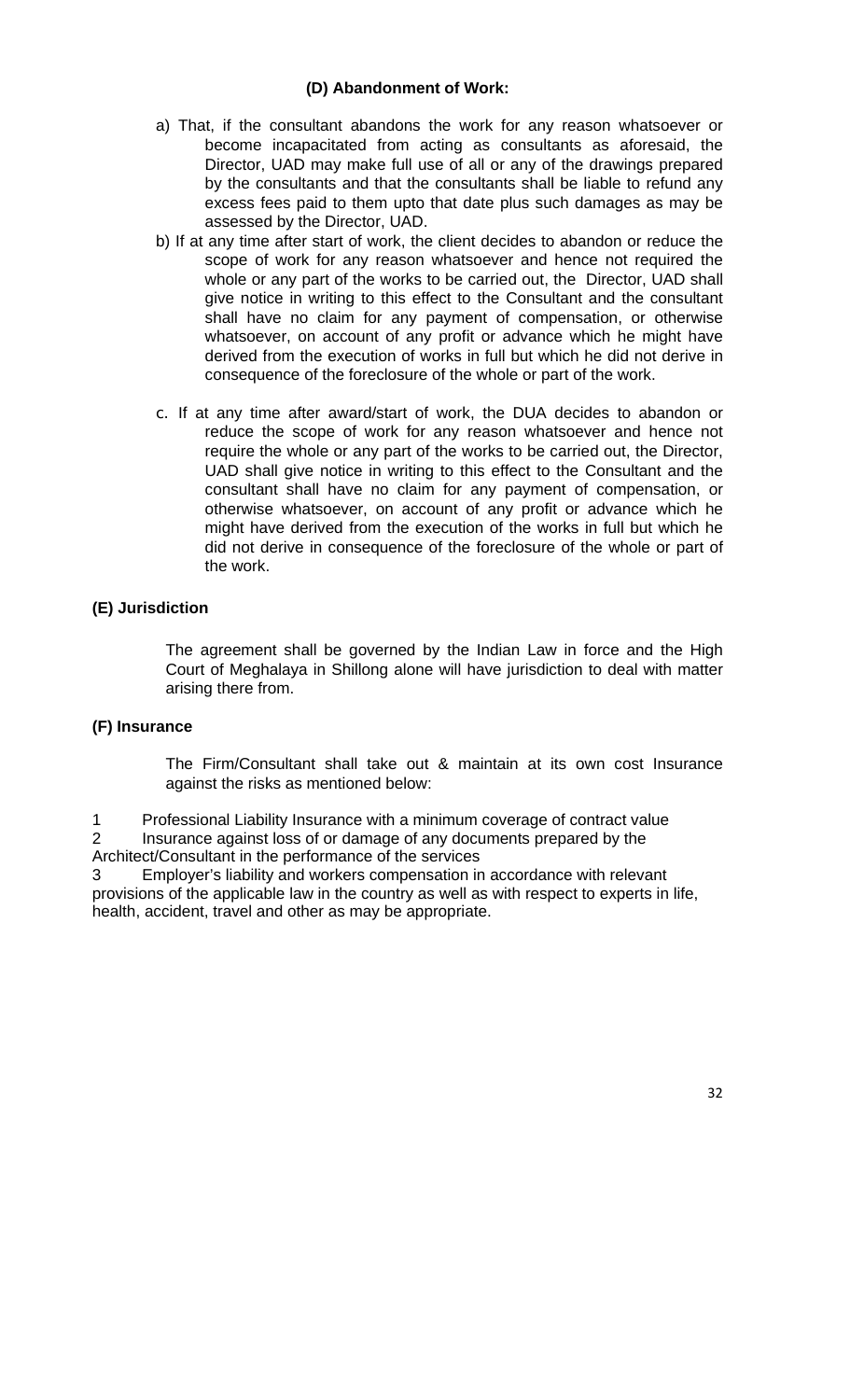#### **(G) Suspension of Works**

- (a) The consultant shall, on receipt of the order in writing of the Director,UAD suspend the progress of the works or any part thereof for such time and in such manner as the Director,UAD may consider necessary for any of the following reasons:
	- i) On account of any default on part of the consultant, or
	- ii) for proper execution of the works or part thereof for reason other than the default of the consultant, or
	- iii) if the work is partly or fully abandoned/suspended by Director,UAD for any reasons.
- (b) If the suspension is ordered for reasons (ii) and (iii) in sub-para (a) above.
	- i) The consultant shall be entitled to an extension of the time equal to the period of every such suspension plus 25%. No adjustment of contract price will be allowed for reasons of such suspension.
	- ii) In the event of the consultant treating the suspension as an abandonment of the Contract by Director,UAD he shall have no claim to payment of any compensation on account of any profit or advantage which he may have derived from the work in full or part.

#### **5. Obligation of the Client**

a. The scrutiny of the drawing and designs by the Director,UAD own supervisory staff, if any, does not absolve the Architects of their responsibility under the agreement. The Architects shall remain solely responsible for structural soundness of the design and other services for all provisions of the contract so as to satisfy the particular requirement of the Architectural specifications.

b. The Architects/Consultant shall supply to the Director,UAD copies of all documents, instructions issued to Architects/Consultant , if any, relating to the work, drawings, specifications, bill of quantities and also other documents as may be required.

c. The Architects hereby agree that the fees to be paid as provided herein (clause 6.2) will be in full discharge of function to be performed by him and no claim whatsoever shall be against the Director,UAD in respect of any proprietary rights or copy rights on the part of any party relating to the plans, models and drawings.

d. While providing consultancy services, the consultant shall ensure that there is no infringement of any patent or design rights and he shall be fully responsible for consequences/any actions due to any such infringement. Consultant shall keep Director,UAD indemnified all the times and shall bear the losses suffered by Director,UAD in this regard.

e. Consultant shall appoint and notify a team of two senior officials of his organization as nodal officers to represent the consultant in all the meetings/presentations with Local Municipal Corporation Authorities /State/ UAD /Central Govt. or any other agency.

f. All designs and drawings shall be the property of Director,UAD.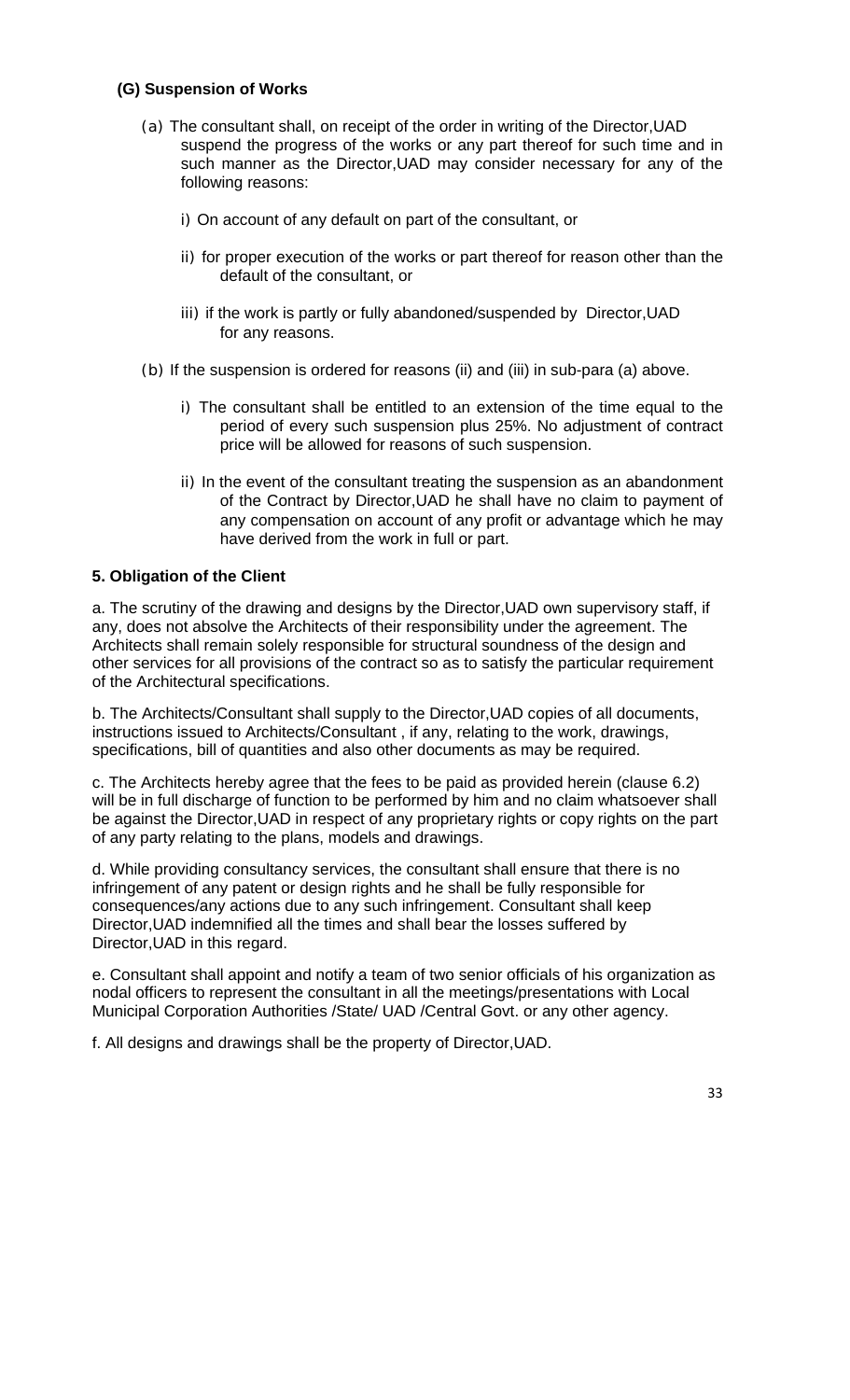g. The originals of approved completion drawings shall be on good quality reproducible tracing paper and soft copy of all the drawings & design shall have to be given on Compact Disc (CDs)/USB devices. The proprietary rights of all the design shall remain with Director,UAD.

h. The consultant shall be required to sign an Agreement with Director,UAD within 10 days of the receipt of LOA based on these terms & conditions.

i. Recovery/Penalties can be recovered from the consultancy fee/EMD/BG of the other works that the consultant is doing or would be doing for Director,UAD at that time.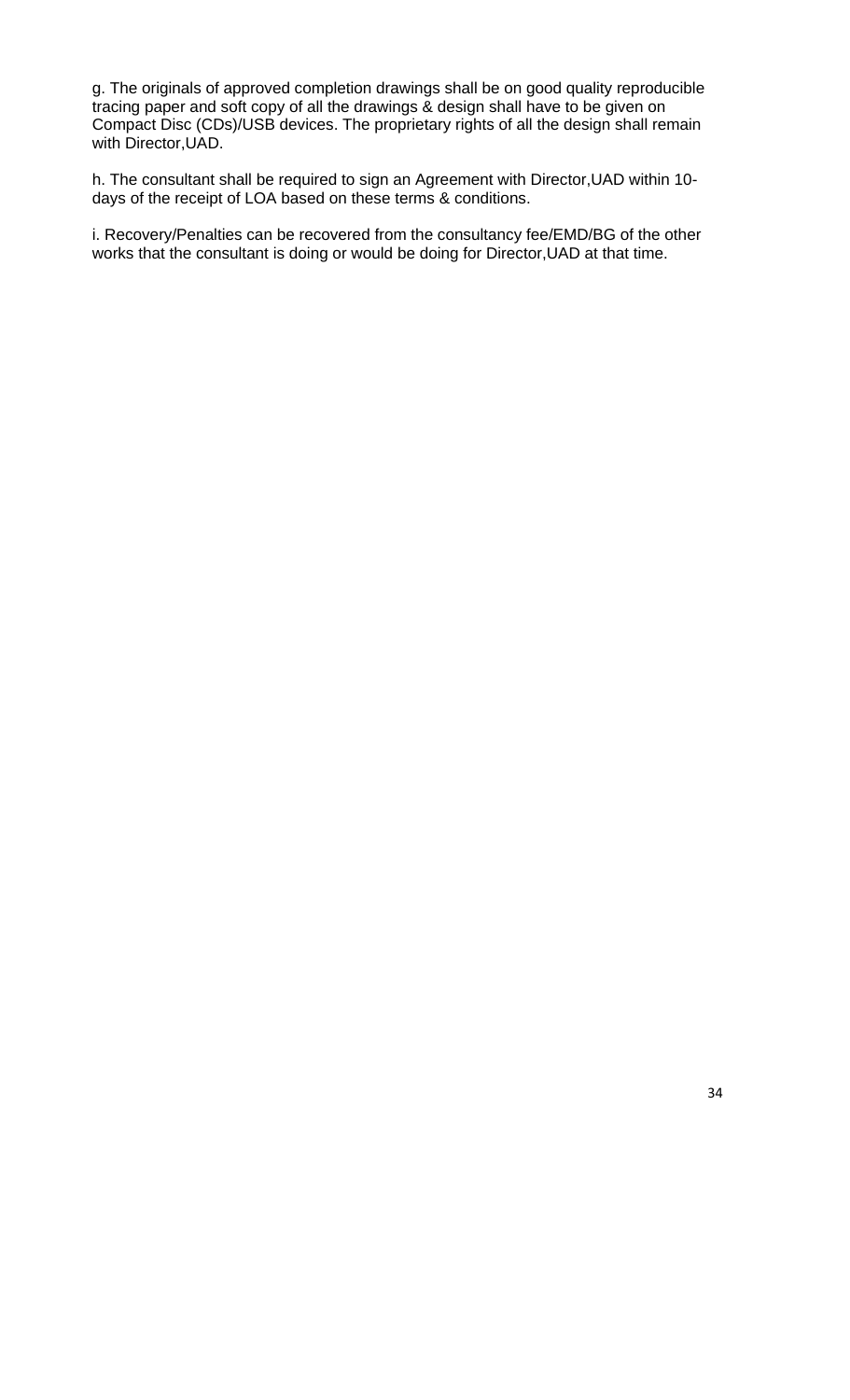#### **6. Payment of Remuneration:**

#### **6.1Remuneration**

The fee includes planning, designing and periodical supervision during construction of the project, travel expenses towards periodical supervision, for attending meetings with Director, UAD/ visits to local authorities, etc by the Consultant and or by their technical persons. For all contracts having estimated project cost as per NIT valuing Rs. 80 crore & above, in addition to above, the fees should also include cost of providing local representative (Architect / Engineer) for day to day liasoning and all expenses shall be borne by the consultant. In case of non-deployment, recovery @ Rs. 25,000/-per month shall be made from the running bills of the Consultants.

All payments shall be made in Indian currency only.

#### (a) **The Consultancy Fee:**

The Director, UAD agrees to pay the Architect firms/Consultant fees for the professional services to be rendered by them as herein above described at 2(I), II, III, IV & V in clause -2 "Scope of Work" of section-3.

The payment of fee to the Architect firm/consultant shall be restricted to the project cost. For the purpose of payment of fees, the project cost shall be lowest of the following:

- 1 The actual cost of the project on completion; or
- 2 DPR /preliminary cost approved by Director, Urban Affairs, Meghalaya, Shillong; or
- 
- 3 Estimated cost of the project put to tender.

The actual completion cost of the project or DPR/preliminary cost approved by Director UAD or Estimated cost of the project put to tender shall not include the following:

Cost of land, if any.

Payment to statutory bodies / local authorities/State/Central Government.

Any fee, deposit and payment towards services rendered by local

Authorities/State/Central Govt. • Contingencies charges • Contingencies charges

Escalation in tendered cost of work due to variations in the cost of

labour, material, specifications etc. shall not be paid • Extra/substituted items, deviations (plus/minus)

(b) The above fee at 6.1 (a) is inclusive of fee payable by the consultant to any other consultant/Associate(s) and nothing extra shall be payable by the Department for this purpose. The consultant shall be reimbursed the service tax subject to submission of proof of payment of service tax.

6.2 Mode of Payment:

Milestone payment schedule for various activities are as under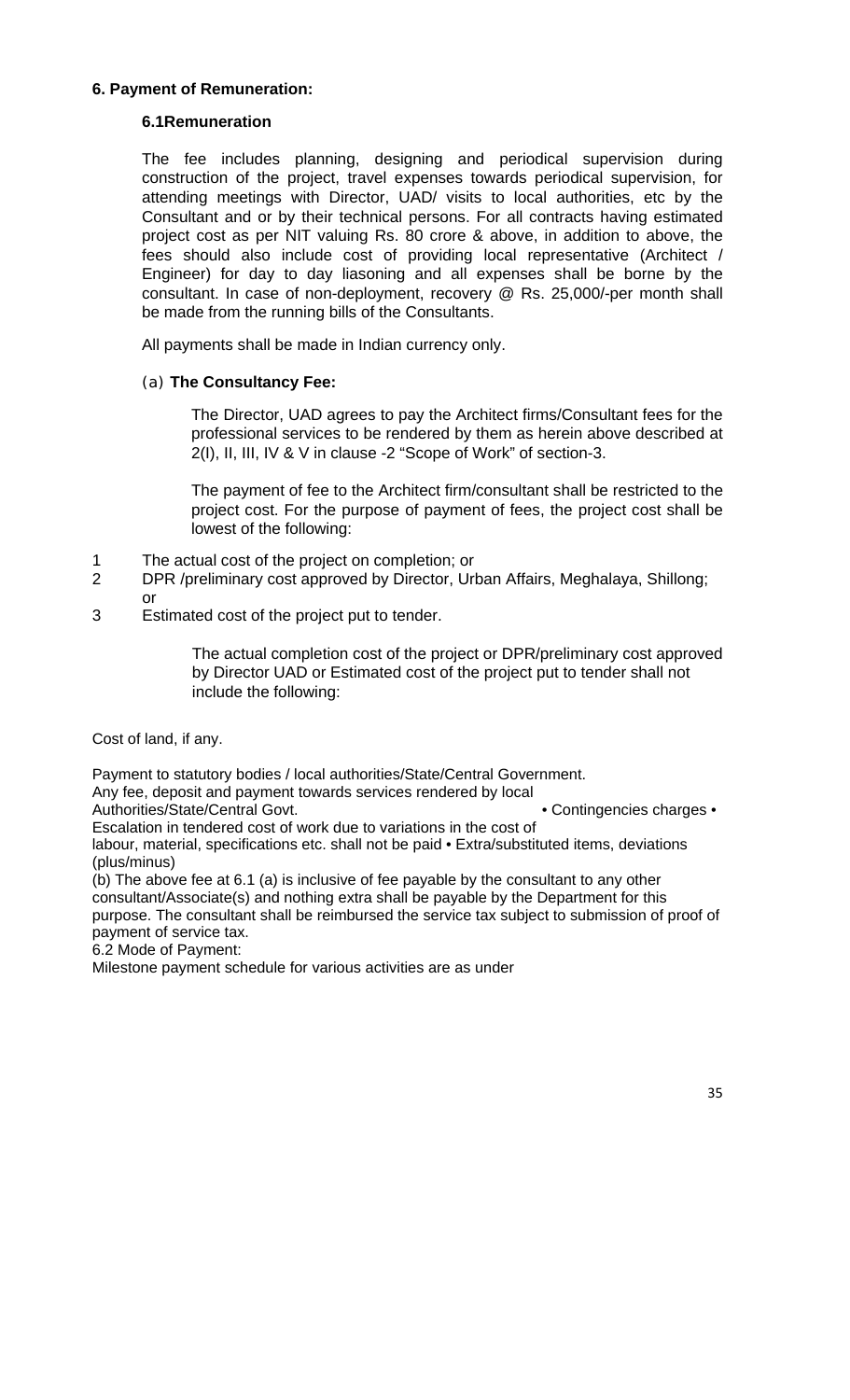Payment to statutory bodies / local authorities/State/Central Government. Any fee, deposit and payment towards services rendered by local

> Authorities/State/Central Govt. P.W.D (B) agency charges. Contingencies charges Escalation in tendered cost of work due to variations in the cost of

labour, material, specifications etc. shall not be

- paid Extra/substituted items, deviations (plus/minus)
- (b) The above fee at 6.1 (a) is inclusive of fee payable by the consultant to any other consultant/Associate(s) and nothing extra shall be payable by the Department for this purpose. The consultant shall be reimbursed the service tax subject to submission of proof of payment of service tax.

**6.2 Mode of Payment:** 

#### **Milestone payment schedule for various activities are as under:**

| SI.<br><b>No</b> | <b>DESCRIPTION</b>                                                                                                                                                     |                                                                                                                                                                                                                                                                                                     | <b>SECTION</b> | <b>PAGE</b><br>Nos. |
|------------------|------------------------------------------------------------------------------------------------------------------------------------------------------------------------|-----------------------------------------------------------------------------------------------------------------------------------------------------------------------------------------------------------------------------------------------------------------------------------------------------|----------------|---------------------|
| $\mathbf{1}$     | <b>NOTICE INVITING TENDER</b>                                                                                                                                          | Section-1                                                                                                                                                                                                                                                                                           | $1$ to $9$     |                     |
| $\mathbf{2}$     | <b>INSTRUCTIONS TO CONSULTANT</b>                                                                                                                                      |                                                                                                                                                                                                                                                                                                     | Section-2      | 10 to 18            |
| 3                | <b>CONDITIONS OF CONTRACT</b>                                                                                                                                          |                                                                                                                                                                                                                                                                                                     | Section-3      | 19 to 38            |
| 4                | <b>QUALIFYING CRITERIA</b> (In case open tenders are<br>invited)                                                                                                       |                                                                                                                                                                                                                                                                                                     | Section-4      | 39 to 41            |
| 5                | <b>FINANCIAL PROPOSAL</b>                                                                                                                                              |                                                                                                                                                                                                                                                                                                     | Section-5      | 42 to 43            |
| 6                | <b>FORMATS</b><br>A. PROFORMA OF BANK GUARANTEE (EMD)<br><b>B. PROFORMA OF BANK</b><br>C. GUARANTEE (PERFORMANCE) AGREEMENT<br><b>FORM</b><br><b>D. INTEGRITY PACT</b> |                                                                                                                                                                                                                                                                                                     | Section-6      | 44 to 56            |
|                  |                                                                                                                                                                        |                                                                                                                                                                                                                                                                                                     |                |                     |
| SI.<br><b>No</b> | <b>Particulars</b>                                                                                                                                                     | <b>Description/Remarks</b>                                                                                                                                                                                                                                                                          |                |                     |
| $\mathbf{1}$     | <b>Bidding Document No.</b>                                                                                                                                            |                                                                                                                                                                                                                                                                                                     |                |                     |
| $\overline{2}$   | Name of the work                                                                                                                                                       | Architectural & Engineering Design, Preparation of<br>Detailed Project Report (DPR) including Master<br>Planning, Zoning & Landscaping Consultancy<br>(Phase-wise) for Construction of a Commercial<br>Complex And Infrastructure Works at Polo, Shillong,<br>East Khasi Hills District, Meghalaya. |                |                     |
| 3                | Client/Owner                                                                                                                                                           | <b>Urban Affairs Department</b>                                                                                                                                                                                                                                                                     |                |                     |
| 4                | <b>Brief Scope of Work</b>                                                                                                                                             | Consultancy for the Architectural planning,<br>Designing, Detailing, including E&M services and<br>other associated work.                                                                                                                                                                           |                |                     |
| 5                | <b>Estimated Project cost</b><br>Phase -I                                                                                                                              | Rs.42,80,80,000.00 (Rupees Fourty two Crores<br>eighty Lakhs Eighty Thousand) only                                                                                                                                                                                                                  |                |                     |
| 6                | Time for Completion of work                                                                                                                                            | 2 Month from issue of LOA                                                                                                                                                                                                                                                                           |                |                     |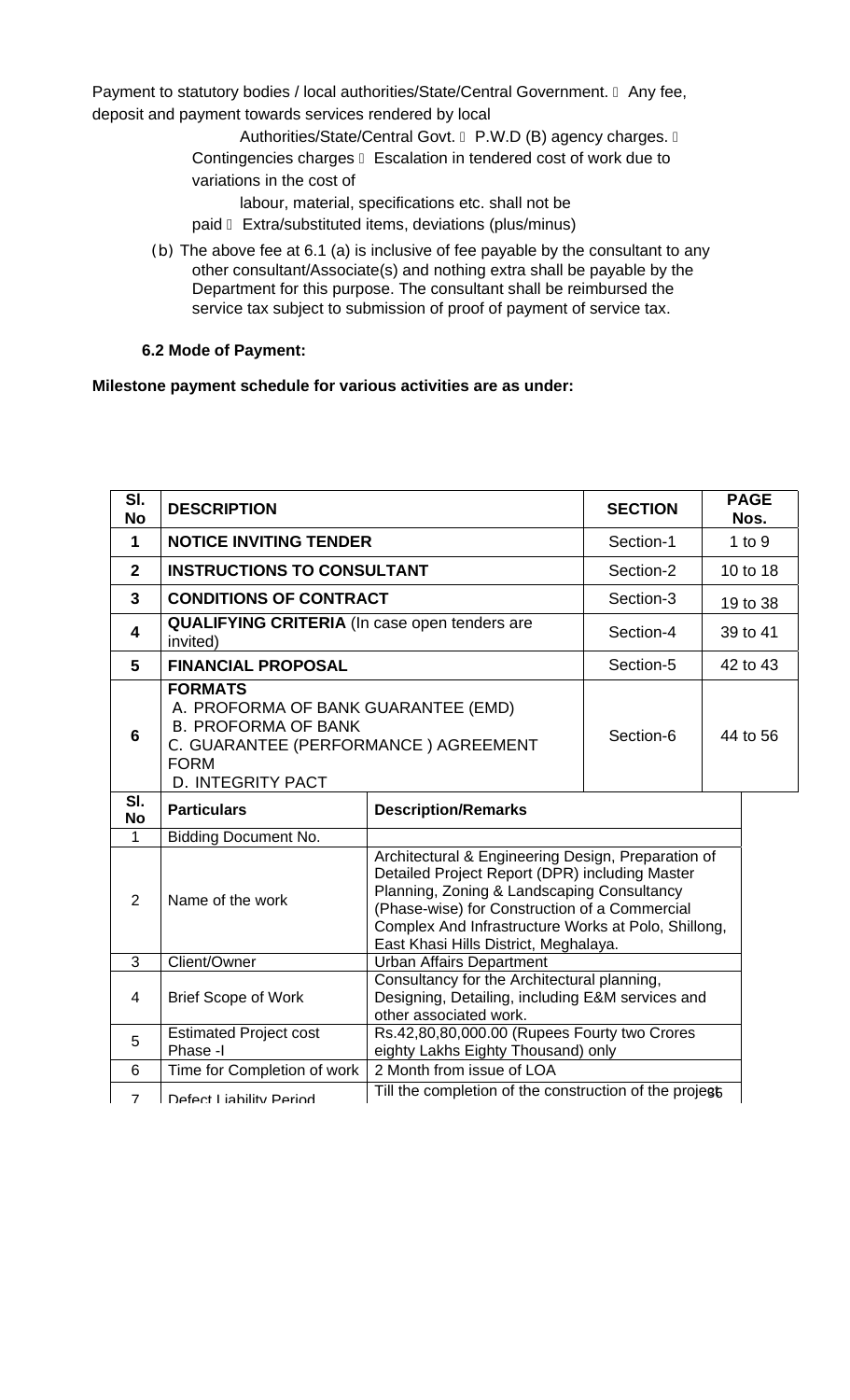| SI.<br>No      | <b>DESCRIPTION</b>                                                                                                                                                     |                                                                                                                                                                                                                                                                                                     | <b>SECTION</b> | <b>PAGE</b><br>Nos. |  |
|----------------|------------------------------------------------------------------------------------------------------------------------------------------------------------------------|-----------------------------------------------------------------------------------------------------------------------------------------------------------------------------------------------------------------------------------------------------------------------------------------------------|----------------|---------------------|--|
| 1              | <b>NOTICE INVITING TENDER</b>                                                                                                                                          |                                                                                                                                                                                                                                                                                                     | Section-1      | $1$ to $9$          |  |
| $\mathbf{2}$   | <b>INSTRUCTIONS TO CONSULTANT</b>                                                                                                                                      |                                                                                                                                                                                                                                                                                                     | Section-2      | 10 to 18            |  |
| 3              | <b>CONDITIONS OF CONTRACT</b>                                                                                                                                          |                                                                                                                                                                                                                                                                                                     | Section-3      | 19 to 38            |  |
| 4              | <b>QUALIFYING CRITERIA</b> (In case open tenders are<br>invited)                                                                                                       |                                                                                                                                                                                                                                                                                                     | Section-4      | 39 to 41            |  |
| 5              | <b>FINANCIAL PROPOSAL</b>                                                                                                                                              |                                                                                                                                                                                                                                                                                                     | Section-5      | 42 to 43            |  |
| 6              | <b>FORMATS</b><br>A. PROFORMA OF BANK GUARANTEE (EMD)<br><b>B. PROFORMA OF BANK</b><br>C. GUARANTEE (PERFORMANCE) AGREEMENT<br><b>FORM</b><br><b>D. INTEGRITY PACT</b> |                                                                                                                                                                                                                                                                                                     | Section-6      | 44 to 56            |  |
| SI.<br>No      | <b>Particulars</b>                                                                                                                                                     | <b>Description/Remarks</b>                                                                                                                                                                                                                                                                          |                |                     |  |
| 1              | <b>Bidding Document No.</b>                                                                                                                                            |                                                                                                                                                                                                                                                                                                     |                |                     |  |
| $\overline{2}$ | Name of the work                                                                                                                                                       | Architectural & Engineering Design, Preparation of<br>Detailed Project Report (DPR) including Master<br>Planning, Zoning & Landscaping Consultancy<br>(Phase-wise) for Construction of a Commercial<br>Complex And Infrastructure Works at Polo, Shillong,<br>East Khasi Hills District, Meghalaya. |                |                     |  |
| 3              | Client/Owner                                                                                                                                                           | <b>Urban Affairs Department</b>                                                                                                                                                                                                                                                                     |                |                     |  |

All the payments due to the consultant shall be made as per State Finance Department procedures.

**6.3** In case the project does not get sanctioned, the consultant shall be paid a lump sum amount limited to Rs. 50,000 (fifty thousand) for the project value up to Rs.50.00 crores and Rs.1.00 lakh for the project value above Rs. 50.00 crores.

#### **6.4 Taxes**

- 6.4.1 All taxes, income tax and any other leviable tax (except Service Tax) in connection with the execution of the contract levied by the statutory Authorities/Central Government/State Government or any local authorities on the consultant in accordance with the applicable law shall be borne by the consultant and are deemed to be included in their bid price. The tenderer(s) shall note that the Tax Deduction at Source (TDS) as per applicable law shall be made from the payments due/made to the consultants and which shall not be reimbursed.
- 6.4.2 The Service tax as applicable shall be reimbursed by Director, UAD on actual production of receipt of deposit. However, consultant has to mention Service Tax Number in the invoice and amount of Service Tax should be shown separately in the bill.
- 6.4.3 Any enhancement of taxes/duties by the authorities/Government of India/State Government, during currency of this contract shall be borne by the Consultant only and which shall not be reimbursed by Director, UAD.

#### **6.5 Performance Security/ Guarantee**

6.5.1 For the due performance of the contract in accordance with the terms and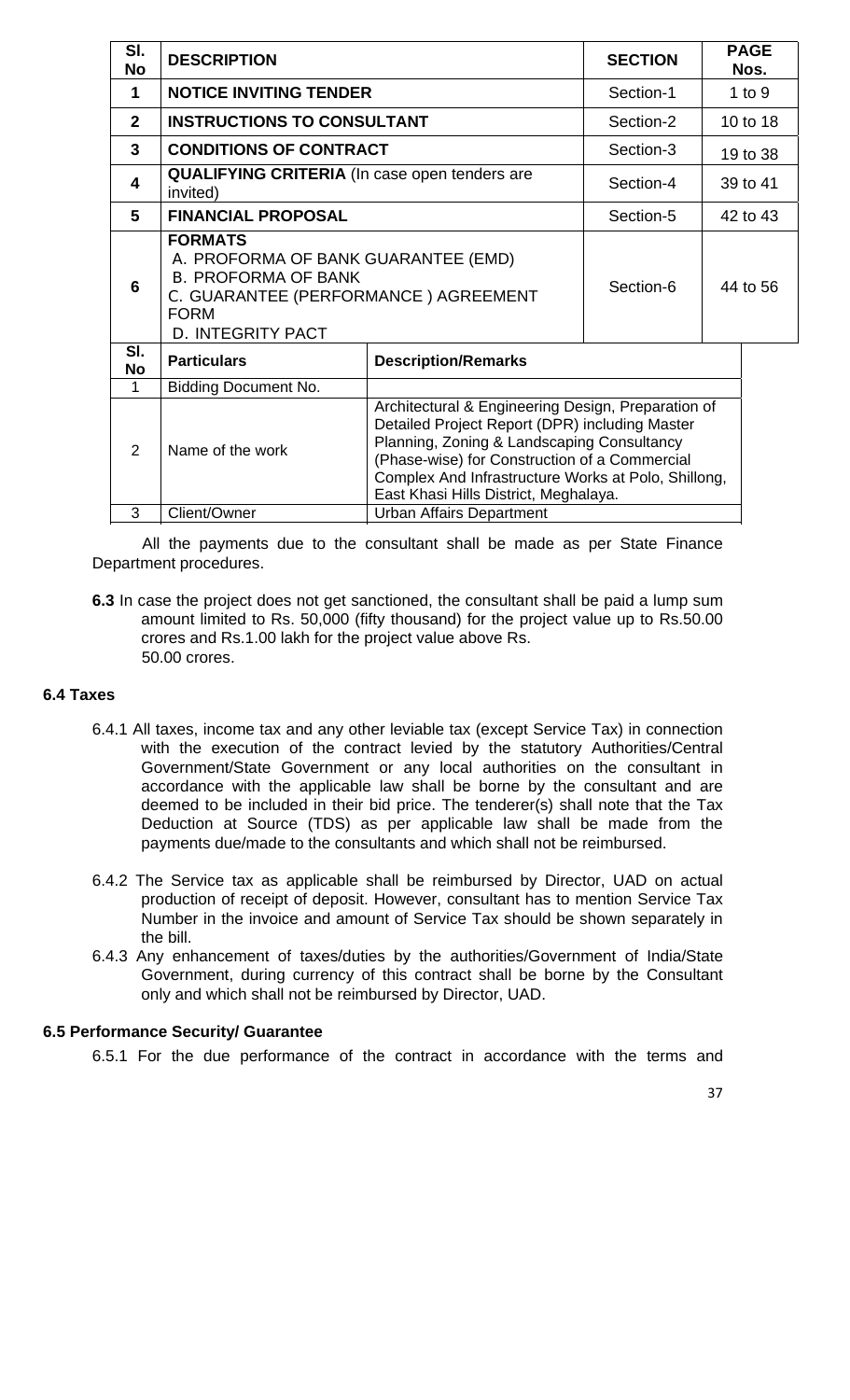conditions specified, the consultant shall on the day or before signing the contract which shall not be later than 10 (ten) days of the issue of the Letter of Award, furnish performance security / Guarantee on the Performa to the Director,UAD from a Nationalized Bank to the extent of 2% of the value of total consultancy fees of consultant (at this stage it shall be worked out considering the estimated project cost). The Bank Guarantee shall remain valid till stipulated time for completion of work plus 90 days. The Earnest Money Deposit, paid by the Consultant shall be returned to the consultant after receipt of Performance Guarantee.

- 6.5.2 The Bank Guarantee shall be in favour of the Director, UAD payable at Shillong. The Bank Guarantee should be issued from any Nationalized Bank.
- 6.5.3 It is expressly understood and agreed that the performance security is intended to secure the performance of entire contract. It is also expressly understood and agreed that the performance security is not to be construed to cover any damages detailed/ stipulated in various clauses in the Contract document.
- 6.5.4 The performance security will be discharged by the Director UAD and returned to the Architect firm/consultants after successful physical completion of the project at site and submission of completion drawings and documents to Director,UAD and statutory bodies.
- 6.5.5 Director,UAD reserve the right of forfeiture of the performance guarantee in additions to other claims and penalties in the event of the consultant's failure to fulfill any of the contractual obligations or in the event of termination of contract as per terms and conditions of contract.
- 6.5.6 Should the stipulated time for completion of work, for whatever reason be extended, the consultant, shall at his own cost, get the validity period of Bank Guarantee in respect of performance security furnished by him extended and shall furnish the extended / revised Bank Guarantee to the Director,UAD

#### before the expiry date of the Bank Guarantee originally furnished.

#### **6.6 Retention Money:**

10% of the fee payable to the consultant shall be retained from each running bill as "Retention Money", in addition to the performance guarantee.

The retention money will be discharged by the Director,UAD and returned to the Architect/consultants after successful physical completion of the project at site and submission of completion drawings and documents to Director,UAD and statutory bodies.

Director,UAD reserves the right of forfeiture of the performance guarantee in addition to other claims and penalties in the event of the consultant's failure to fulfill any of the contractual obligations or in the event of termination of contract as per terms and conditions of contract.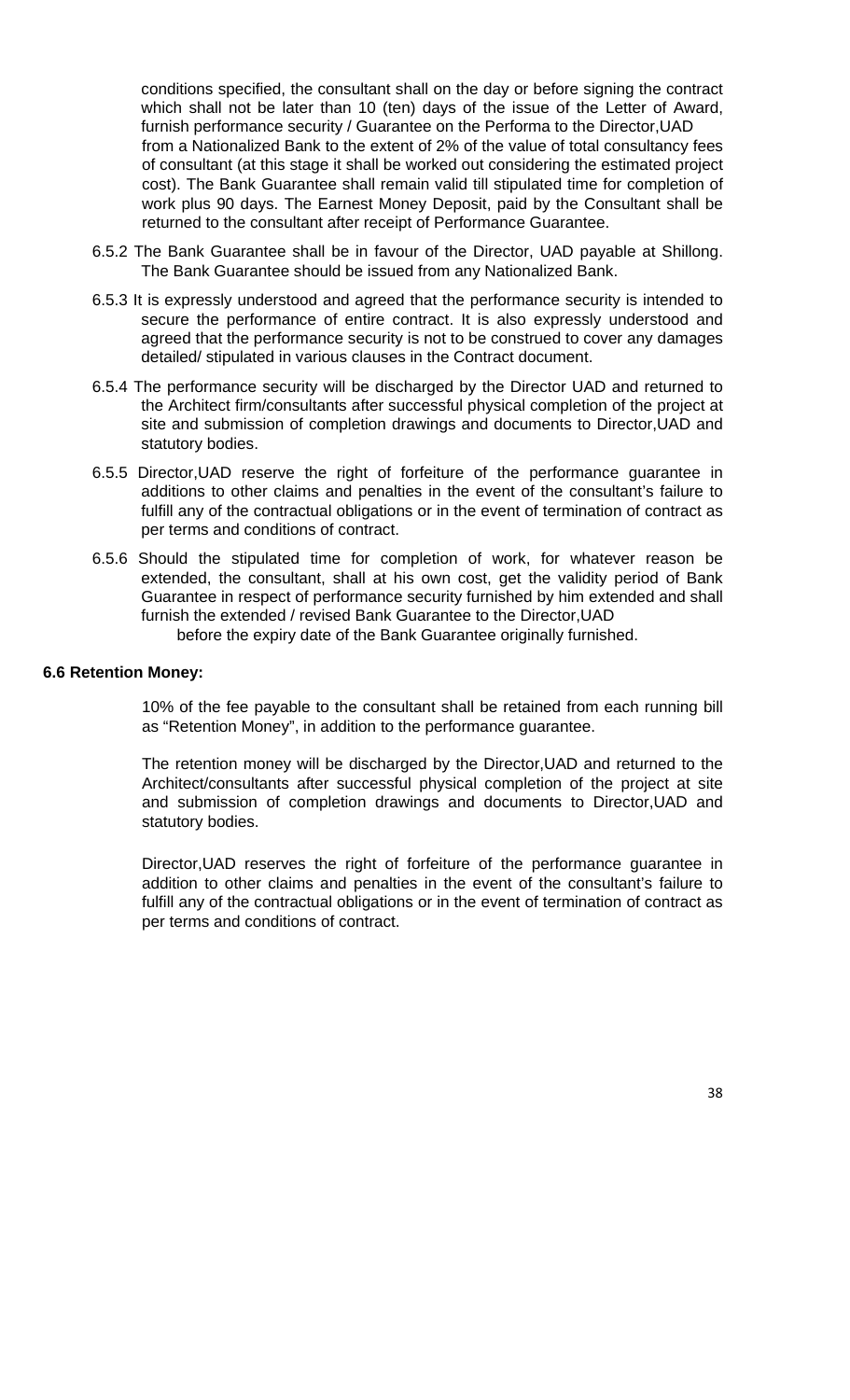#### **6.7 Compensation for Delay:**

The time allowed for carrying out the work as specified in clause 3(II)(a) shall be strictly observed by the consultants and shall be deemed to be the essence of the contract on the part of the consultants. The work shall throughout, the stipulated period of the contract, be processed with all diligence.

The Consultant will be required to complete the entire job within stipulated time. No extension of time for completing the same shall be given owing to any variations made in the works by the orders of the clients, unless the clients in consequences of such variations extends the time allowed to Director,UAD.

In case the Consultant fails to complete the work within the Contract period or extended period as above owing to reasons attributable to Consultant, liquidated damages @ 1% per week of the total fees subject to a maximum of 10% of the total fees payable shall be levied on the Consultant. Director,UAD shall been titled to deduct such damages from the dues that may become payable to the consultant. If the work is held up at site due to non-availability of Drawings/Specifications/Other Details as per mutually agreed schedule penalty, proportionate to the value of the work which is held up, shall be imposed on the consultant.

#### **6.8 Withholding and Lien of Payment**

Whether any claim or claims for payment of money arises out of or under the contract against the Consultant, the Director,UAD shall be entitled to withhold and also to have a lien to retain in whole or in part, the security deposit, performance guarantee and or to withhold and have a lien to retain in part or in full the payments due to the consultant, or any claims of the consultant, so as to cover the claimed amount till the claim arising out of or under the contract is determined by the competent court.

#### **6.9 Foreclosure of Contract by Owner**

If at any time after the commencement of the work the Director,UAD shall for any reason whatsoever if required to foreclose the work or is not require the whole work thereof as specified in the tender to be carried out, the Director UAD, shall give notice in writing of the fact to the consultant, who shall have no claim to any payment of compensation whatsoever on account of any profit or advantage which he might have derived from the work in full, but which he did not derive in consequence of the foreclosure of the whole or part of the works.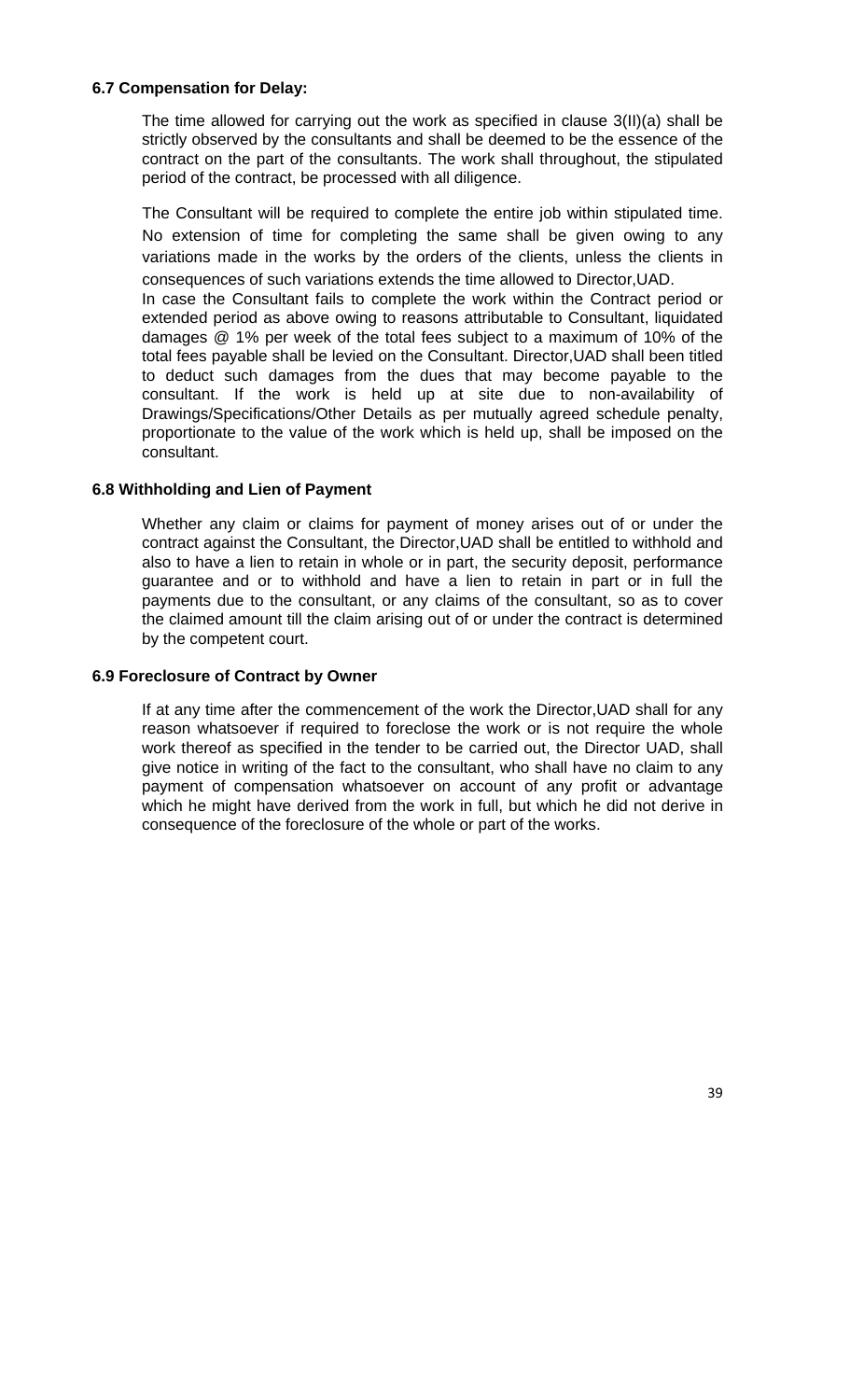# **Section-4 QUALIFYING CRITERIA**

(In case tenders are invited through open tendering)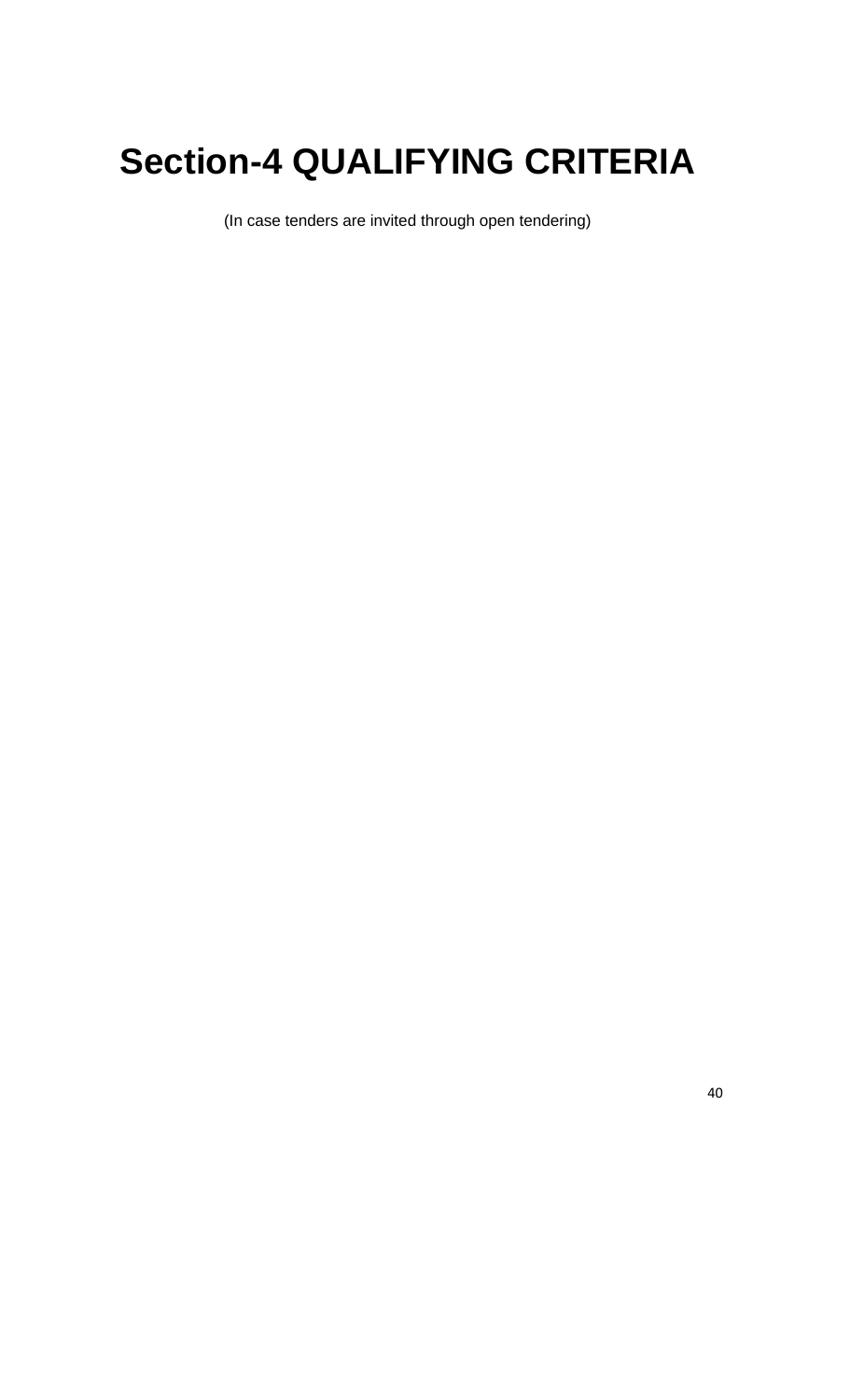#### **Minimum Qualification Criteria**

The interested Architects /consultant for participation in the tenders should meet the following minimum qualifying criteria:

#### **1.1 Technical Criteria**

Experience of having successfully completed works during the last 7 years ending last day of the month previous to the one in which applications are invited:

- a) Three similar completed works costing (Construction cost) not less than the amount equal to 40% of estimated project cost put to tender, or
- b) Two similar completed works costing (Construction cost) not less than the amount equal to 50% of the estimated project cost put to tender, or
- c) One similar completed work costing (Construction cost) not less than the amount equal to 80% of the estimated project cost put to tender.

#### **1.2 Annual Turnover**

Average annual financial turnover of Architect firms/consultant should be not less than 30% of estimated consultancy fees put to tender during the immediate last 3 consecutive financial year.

#### **1.3 Additional Qualifying Criteria**

In addition to above, the consultant should also meet the following qualifying criteria:

#### **A) For Non – Specialized Projects**

#### **(Clause 1.3A shall not be applicable for Specialised Project)**

Consultant should have successfully completed at least one similar work costing not less than the amount equal to 40 % of the estimated project cost put to tender with some Central Government Department/State Government Department/Central Autonomous Body/Central Public Sector undertaking during last 07 years ending on last day of the month previous to the one in which tenders are invited.

#### **B) For Specialized Project**

The Consultant should have completed one similar work costing not less than the amount equal to 40% of estimated cost of project put to tender during last 07 years ending on last day of the month previous to the one in which tenders are invited, with HVAC, firefighting, lifts, rain water harvesting, IT enabled services, internal & External services etc. and superior specifications.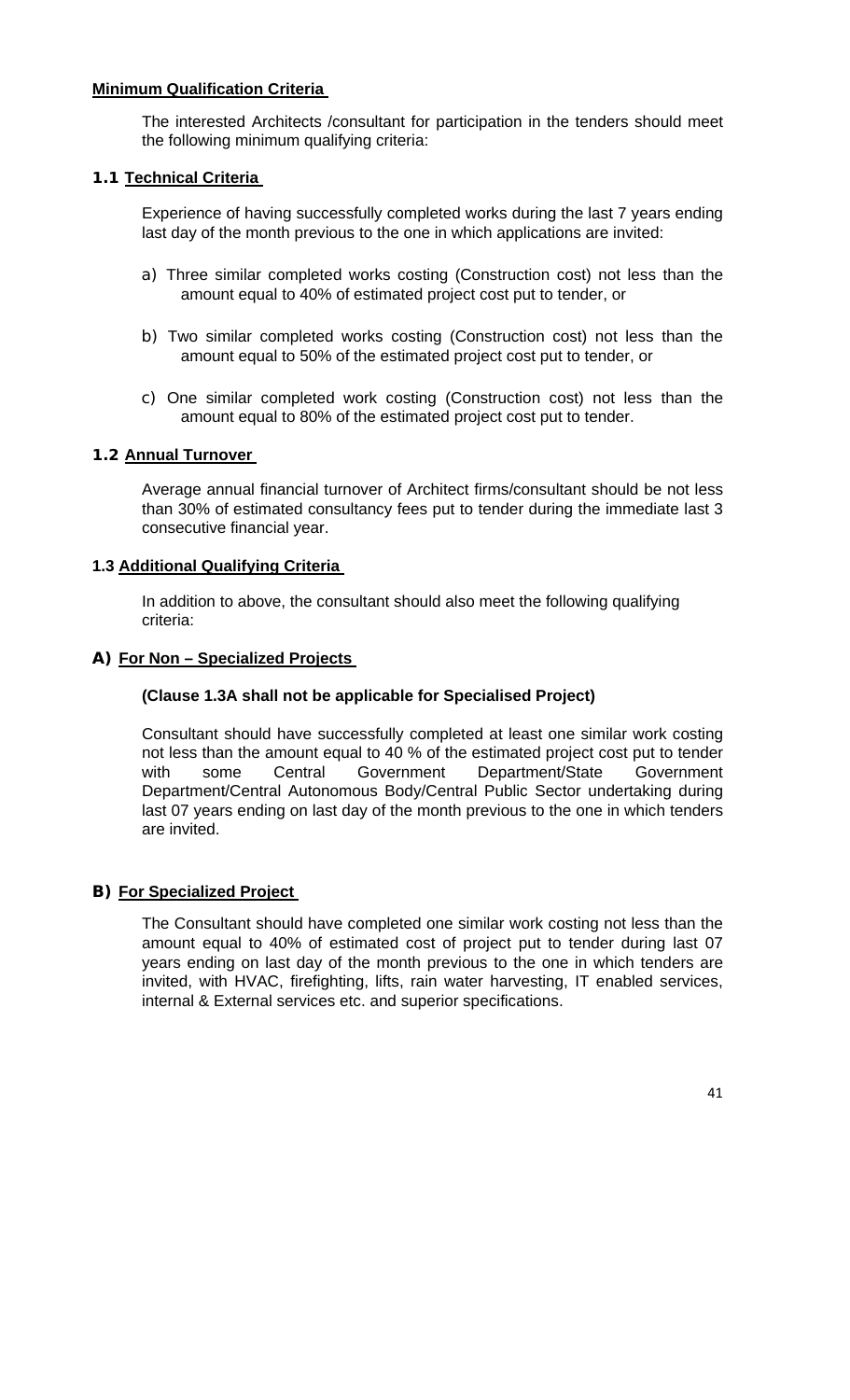#### **1.4 Similar Works**

The definition of similar works for Specialized & Non Specialized Projects is as under:

- Residential : Residential Complex, Mass Housing, Township, Hostels.
- Non Residential: Office buildings, Institutional Complexes, Commercial Complex, Shopping Malls, Storage/Godowns, Conventional Centre /Auditorium, Hospitals, Industrial Buildings, Airports etc. except Residential & Hostel Buildings.
- **1.5** Composite works which includes residential & non-residential shall be treated under non-residential category
- **1.6** Joint venture / consortia of firms / companies shall not be allowed to participate in the Bidding process and if it is found at any stage before and after award of work, the Earnest Money Deposit, any other security deposit and / or any other sums payable to such JV / Consortia shall stand forfeited. Further contract, if already awarded, without the prejudice of any other rights or remedy available to Director,UAD under any of the clauses of this contract, shall stand terminated.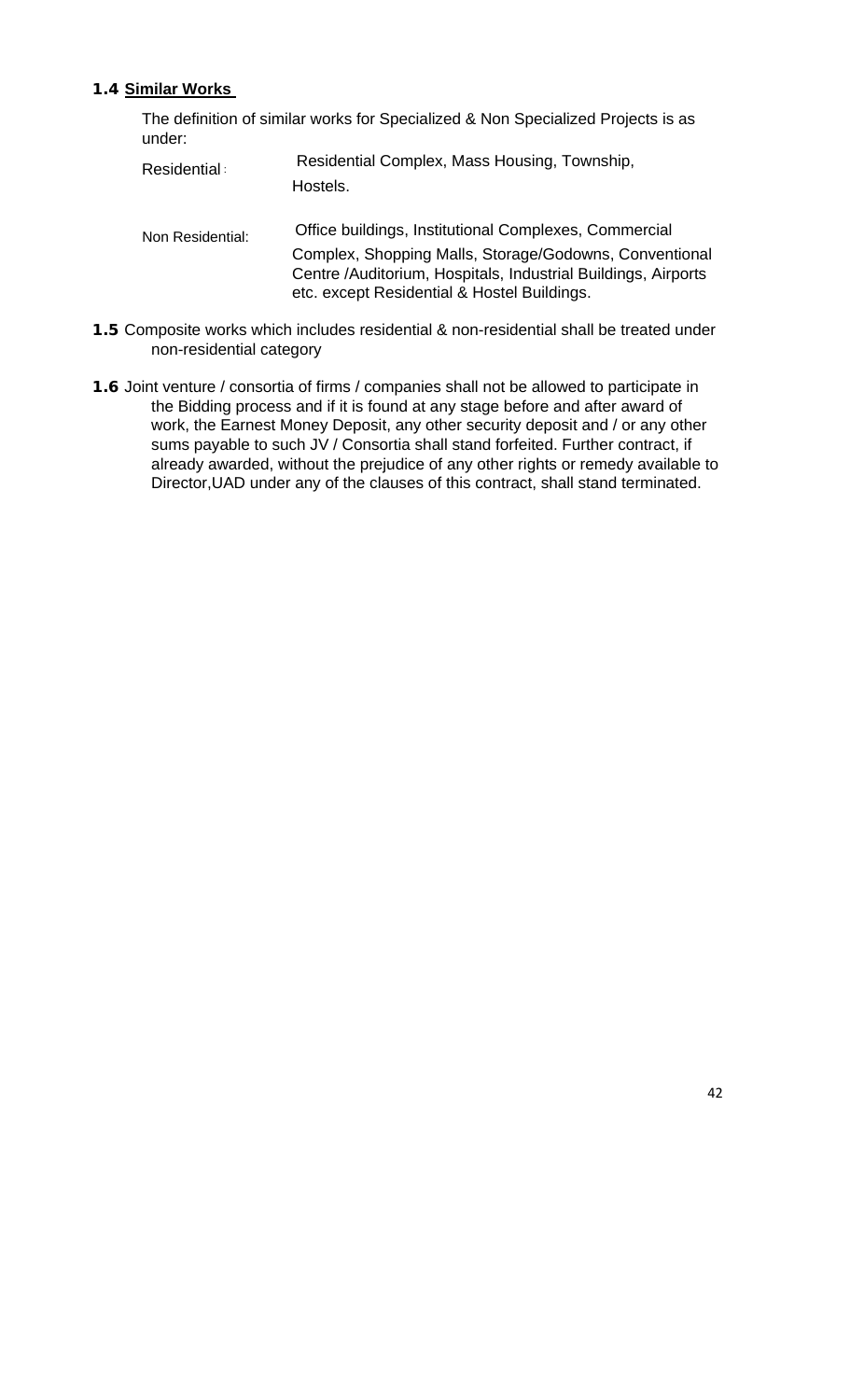# **Section-5 FINANCIAL PROPOSAL**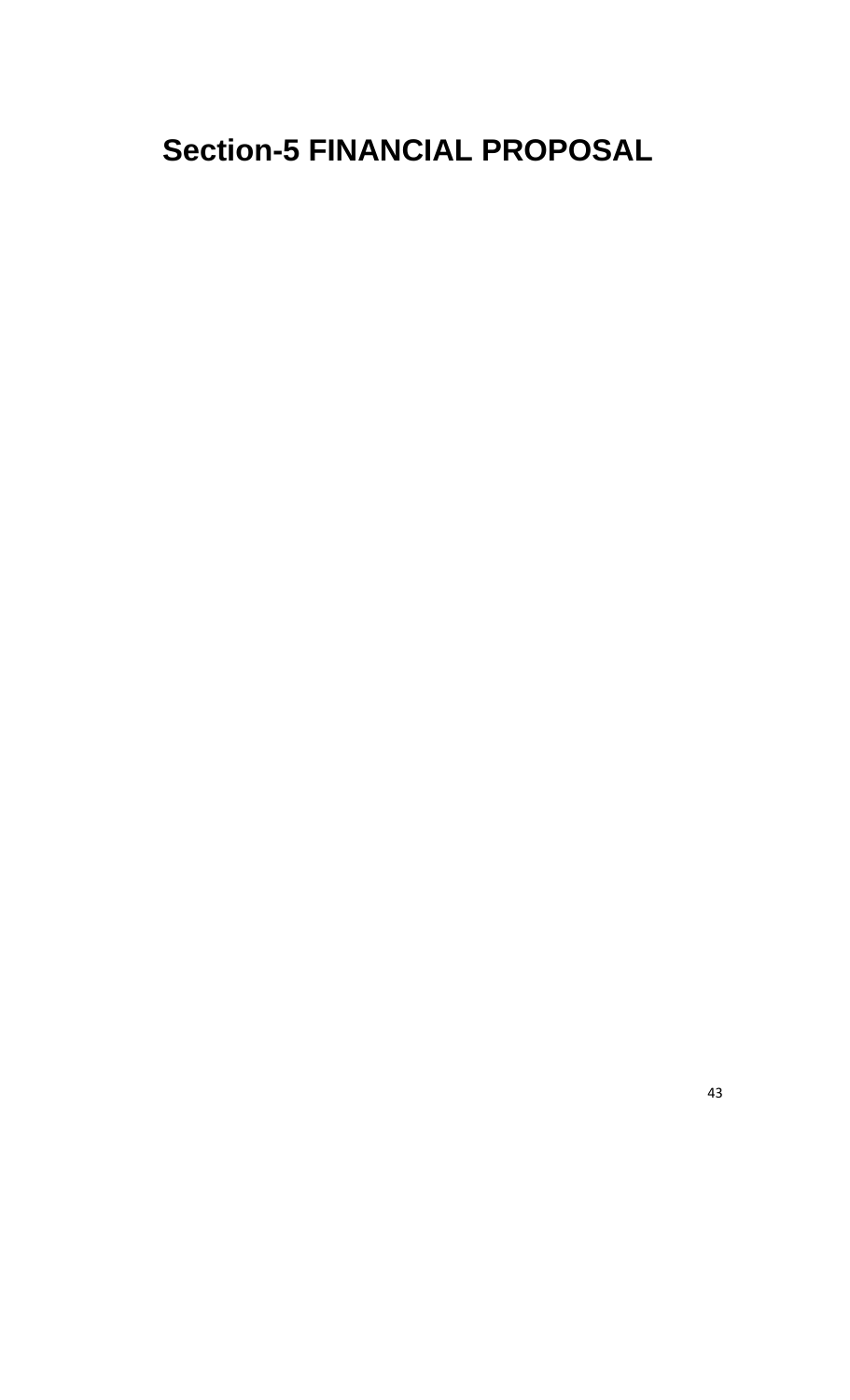#### **Financial Bid \*\* IMPORTANT\*\* (To be filled only in the Financial Form (BoQ) downloaded from the State e-Procurement Portal)**

**NAME OF WORK: THE ARCHITECTURAL & ENGINEERING DESIGN, PREPARATION OF DETAILED PROJECT REPORT (DPR) INCLUDING MASTER PLANNING, ZONING & LANDSCAPING CONSULTANCY (PHASEWISE) FOR CONSTRUCTION OF COMMERCIAL COMPLEX AND INFRACTRUCTURE WORKS AT POLO, SHILLONG, EAST KHASI HILLS DISTRICT, MEGHALAYA.** 

**NAME OF ARCHITECT /FIRM/CONSULTANT:** 

#### **Sign & Stamp of Tenderer**

| SI.<br><b>No</b> | <b>DESCRIPTION</b>                                                                                                                                                     |                                                                                                                                                                                                                                                                                                     | <b>SECTION</b> | <b>PAGE</b><br>Nos. |  |
|------------------|------------------------------------------------------------------------------------------------------------------------------------------------------------------------|-----------------------------------------------------------------------------------------------------------------------------------------------------------------------------------------------------------------------------------------------------------------------------------------------------|----------------|---------------------|--|
| 1                | <b>NOTICE INVITING TENDER</b>                                                                                                                                          |                                                                                                                                                                                                                                                                                                     | Section-1      | 1 to $9$            |  |
| $\overline{2}$   | <b>INSTRUCTIONS TO CONSULTANT</b>                                                                                                                                      |                                                                                                                                                                                                                                                                                                     | Section-2      | 10 to 18            |  |
| 3                | <b>CONDITIONS OF CONTRACT</b>                                                                                                                                          |                                                                                                                                                                                                                                                                                                     | Section-3      | 19 to 38            |  |
| 4                | <b>QUALIFYING CRITERIA</b> (In case open tenders are<br>invited)                                                                                                       |                                                                                                                                                                                                                                                                                                     | Section-4      | 39 to 41            |  |
| 5                | <b>FINANCIAL PROPOSAL</b>                                                                                                                                              |                                                                                                                                                                                                                                                                                                     | Section-5      | 42 to 43            |  |
| 6                | <b>FORMATS</b><br>A. PROFORMA OF BANK GUARANTEE (EMD)<br><b>B. PROFORMA OF BANK</b><br>C. GUARANTEE (PERFORMANCE) AGREEMENT<br><b>FORM</b><br><b>D. INTEGRITY PACT</b> |                                                                                                                                                                                                                                                                                                     | Section-6      | 44 to 56            |  |
| SI.<br><b>No</b> | <b>Particulars</b>                                                                                                                                                     | <b>Description/Remarks</b>                                                                                                                                                                                                                                                                          |                |                     |  |
| $\mathbf 1$      | <b>Bidding Document No.</b>                                                                                                                                            |                                                                                                                                                                                                                                                                                                     |                |                     |  |
| 2                | Name of the work                                                                                                                                                       | Architectural & Engineering Design, Preparation of<br>Detailed Project Report (DPR) including Master<br>Planning, Zoning & Landscaping Consultancy<br>(Phase-wise) for Construction of a Commercial<br>Complex And Infrastructure Works at Polo, Shillong,<br>East Khasi Hills District, Meghalaya. |                |                     |  |
| 3                | Client/Owner                                                                                                                                                           | <b>Urban Affairs Department</b>                                                                                                                                                                                                                                                                     |                |                     |  |
| 4                | <b>Brief Scope of Work</b>                                                                                                                                             | Consultancy for the Architectural planning,<br>Designing, Detailing, including E&M services and<br>other associated work.                                                                                                                                                                           |                |                     |  |

t t t t t

E ti d P j R 42 80 80 000 00 (R F C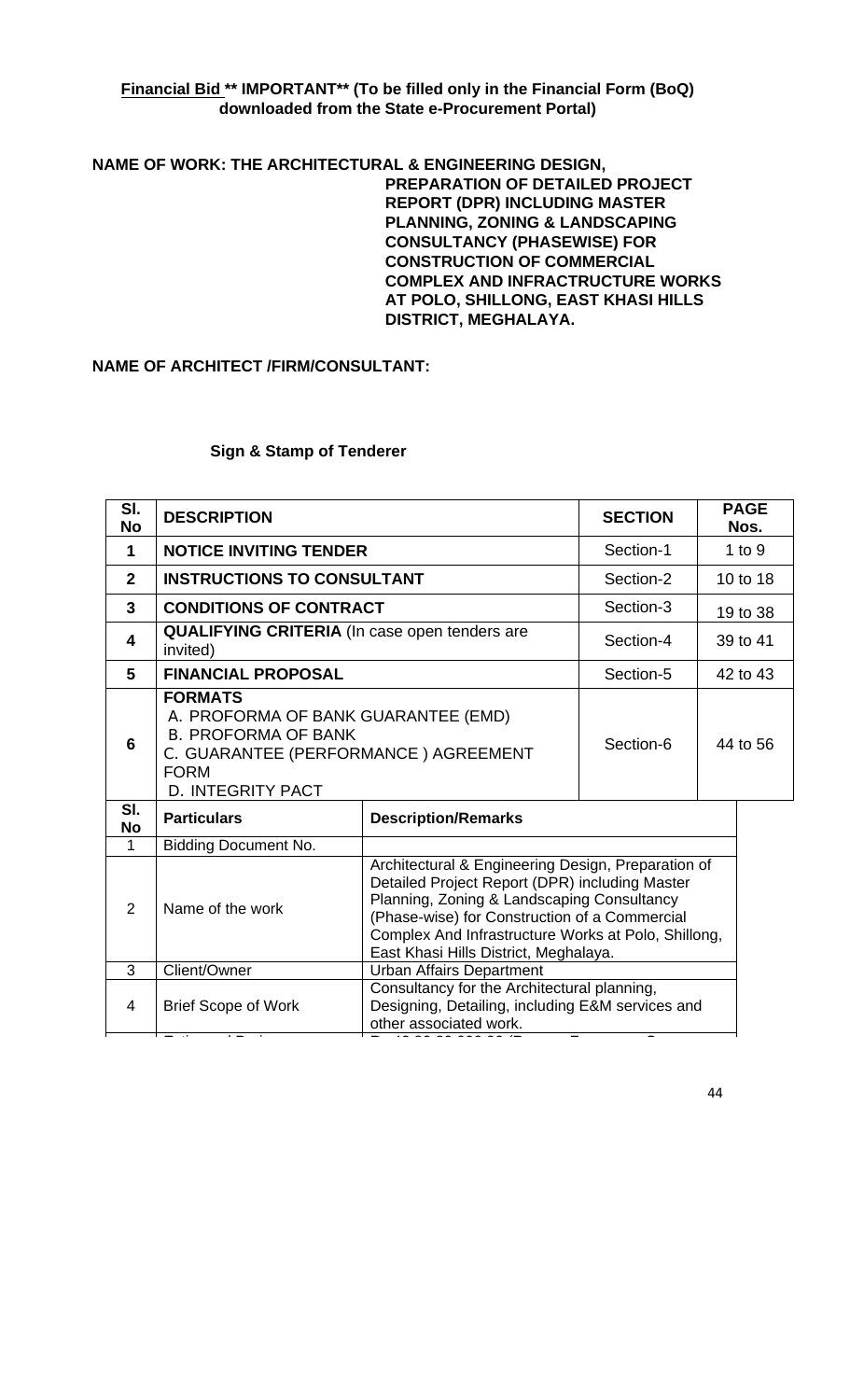# **Section-6 FORMATS**

- **i) Performa of Bank Guarantee (EMD) ii) Performa of Performance Guarantee**
- **iii) Agreement form-F2 iv) Integrity Pact**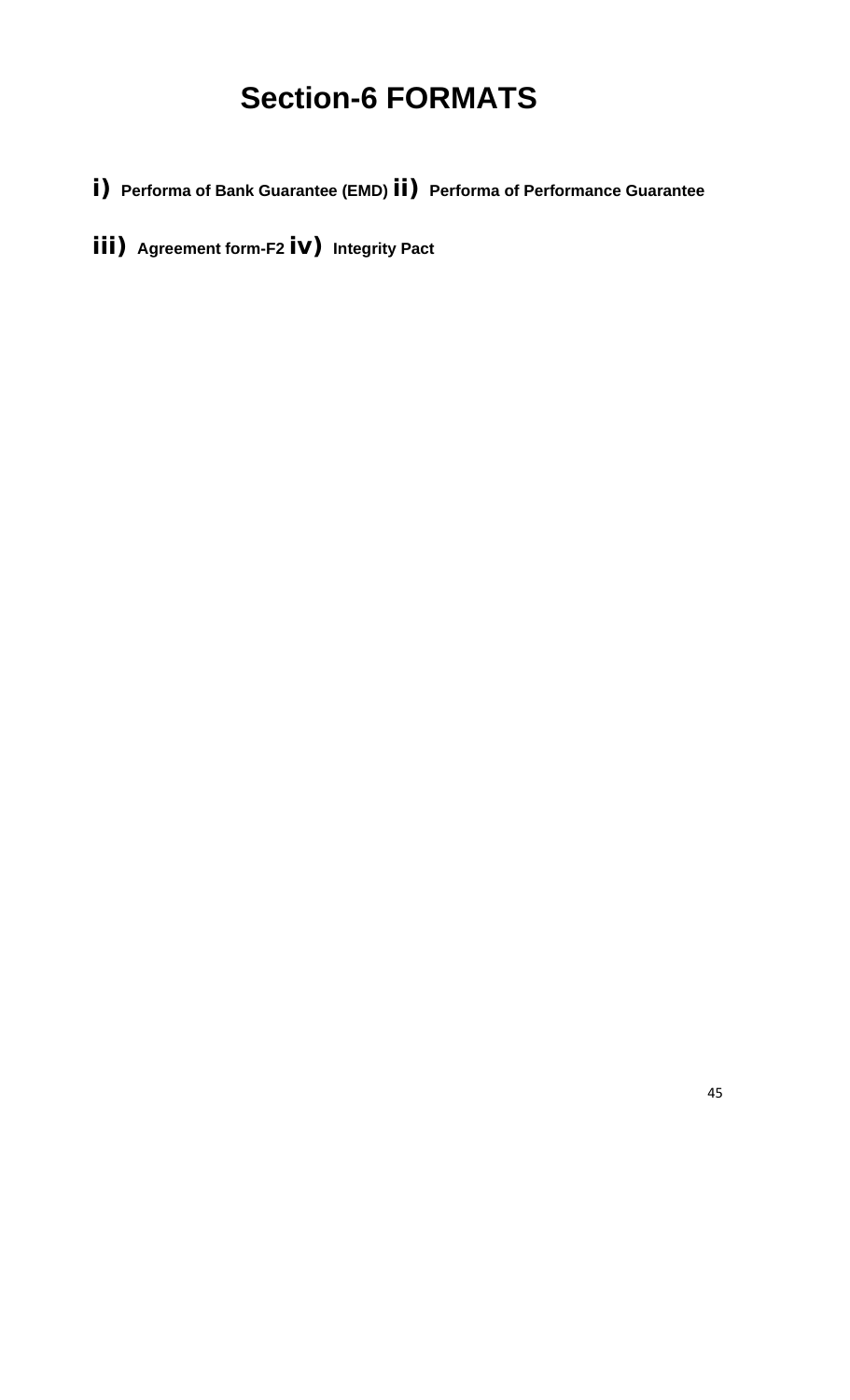#### **PROFORMA OF BANK GUARANTEE IN LIEU OF EMD (BID BOND)(Judicial Stamp paper of appropriate value as per Stamp Act of respective state)**

Office of the Director,Urban Affairs Dept, Government of Meghalaya, Raitong Building, Shillong 793001, (Address as mentioned in Notice Inviting Tender)

In consideration of \_\_\_\_\_\_\_\_\_\_\_\_\_\_\_\_\_\_\_, having its Office at Directorate, Urban Affairs, Shillong, Meghalaya -793001 which expression shall unless repugnant to the subject or context include its successors and assigns) having issued Notice Inviting Tender No…....... and M/s…............ having its Registered Head Office at…....... (hereinafter called the "TENDERER") is to participate in the said tender for…..........Whereas UAD as a special case, has agreed to accept an irrevocable and unconditional Bid Bond Guarantee for an amount of Rs….... valid upto….....from the tenderer in lieu of Cash Deposit of Rs.........required to be made by the tenderer, as a condition precedent for participation in the said tender. We the…......(hereinafter called the "BANK") having its Registered, Office at…...... and branch office at…... do hereby unconditionally and irrevocably undertake to pay to

(B)immediately on demand in writing and without demur/protest any amount but not exceeding Rs….......

Any such demand made by UAD shall be conclusive and binding on us irrespective of any dispute or differences that may be raised by the tenderer. Any change in the constitution of the tenderer or the Bank shall not discharge our liability under the guarantee.

We, the….... Bank; lastly undertake not to revoke this guarantee during its currency without the prior consent of UAD in writing and this guarantee shall remain valid upto….......Unless a claim is made within three months from the date of expiry i.e. …..... (Three months after the date of expiry), we shall be relieved of our liability under this guarantee thereafter.

FOR AND ON BEHALF OF BANK

PLACE :

DATED :

WITNESS.

1.  $\mathcal{P}$ 

46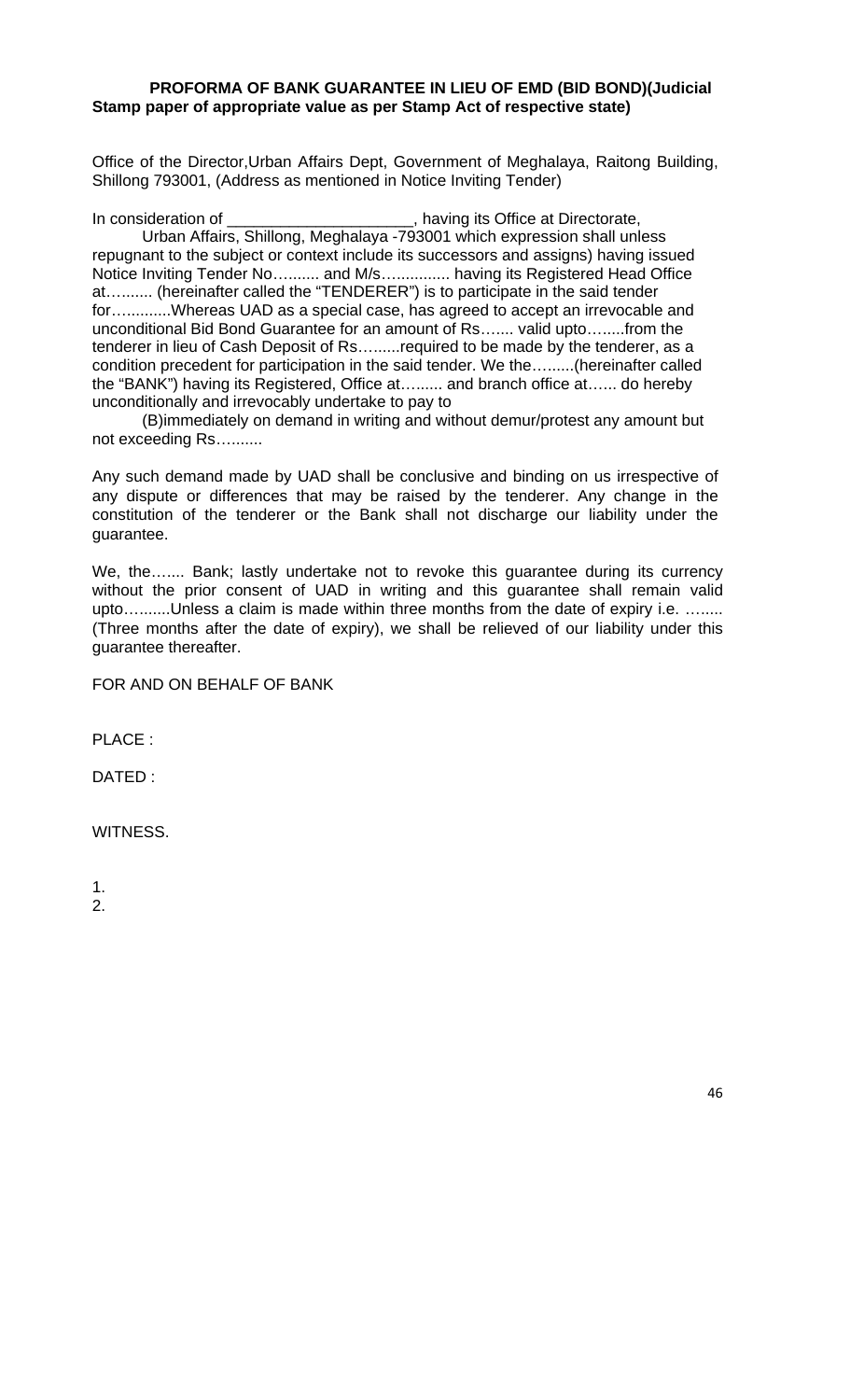#### **PROFORMA OF BANK GUARANTEE (PERFORMANCE) (Judicial Stamp paper of appropriate value as per Stamp Act of respective state)**

Whereas the **EXEC EXECUTE:** (hereinafter called UAD, Meghalaya which expression shall include its successors and assigns) having awarded a work order/contract / supply order No. dated (hereinafter called the contract) to M/s. …..............…................................(hereinafter called the Architect / Consultant firm) at a total price of `…............ subject to the terms and conditions contained in the contract.

WHEREAS, the terms and conditions of the contract require the Architect / Consultant firm to furnish a bank guarantee for Rs…............. (Rupees….................) being …..........% of the total value of the contract for proper execution and due fulfillment of the terms and conditions contained in the contract.

We, the Bank, (hereinafter called the "Bank") do hereby unconditionally and irrevocably undertake to pay to U.A.Dimmediately on demand in writing and without protest/or demur all moneys payable by the Architect / Consultant firm to

UAD in connection with the execution/supply of and performance of the works/equipment, inclusive of any loss, damages, charges, expenses and costs caused to or suffered by or which would be caused to or suffered by UAD by reason of any breach by the Architect / Consultant firm of any of the terms and conditions contained in the contract as specified in the notice of demand made by UAD to the bank. Any such demand made by UAD.on the bank shall be conclusive evidence of the amount due and payable by the bank under this guarantee. However, the Bank's liability under this guarantee shall be limited to `…...........in the aggregate and the bank hereby agrees to the following terms and conditions:

(i) This guarantee shall be a continuing guarantee and irrevocable for all claims of UAD as specified above and shall be valid during the period specified for the performance of the contract including the period of maintenance/warranty i.e. upto…........

(ii) We, the said bank further agree with UAD that UAD shall have the fullest liberty without our consent and without affecting in any manner our obligations and liabilities hereunder to vary any of the terms and conditions of the said contract or to extend time for performance of contract by the Architect / Consultant firm from time to time or to postpone for any time or from time to time any of the powers exercisable by UAD against the Architect / Consultant firm under the contract and forbear or enforce any of the terms and conditions relating to the said contract and we shall not be relieved from our liability by reason of any such variations or extension being granted to the Architect / Consultant firm or for any forbearance, act or omission on the part of UAD or any indulgence byUAD to the Architect / Consultant firm or by any such matter or thing whatsoever, which under the law relating to the sureties would, but for this provision, have effect of so relieving us.

(iii) This guarantee/undertaking shall be in addition to any other guarantee or security whatsoever UAD may now or at any time have in relation to the performance of the works/equipment and the company shall have full recourse to or enforce this security in performance to any other security or guarantee which the UAD may have or obtained and there shall be no forbearance on the part of the company in enforcing or requiring enforcement of any other security which shall have the effect of releasing the Bank from its full liability. It shall not be necessary for UAD to proceed against the said Architect / Consultant firm before proceeding against the Bank.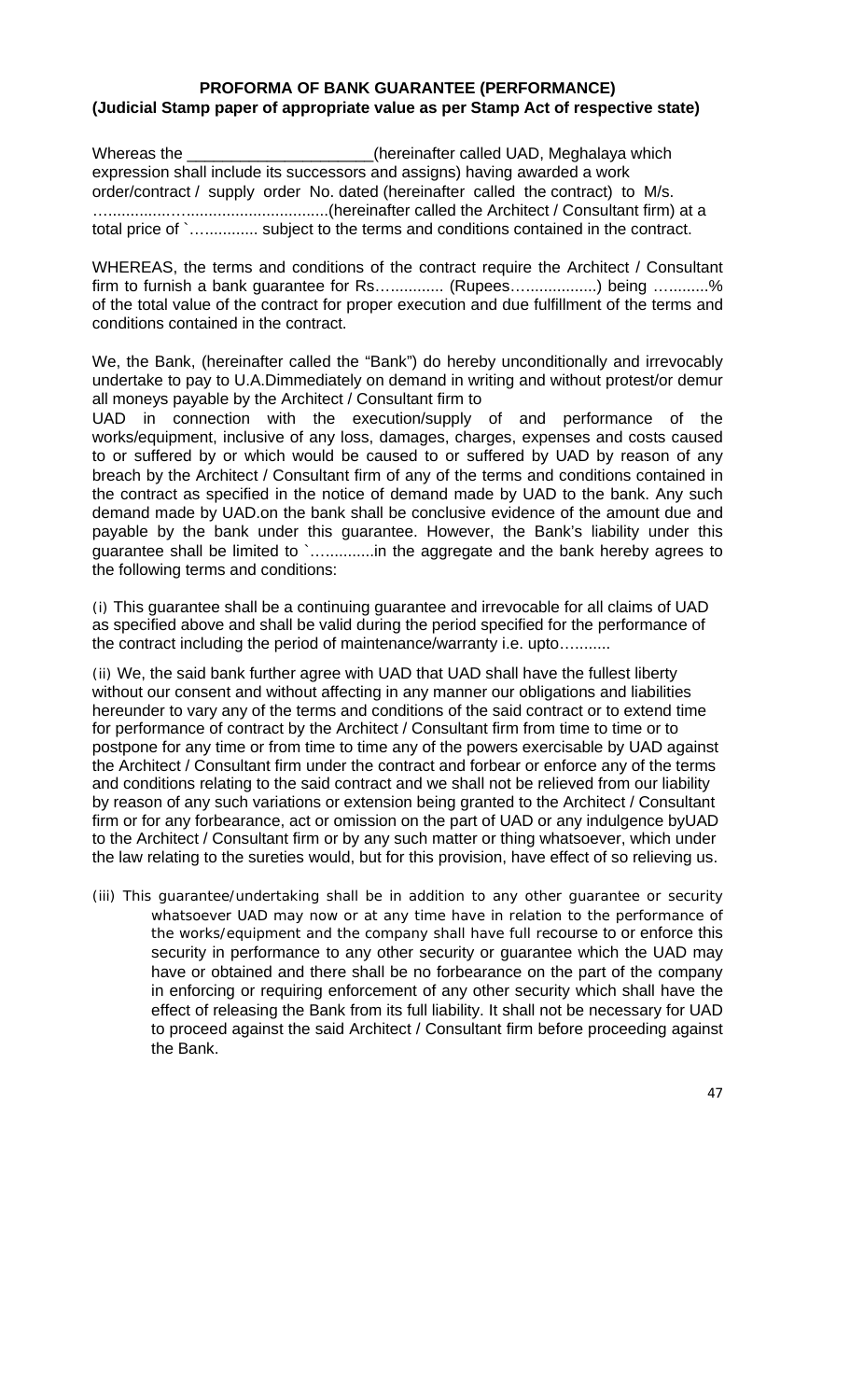(iv) This guarantee/ undertaking shall not be determined or affected by the liquidation or winding up, dissolution or change of constitution or insolvency of the Architect / Consultant firm, but shall in all respects and for all purposes be binding and operative until payment of all moneys payable to UAD in terms thereof are paid by the Bank.

(v) The Bank hereby waives all rights at any time inconsistent with the terms of this Guarantee and the obligations of the bank in terms hereof, shall not be otherwise effected or suspended by reasons of any dispute or disputes having been raised by the Architect / Consultant firm (whether or not pending before any Arbitrator, Tribunal or Court) or any denial of liability by the Architect / Consultant firm stopping or preventing or purporting to stop or prevent any payment by the Bank to UAD in terms hereof.

We, the said Bank, lastly undertake not to revoke this guarantee during its currency except with the previous consent of UAD in writing unless a claim is made in writing within three months from the date of expiry of this guarantee i.e…............ (three months after the date of expiry) we shall be relieved from all liabilities under this guarantee thereafter.

Signed this …..................... day of ….................... at…........

For and on behalf of Bank

**WITNESS** 

1.

2.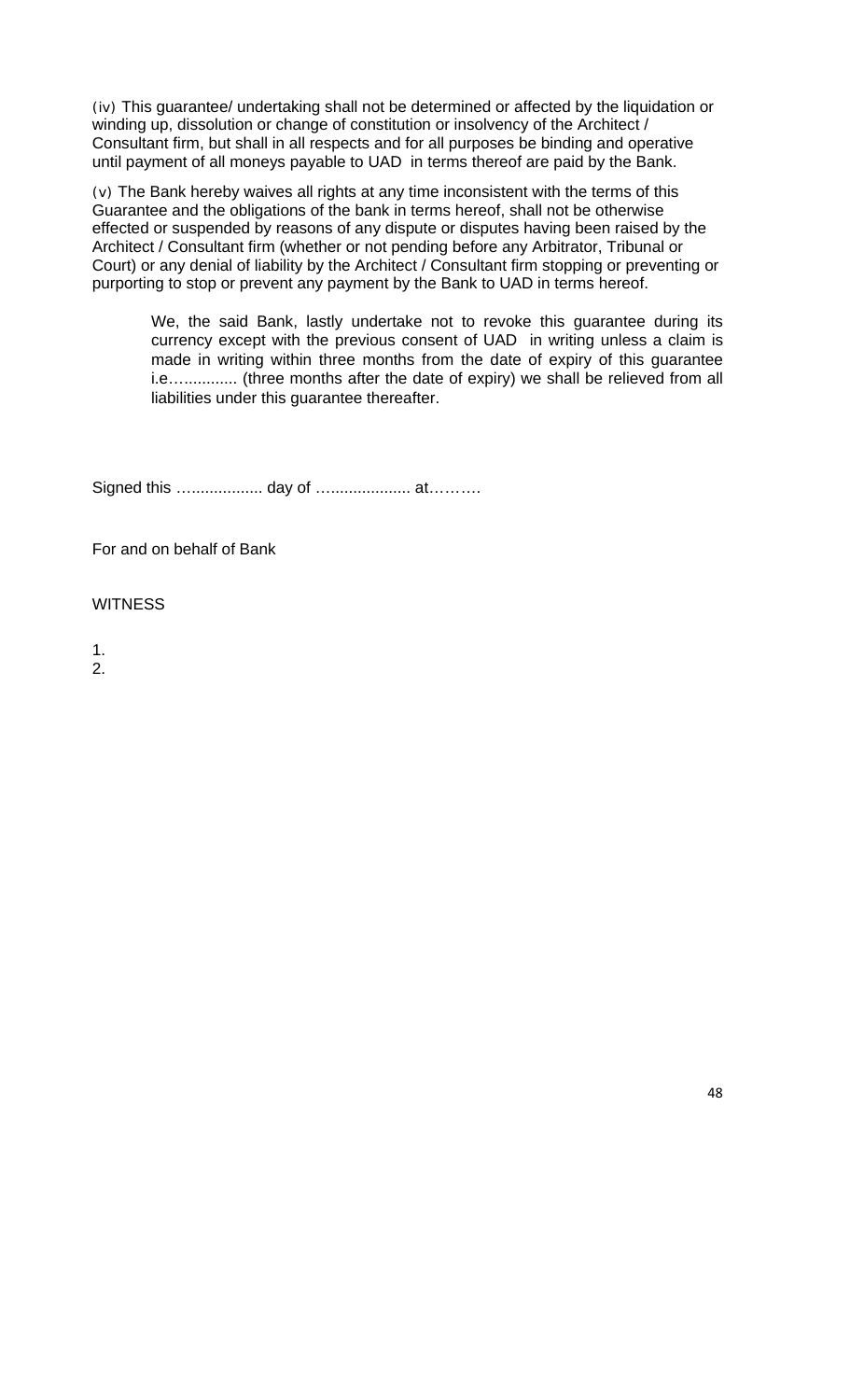#### **AGREEMENT FORM**

This agreement made this day of ----------(Month)--------(Year)--------, between the

**\_\_\_\_\_\_\_\_\_\_\_\_\_\_\_\_\_\_\_\_\_\_\_\_\_\_\_\_\_\_\_\_\_\_\_\_\_\_\_\_\_\_--**of the one part (hereinafter referred to as the "UAD" and \_\_\_\_\_\_\_\_\_\_\_\_\_\_\_\_\_\_\_\_\_\_\_\_\_(hereinafter referred to as the **"Consultant"** which expression shall unless the context requires otherwise include its administrators, successors, executors and permitted assigns) of the other part.

WHEREAS, **UAD,** has desirous of construction of **"------------------------"** (herein after referred to as the "PROJECT") on behalf of the ---------------------(hereinafter referred to as "Client") as Consultant, had invited tenders as per Tender documentsvide NIT No. --------- ----Date ----------and Corrigendum No. ------& Amendment No. ----dated --------uploaded on **UAD** website for Engaging Architects / ArchitecturalFirms for Architectural planning, Designing and Detailing -------------------.AND WHEREAS **------------------------**had participated in the above referred tender vide their TECHNICAL& Financial Bid ----------- ------dated -----------and subsequent clarifications vide letter -----------------------dated ------------------in response to

. **(B)**'s letter No. **-----------------**dated ---------.

. **(B)** has accepted their aforesaid tender and awarded the contract for Consultancy Services for Architectural planning, Designing and Detailing of ------------

----------vide Letter of Award No. **--------------------------**dated ------------------which have been unequivocally accepted by **-----------------**vide their acceptance dated

---------------. NOW THEREFORE THIS DEED WITNESSETH AS UNDER:

#### **ARTICLE 1.0 – AWARD OF CONTRACT**

#### **1.1 SCOPE OF WORK**

**UAD** has awarded the contract to **-------------------**for the work of Architectural planning, Designing and Detailing of --------------------------------------as per contract

document defined in Article 2.0 below. The award has taken effect from 7<sup>th</sup> day of issue of aforesaid Letter of Award (LOA). The terms and expressions used in this agreement shall have the same meanings as are assigned to them in the "Contract Documents" referred to in the succeeding Article.

#### **ARTICLE 2.0 – CONTRACT DOCUMENTS**

- 2.1 The contract shall be performed strictly as per the terms and conditions stipulated herein and in the following documents attached herewith (hereinafter referred to as "Contract Documents").
	- a) **UAD**'s Notice Inviting Tender vide NIT No. ---------------Dated ------------- comprising tender document (Section ---to -------------).
	- b) Corrigendum No. -----------& Amendment No. -----------dated --------------.
	- c) **-----------------**vide Technical & Financial Bid ---------------dated -----------.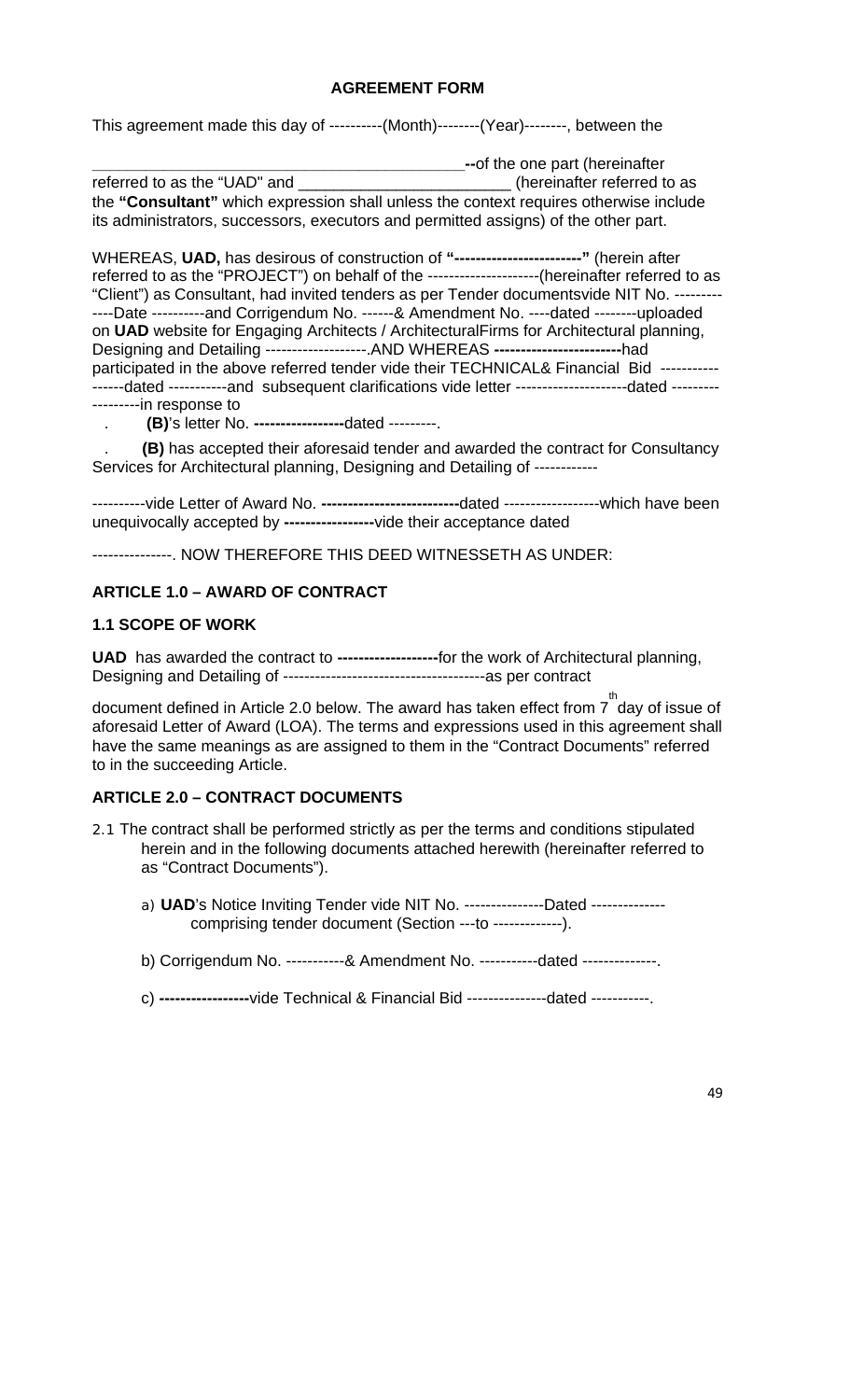d) **UAD** letter No. -------------------dated -----------------------.

e) **------------------**clarifications vide letter --------------dated ----------------

2.2 **UAD**'s Letter of Award -----------------------dated -----------------

- 2.3 Minutes of the kick off meeting held on ---------------------------.
- 2.4 All the aforesaid contract documents referred to in Para 2.1 to 2.3 above shall form an integral part of this Agreement, in so far as the same or any part thereof column, to the tender documents and what has been specifically agreed to by **UAD**. Any matter inconsistent therewith, contrary or repugnant thereto or deviations taken by the Consultant in its "TENDER" but not agreed to specifically by **UAD** in its Letter of Award, shall be deemed to have been withdrawn by the Contractor without any cost implication to **UAD**. For the sake of brevity, this Agreement along with its aforesaid contract documents and Letter of Award shall be referred to as the "Contract".

#### **ARTICLE 3.0 – CONDITIONS & CONVENANTS**

- 3.1 The scope of Contract, Consideration, terms of payments, advance, security deposits, taxes wherever applicable, insurance, agreed time schedule, compensation for delay and all other terms and conditions contained in aforesaid contract documents. The contract shall be duly performed by the Consultant strictly and faithfully in accordance with the terms of this contract.
- 3.2 The scope of work shall also include all such items which are not specifically mentioned in the Contract Documents but which are reasonably implied for the satisfactory completion of the entire scope of work envisaged under this contract unless otherwise specifically excluded from the scope of work in the contract documents.
- 3.3 **Consultant** shall adhere to all requirements stipulated in the Contract documents.
- 3.4 Time is the essence of the Contract and it shall be strictly adhered to. The progress of work shall conform to agreed works schedule/contract documents.
- 3.5 This agreement constitutes full and complete understanding between the parties and terms of the presents. It shall supersede all prior correspondence to the extent of inconsistency or repugnancy to the terms and conditions contained in Agreement. Any modification of the Agreement shall be effected only by a written instrument signed by the authorized representative of both the parties.
- 3.6 The total Consultancy fee for the entire scope of this contract as detailed in Letter of Award (LOA) is -----------------% ( -----------------------percent only) is exclusive of service tax on actual cost of the project on completion or cost approved as per DPR or Estimated cost whichever is Lower, which shall be governed by the stipulations of the contract documents.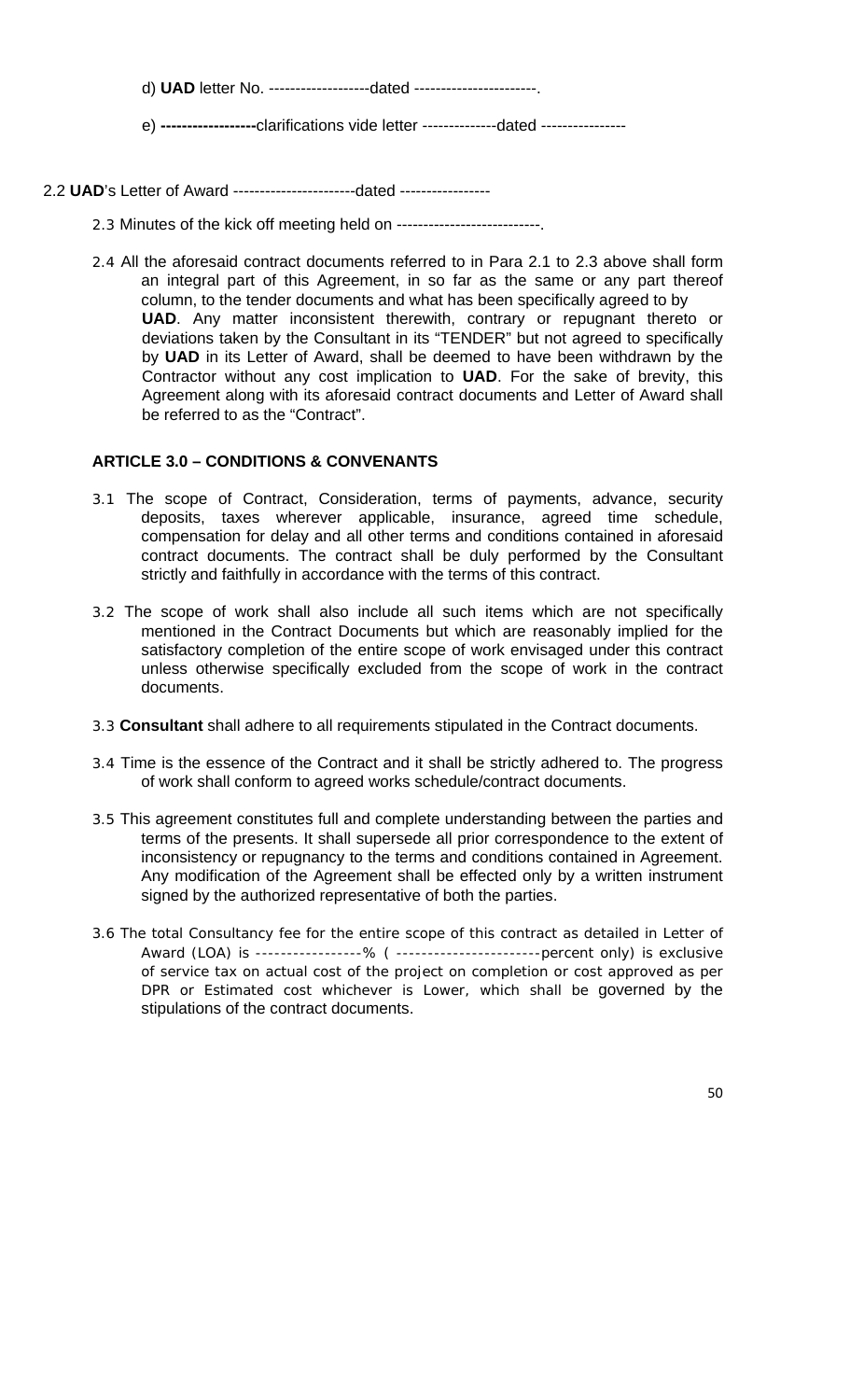#### **ARTICLE 4.0 – NO WAIVER OF RIGHTS**

4.1 Neither the inspection by **UAD** or the or any of their officials, employees or agents nor order by **UAD** or the Engineerin-Charge for payment of money or any payment for or acceptance of, the whole or any part of the work by **UAD** or the Engineer-in-Charge nor any extension of time nor any possession taken by the Engineer-in-Charge shall operate as waiver of any provisions of the contract, or of any power herein reserved to **UAD,** or any right to damage herein provided, nor shall any waiver of any breach in the contract be held to be a waiver or any other or subsequent breach.

#### **ARTICLE 5.0 – GOVERNING LAW AND JURISDICTION**

- 5.1 The Laws applicable to this contract shall be the laws in force in India and jurisdiction of Meghalaya High Court Shillong only.
- 5.2 Notice of Default

Notice of default given by either party to the other party under the Agreement shall be in writing and shall be deemed to have been duly and properly served upon the parties hereto, if delivered against acknowledgment due or by FAX or by registered mail duly addressed to the signatories at the address mentioned herein above.

IN WITNESS WHEREOF, the parties through their duly authorized representatives have executed these presents (execution whereof has been approved by the Competent Authorities of both the parties) on the day, month and year first above mentioned at ---------------------

For and on behalf of: For and on behalf of:

WITNESS: WITNESS:

- 1 1.
- 2 2.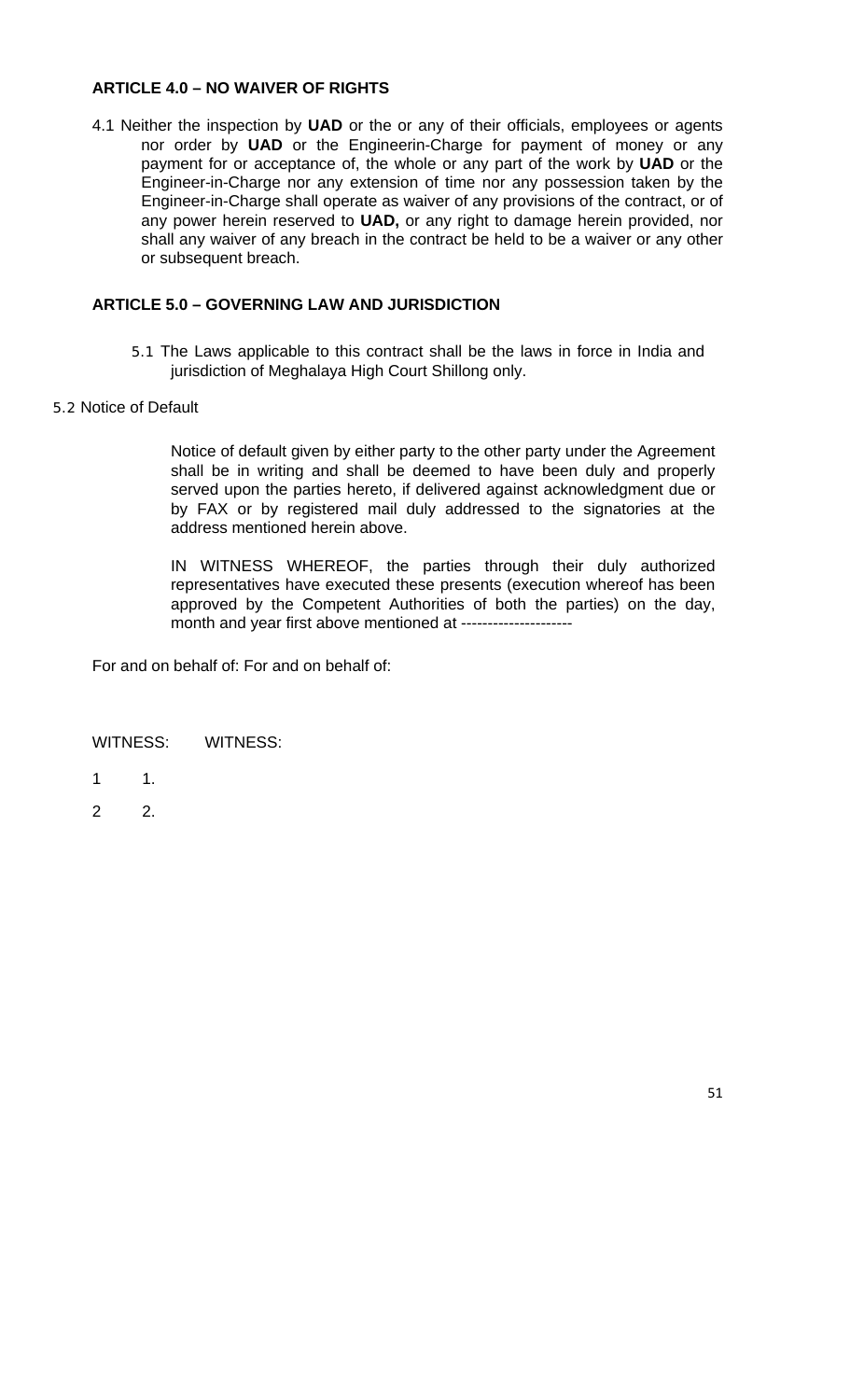#### **INTEGRITY PACT**

#### BETWEEN

hereinafter referred to as "The Principal" (which expression, unless repugnant to the context thereof, shall mean and include its legal representatives, heirs and assigns)

#### AND

………………………………………...hereinafter referred to as **"The Bidder/Contractor"**  (which expression, unless repugnant to the context thereof, shall mean and include its legal representatives, heirs and assigns)

#### **Preamble**

The Principal intends to award, under laid down organizational procedures, contract(s) for **…………. (Name of the contract)…………… (hereinafter referred to as the 'Project')**. The Principal necessarily requires full compliance with all relevant laws of the land, rules, regulations, economic use of resources and of fairness/ transparency in its relations with its Bidder(s) and/or Contractor(s).

In order to achieve these goals, the Principal will appoint an Independent External Monitor (IEM), who will monitor the tender process and the execution of the contract for compliance with the Integrity Pact by all parties concerned, for all works covered in the Project.

#### **Section 1 – Commitments of the Principal**

(1) The Principal commits itself to take all measures necessary to prevent corruption and to observe the following principles:

a. No employee of the Principal, personally or through family members or through any other channel, will in connection with the tender for or the execution of a contract, demand, take a promise for or accept, for self or third person, any material or immaterial benefit, which the person is not legally entitled to.

b. The Principal will, during the tender process treat all Contractor(s)/Bidder(s) with equity and reason. The Principal will in particular, before and during the tender process, provide to all Contractor(s)/Bidder(s) the same information and will not provide to any Contractor(s)/Bidder(s), confidential/additional information through which the Contractor(s)/Bidder(s) could obtain an advantage in relation to the tender process or the contract execution.

c. The Principal will exclude from the process all known prejudiced persons. **The Principal shall** obtain bids from **only** those parties who have been short-listed or prequalified or through a process of open advertisement/ web publishing or any combination thereof.

(2) If the Principal obtains information on the conduct of any of its employees, Contractor(s) and/or Bidder(s), which is a criminal offence under the IPC/PC Act, or if there be a substantive suspicion in this regard, the Principal will inform the and **subject to its discretion,** can **additionally** initiate disciplinary actions.

(3) The Principal will enter into agreement**s** with identical conditions with all Contractor(s)/Bidder(s) **for the different Work Packages in the aforesaid Project**.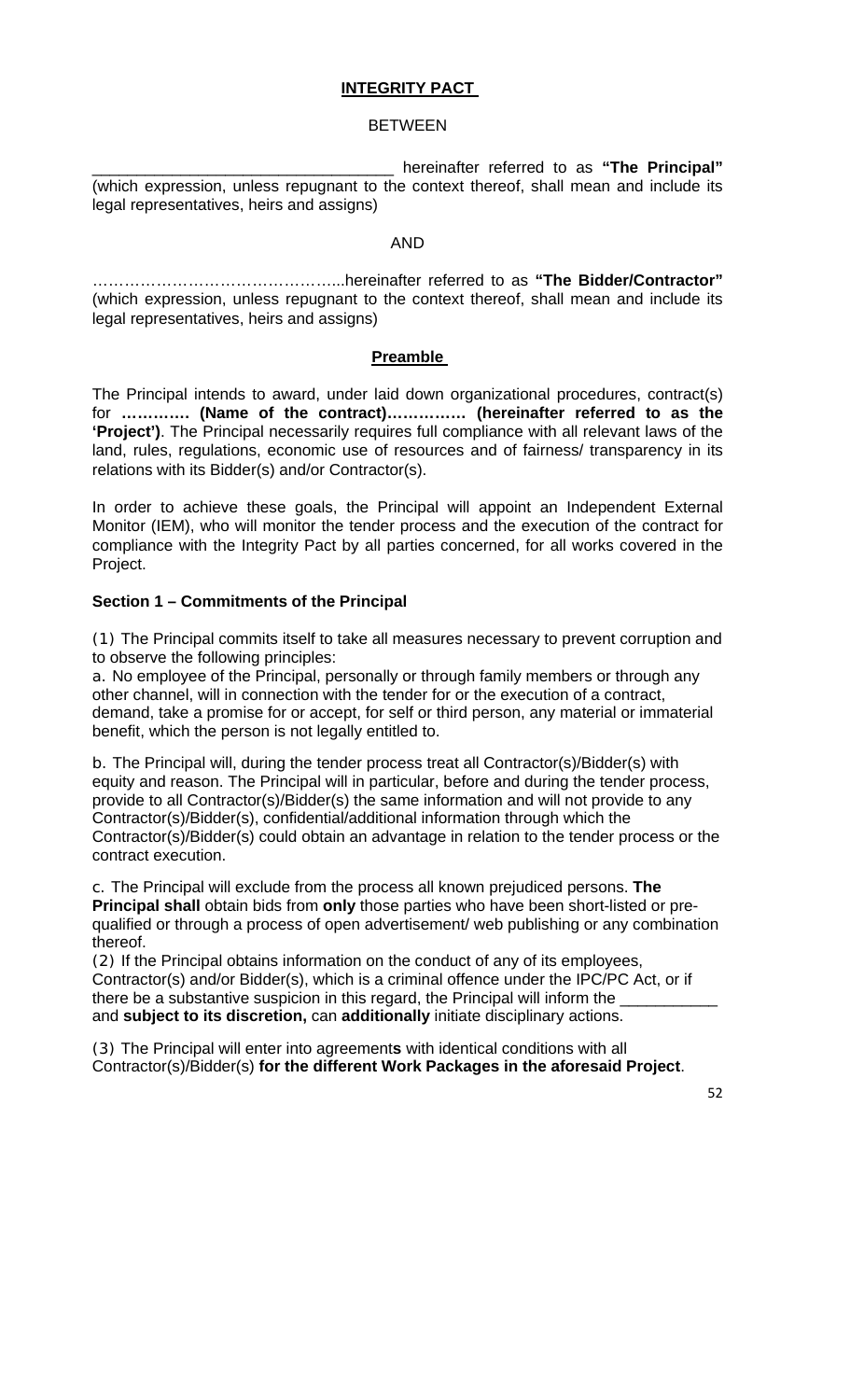(4) The Principal will disqualify from the tender process all Contractor(s)/Bidder(s) who do not sign this Pact or violate its provisions.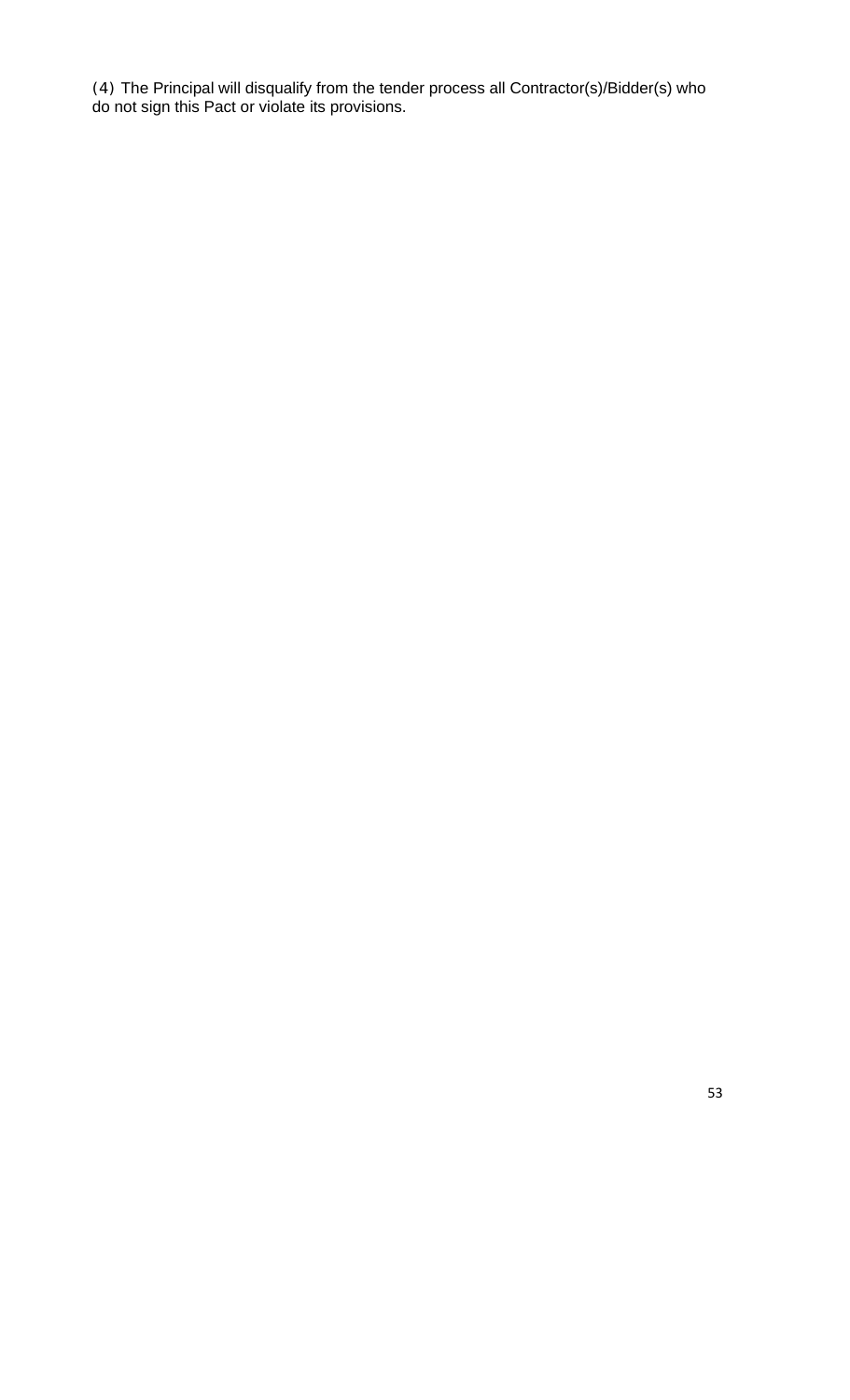#### **Section 2 – Commitments of the Bidder(s) / Contractor(s)**

(1) The Bidder(s) / Contractor(s) commit**(s)** itself/themselves to take all measures necessary to prevent corruption. He commits himself to observe the following principles during his participation in the tender process and during the contract execution. (a) The Bidder(s) / Contractor(s) will not, directly or through any other person or firm offer, promise or give to any of the Principal's employees involved in the tender process or the execution of the contract any material or other benefit which he/she is not legally entitled to, in order to obtain in exchange any advantage**,** of any kind whatsoever**,** during the tender process or during the execution of the contract.

(b) The Bidder(s)/Contractor(s) will not enter with other Bidders into any undisclosed agreement or understanding, whether formal or informal. This applies in particular to prices, specifications, certifications, subsidiary contracts, submission or non-submission of bids or any other actions to restrict competitiveness or to introduce cartelization in the bidding process.

(c) The Bidder(s)/Contractor(s) will not use improperly, for purpose of competition or personal gain, or pass on to others, any information or document provided by the Principal as part of the business relationship, regarding plans, technical proposals and business details, including information contained or transmitted electronically.

(d) The Bidder(s) / Contractor(s) of foreign origin shall disclose the name and address of the Agents/representatives in India, if any. Similarly the Bidder(s) / Contractor(s) of Indian Nationality shall furnish the name and address of the foreign principals, if any. Further details as mentioned in the "Guidelines on Indian Agents of Foreign Suppliers" shall be disclosed by the Bidder(s) / Contractor(s). Further, as mentioned in the Guidelines all the payments made to the Indian agent/representative have to be in Indian Rupees only.

(e) The Bidder(s) / Contractor(s) will, when submitting his bid, disclose any and all payments he has made, is committed to or intends to make to agents, brokers or any other intermediaries in connection with the award of the contract.

(2) The Bidder(s) / Contractor(s) will not instigate third persons to commit offences outlined above or be an accessory to such offences.

#### **Section 3: Disqualification from tender process and/or exclusion from future contracts.**

(1) If the Bidder(s) / Contractor(s), before awarding the Project or during execution has committed a transgression by violating Section 2 above or in any other form so as to put his reliability or credibility in question, the Principal, at its sole discretion, is entitled to disqualify the Bidder(s) / Contractor(s) from the tender process or terminate the contract, if already awarded, for that reason, without prejudice to any other legal rights or remedies available to the Principal under the relevant clauses of the tender/contract.

(2) If the Contractor(s)/Bidder(s) has committed a transgression through a violation of any of the terms under Section 2 above or in any other form such as to put his reliability or credibility into question, the Principal will also be entitled to exclude such Contractor(s)/Bidder(s) from future tenders/contract award processes. The imposition and duration of the exclusion will be determined by the Principal, keeping in view the severity of the transgression. The severity will be determined by the circumstances of the case, in particular, the number of transgressions and/or the amount of the damage.

(3) If it is observed after payment of final bill but before the expiry of validity of Integrity Pact that the contractor has committed a transgression, through a violation of any of the terms under Section 2 above or any other term(s) of this Pact, during the execution of contract, the Principal will be entitled to exclude the contractor from further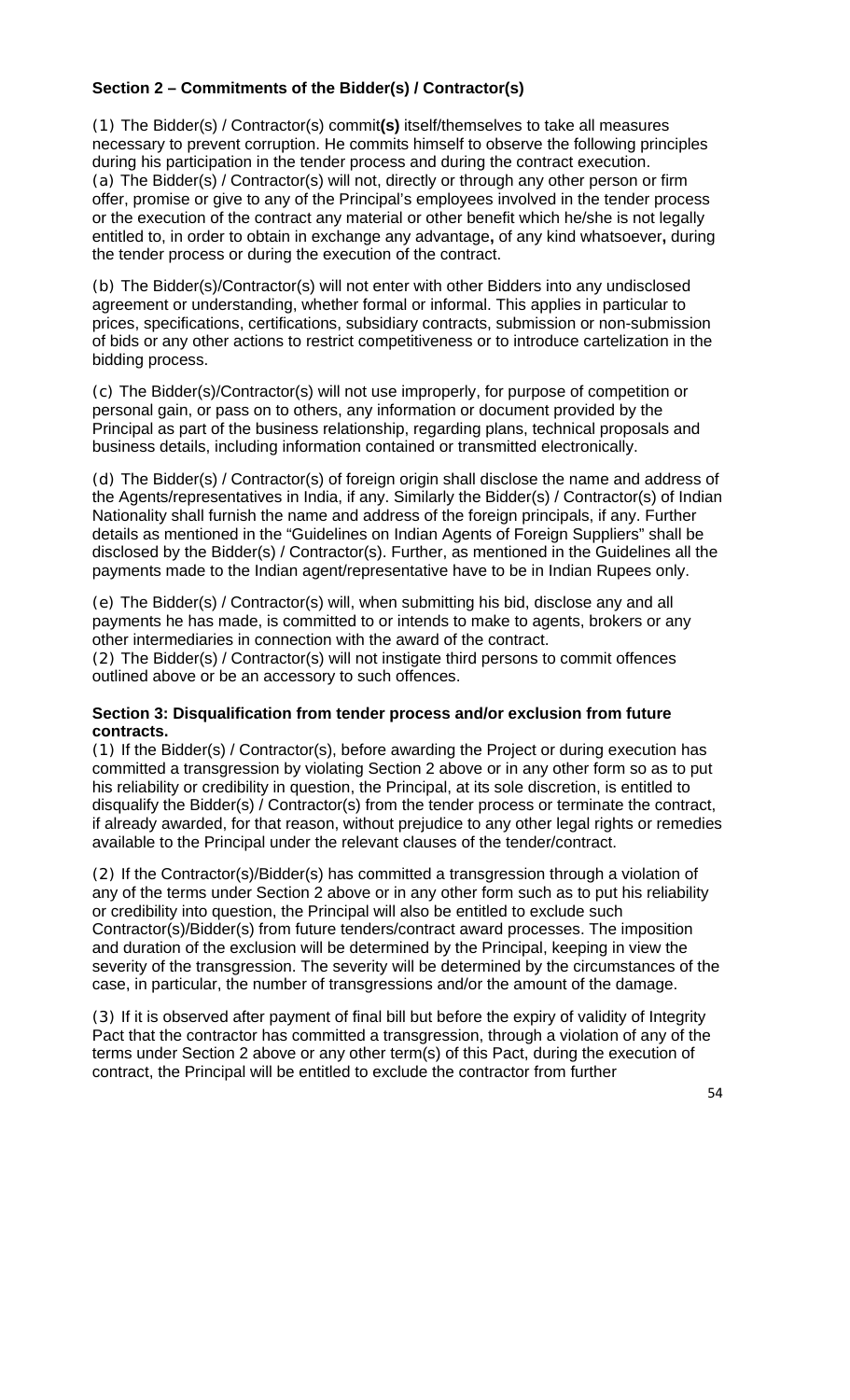tender/contract award processes.

(4) The exclusion will be imposed for a minimum period of six (6) months and a maximum period of three (3) years.

(5) If the Contractor(s)/Bidder(s) can prove that he has restored/recouped the damage to the Principal caused by him and has installed a suitable corruption prevention system, the Principal may, at its sole discretion, revoke or reduce the exclusion period before the expiry of the period of such exclusion.

#### **Section 4: Compensation for Damages**

(1) If the Principal has disqualified the Bidder(s)/Contractor(s) from the tender process prior to the awarding of the Project according to Section 3, the Earnest Money Deposit (EMD)/ Bid Security furnished, if any, along with the offer, as per terms of the Invitation of Tender, shall also be forfeited. The Bidder(s) /Contractor(s) understands and agrees that this will be in addition to the disqualification and exclusion of the Contractor(s)/Bidder(s) as may be imposed by the Principal, in terms of Section 3 above.

(2) If, at any time after the awarding of the Project, the Principal has terminated the contract according to Section 3, or if the Principal is entitled to terminate the contract according to Section 3, the Security Deposit/Performance Bank Guarantee furnished by the contractor, if any, as per the terms of the NIT/Contract shall be forfeited without prejudice to any other legal rights and remedies available to the Principal under the relevant clauses of the Contract.

The Contractor(s)/Bidder(s) understands and agrees that this will be in addition to the disqualification and exclusion of the Bidder(s)/Contractor(s), as may be imposed by the Principal in terms of Section 3 above.

#### **Section 5: Previous transgression**

(1) The Bidder(s)/Contractor(s) herein declares that it has committed no transgressions in the last 3 years with any other Company in any country conforming to the anticorruption approach as detailed herein or with government/ any other Public Sector Enterprise in India that could justify its exclusion from the tender process.

(2) If at any point of time during the tender process or after the awarding of the Contract, it is found that the Bidder(s)/Contractor(s) has made an incorrect statement on this subject, he can be disqualified from the tender process or if, as the case may be, that the Contract, is already awarded, it will be terminated for such reason and the Bidder(s)/Contractor(s) can be black listed in terms of Section 3 above.

#### **Section 6: Independent External Monitor / Monitors**

(1) The Principal shall, in case where the Project Value is in excess of Rs50 crore and above, appoint competent and credible Independent External Monitor(s) with clearance from the Finance Department. The Monitor shall review independently, the cases referred to it to assess whether and to what extent the parties concerned comply with the obligations under this Integrity Pact.

(2) In case of non-compliance of the provisions of the Integrity Pact, the complaint/ noncompliance is to be lodged by the aggrieved party with the Nodal Officer only, as shall be appointed by the Director,UAD. The Nodal Officer shall refer the complaint/ noncompliance so received by him to the aforesaid Monitor.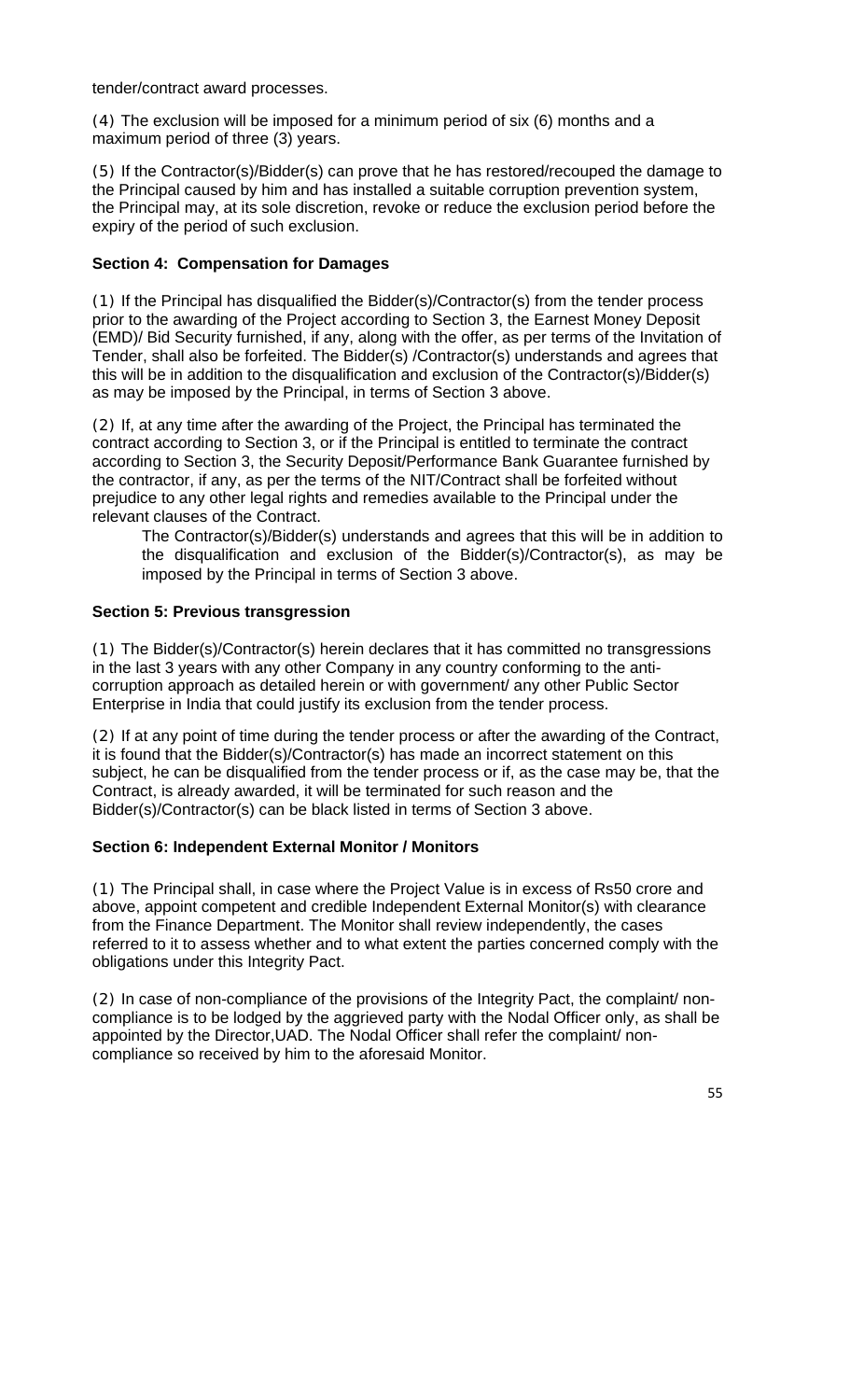(3) The Monitor will not be subject to any instructions by the representatives of the parties and will perform its functions neutrally and independently. The Monitor shall report to the Director,UAD.

(4) The Bidder(s) / Contractor(s) accepts that the Monitor shall have the right to access, without restriction, all Project documentation of the Principal including that provided by the Contractor. The Contractor will also grant the Monitor, upon his/her request and demonstration of a valid interest, unrestricted and unconditional access to its project documentation. The Monitor is under contractual obligation to treat the information and documents of the Bidder(s) / Contractor(s) with confidentiality.

(5) The Principal will provide to the Monitor, sufficient information about all meetings among the parties related to the Project, provided such meetings could have an impact on the contractual relations between the Principal and the Contractor.

(6) As soon as the Monitor notes, or believes to note, a violation of this Pact, he will so inform the Principal and request the Principal to discontinue and/or take corrective action, or to take other relevant action(s). The Monitor can in this regard submit non-binding recommendations. However, beyond this, the Monitor has no right to demand from the parties that they act in a specific manner and/or refrain from action and/or tolerate action.

(7) The Monitor will submit a written report to the Director,UAD within 4 to 6 weeks from the date of reference or intimation to it and, should the occasion arise, submit proposals for corrective actions for the violation or the breaches of the provisions of the agreement noticed by the Monitor.

(8) If the Monitor has reported to the Director,UAD of a substantiated suspicion of an offence under relevant IPC/PC Act, and the Director,UAD

has not, within the reasonable time taken visible action to proceed against such offence or reported it to the \_\_\_\_\_\_\_\_\_\_\_\_\_\_\_\_\_\_\_, the Monitor may also transmit this information directly to

(9) The word **'**Monitor**'** means Independent External Monitor and includes both singular and plural forms appointed by \_

#### **Section 7 – Criminal charges against violating Bidder(s)/Contractor(s)/ Subcontractor(s)**

If the Principal obtains knowledge of conduct of a Bidder/Contractor or any employee or a representative or an associate of a Bidder/Contractor, which constitutes a criminal offence under the IPC/PC Act, or if the Principal has substantive suspicion in this regard, the Principal will forthwith inform the same to the

#### **Section 8 – Duration of the Integrity Pact**

This Pact shall come into force when both parties have legally signed it. The Pact shall expire, in case of the Contractor(s), 3 (three) months after the last payment under the Contract is made and in case of the unsuccessful Bidder(s), 2 (two) months after the contract for the project has been awarded.

If any claims is made / lodged during this time, the same shall be binding and continue to be valid despite the lapse of this pact as specified above, unless it is discharged / determined by Director,UAD.

The Bidder(s)/Contractor(s), however, understands and agrees that even upon the completion of the Project and/or the last payment under the Contract having been made, if any transgression/violation of the terms of this Pact comes/is brought to the notice of 56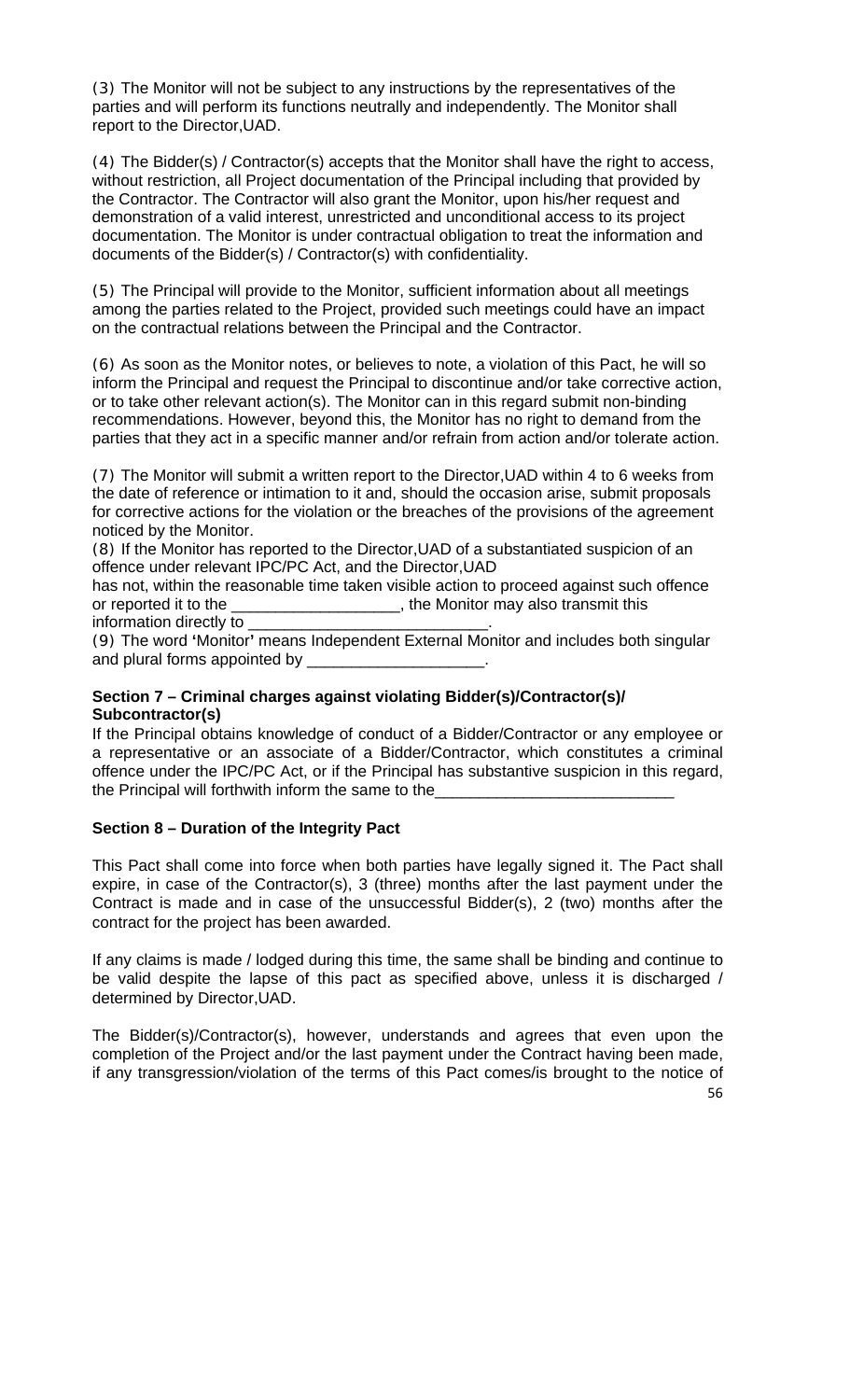the Principal, it may, subject to its discretion, blacklist and/or exclude such Bidder(s)/Contractor(s) as provided for in Section 3, without prejudice to any other legal right or remedy so available to the Principal.